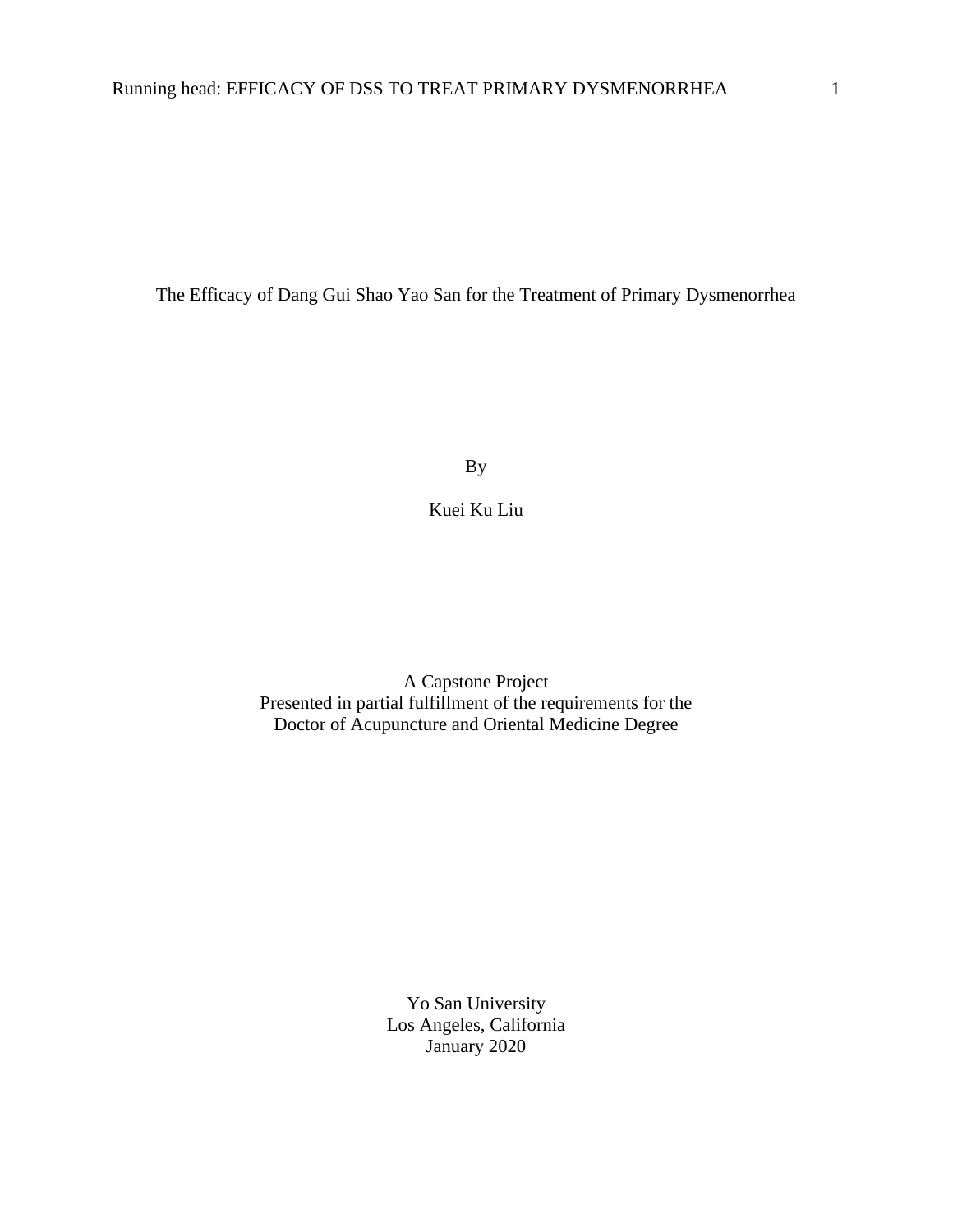Approval Signatures Page

This Capstone Project has been reviewed and approved for acceptance in fulfillment of DAOM<br>Research Reporting by:

Nerdis chury Oran

Meredith Qian, MMED, L.Ac

Dissertation Committee Member

 $\frac{1}{2}$ 

Robert Hoffman, DAOM/LAc

Doctoral Program Dean

August 30, 2020

August 30, 2020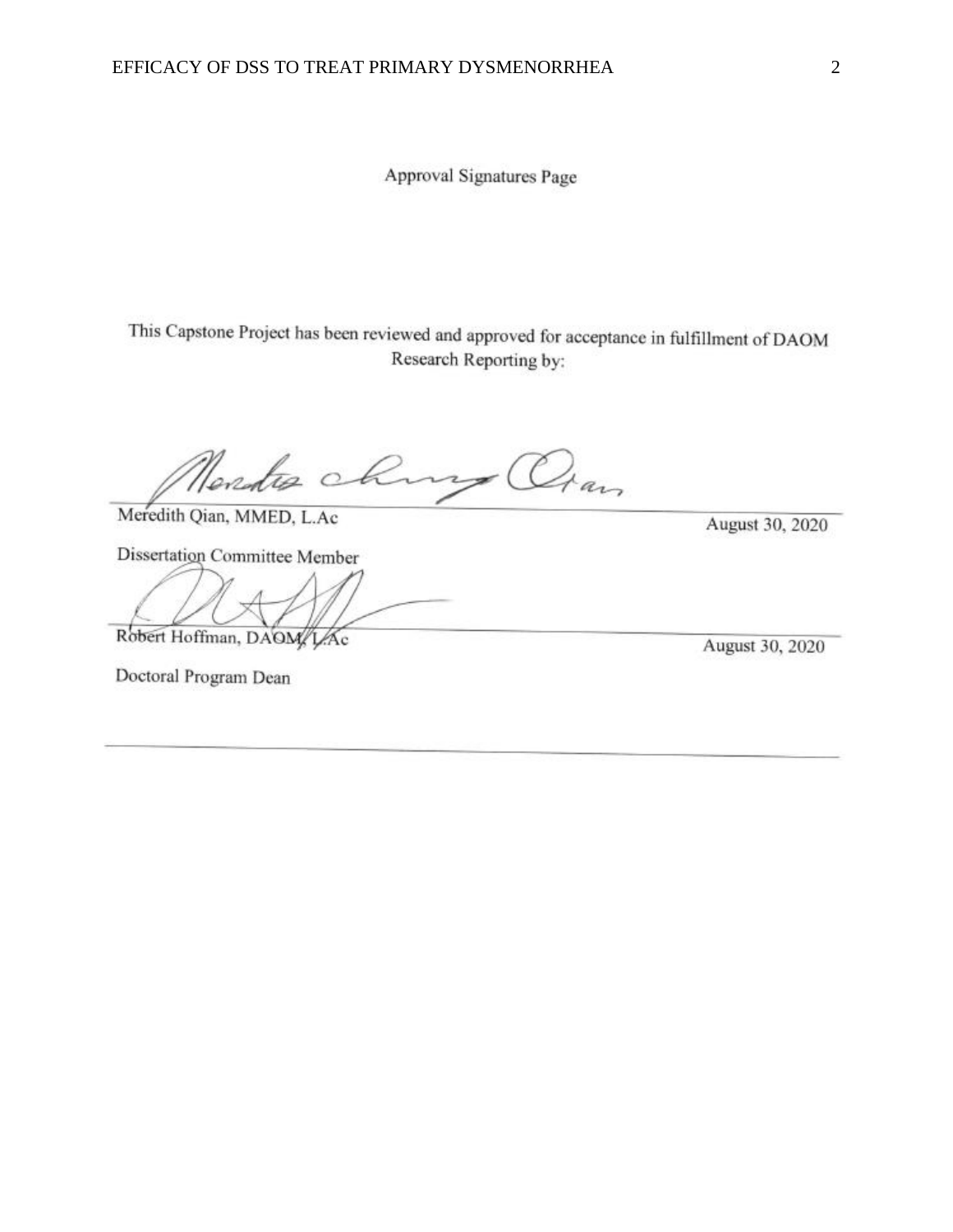#### Abstract

<span id="page-2-0"></span>Dang Gui Shao Yao San (DSS) is a traditional Chinese herbal medicine (CHM) that has been used historically for the treatment of primary dysmenorrhea. The purpose of this study is to determine the efficacy of DSS as a possible treatment approach for primary dysmenorrhea. This study involved a systematic review of 25 relevant studies 13 of which were randomized controlled trials (RCTs) that used DSS for the treatment of primary dysmenorrhea. Both qualitative and quantitative data methods were used to score the efficacy of DSS. This Meta-analysis and systematic review provided sufficient evidence suggesting the efficacy and success of DSS in the alleviation of dysmenorrhea symptoms. This research concludes that the Chinese herbal medicine DSS, which was originally believed to ameliorate abdominal pain, is capable of efficiently helping women recover from dysmenorrhea symptoms quicker than any other intervention, and has no side effects as observed in other CHMs used to treat the same symptoms.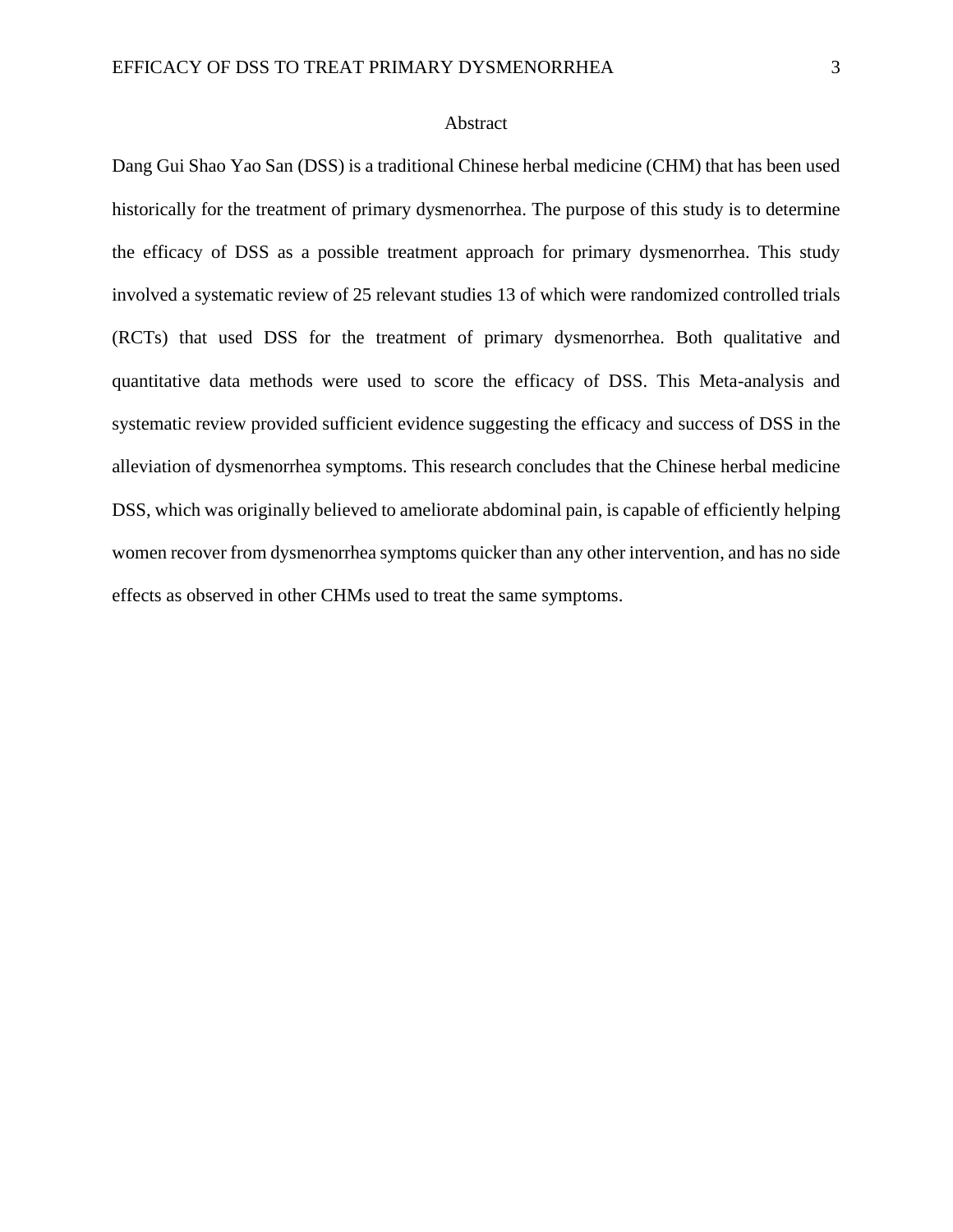## <span id="page-3-0"></span>EFFICACY OF DSS TO TREAT PRIMARY DYSMENORRHEA

## **Contents**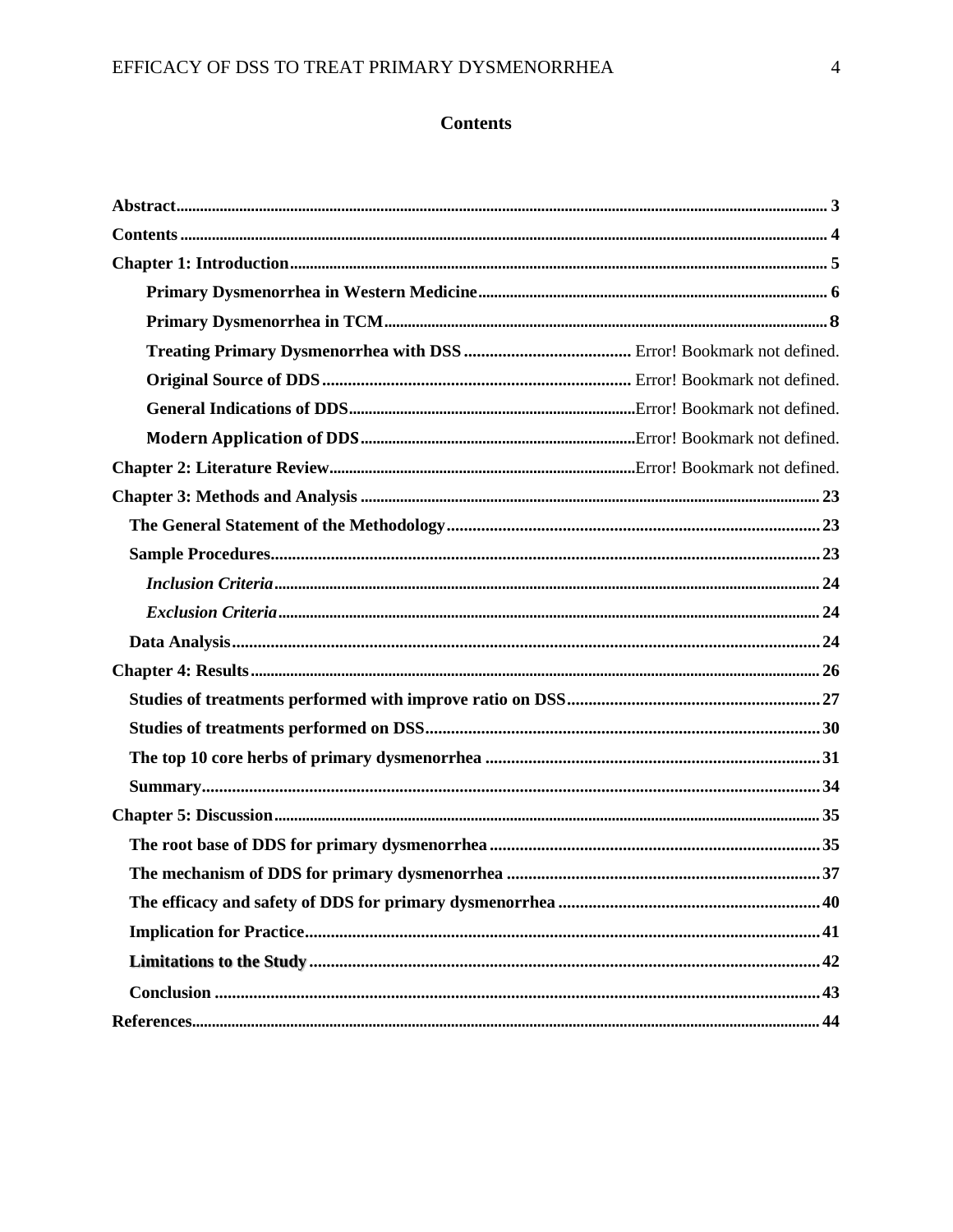#### **Chapter 1: Introduction**

According to modern statistics, women have menstrual periods for an average of about 40 years throughout their lives. Dysmenorrhea is the most common issue among the many health problems derived from menstrual syndrome. The term "Dysmenorrhea" indicates pain that occurs before, during or after menstruation. The pain may occur in the lower abdomen or sacral region and sometimes extend to the legs. In severe cases, there may be nausea and vomiting or even fainting. The adolescents with dysmenorrhea range from 60% to 93%, while the most severe dysmenorrhea ranges from 36% to 52.5% (Jiang, et al., 2019) In the treatment of Western medicine, oral nonsteroidal analgesics (NSAIDs) are often the mainstay. Although the pain is temporarily relieved, it often recurs and but have many side effects. (Morrow C. & Naumburg EH, 2009) Dysmenorrhea is a cyclical problem. If you can grasp the physique caused, and then provide appropriate Chinese medicine prescriptions, it may be a good way to respond.

Chinese herbal medicines have now become one of the interests of medicine, pharmacology, and agricultural biotechnology worldwide. According to several versions of ancient pharmacopoeia, Chinese herbal medicine is usually composed of 3–5 herbs in a formula or prescription for treatment of illness, according to several versions of ancient pharmacopoeia. Despite the fact of a long history of human use, a clinical trial for establishing evidence-based medicine has been thought essential. The records of the dysmenorrhea names in the traditional Chinese medicine books appear first in in 200 BC. The description and treatment of its symptoms are also found in that era.

**"Essential Prescriptions of the Golden Cabinet"** Jin Gui Yao Lue is known as "the ancestor of clinical gynecology" during the Eastern Han Dynasty (Leem et al. 2019), presenting Gynecological diseases are difficult and complex. The three chapters on the treatment of women in the book have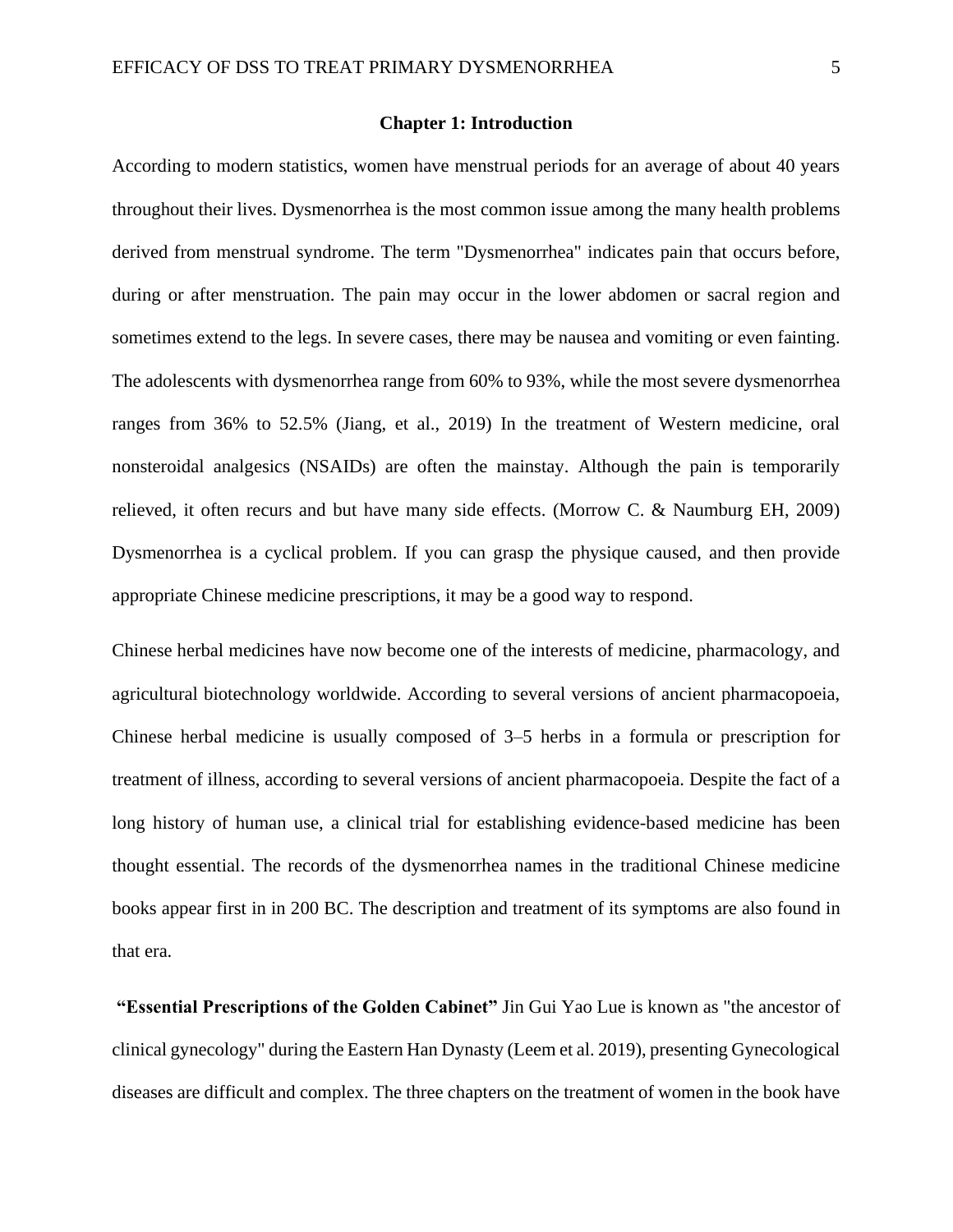both theoretical elaboration and clinical experience records, which are highly praised by clinicians. Dang Gui Shao Yao San (DSS) has been commonly used clinically to treat dysmenorrhea, menstrual abnormalities, irregular menstrual cycles, Amenorrhea, Leucorrhea, and many other gynecological disorders for thousands of years. In modern China, DSS is widely used to alleviate these types of symptoms.

#### **Primary Dysmenorrhea in Western Medicine**

The term "dysmenorrhea" originated in Greece and stands for menstrual difficulties (Mazson & Rosenwaks, 2000), which indicates pain that occurs before, during or after menstruation. The pain may occur in the lower abdomen or sacral region and sometimes extend to the leg. In severe cases, there may be nausea and vomiting or even fainting. There are two types of dysmenorrhea. The first one is Primary dysmenorrhea. It's also known as functional disorder. The other one called Secondary dysmenorrhea which means pain causes by disorder in the woman's reproductive organs, such as endometriosis or Pelvic Inflammatory Disease (PID).

This study is focused on Primary dysmenorrhea. It's mainly occurred due to excessive contraction of the uterine muscle layer and caused uterine ischemia. Although the etiology of the cause is still not clear, it is generally explained that the endometrial cells release prostaglandins (PGF2α & PGE<sub>2</sub>) to produce free radicals that cause the uterus to contract, and then the uterine blood flow decreases to increase the sensitivity of pain fibers. The following summarizes the factors that Western medicine believes are closely related: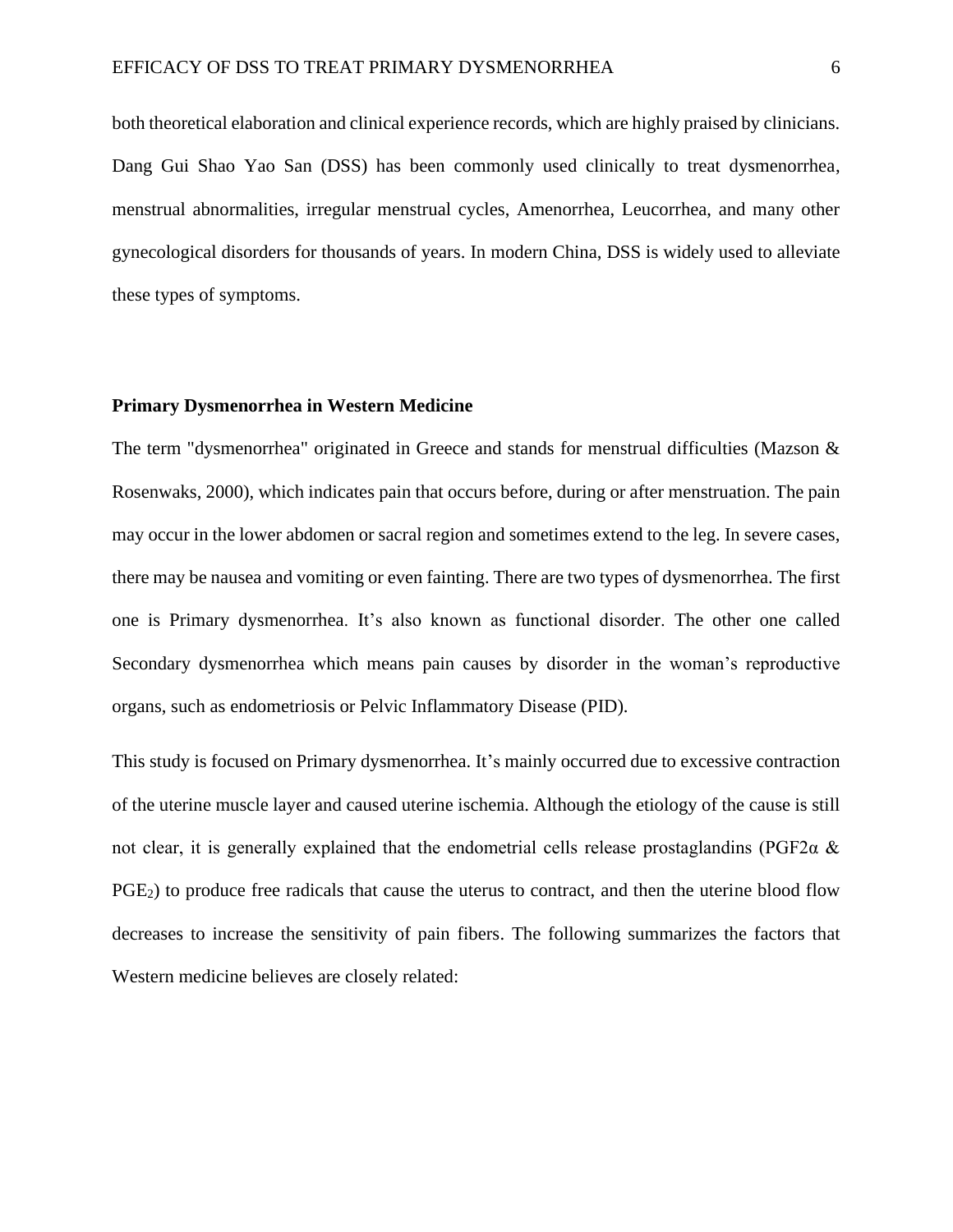- 1. Cervical occlusion: If the cervix is too narrow, the endometrium is not easy to discharge, or if the channel is blocked by blood clots, then that can cause uterine contractions and pain (Brown, 1982)
- 2. Prostaglandins (PGs): active lipid substances that contract uterine muscle fibers can be found during menstruation. They are the highest in the endometrium and mainly contain PGF2 $\alpha$  & PGE<sub>2</sub>. The former can inhibit uterine contraction and relax the uterus. It causes contraction and increasing tension while the latter stimulates uterine muscles. Women have twice to four times more than women without dysmenorrhea.
- 3. Arginine Vasopressin, AVP: Myometrium small blood vessels are more sensitive to AVP. It is thicker than blood vessels. The role of AVP is to cause increased uterine myometrium vitality and uterine contraction, which causes uterine ischemia and pain. Women with dysmenorrhea are more sensitive to AVP.
- 4. Endorphin(β-EP): It is considered to be a neurohormone related to pain, (Zhong guo, 2008), which is responsible for the regulation of uterine function. When in the luteal phase,  $β$ -EP will decrease and lead to abnormal uterine activity, which becomes one of the causes of pain.
- 5. Other factors: Calcium plays a critical role of fertilization. (Sakineh M. C, et al., 2017). Many lifestyle factors such as Psychology, stress, early menstrual age, smoking and obesity can greatly influence the role of calcium in fertilization. (Dawood, 1985).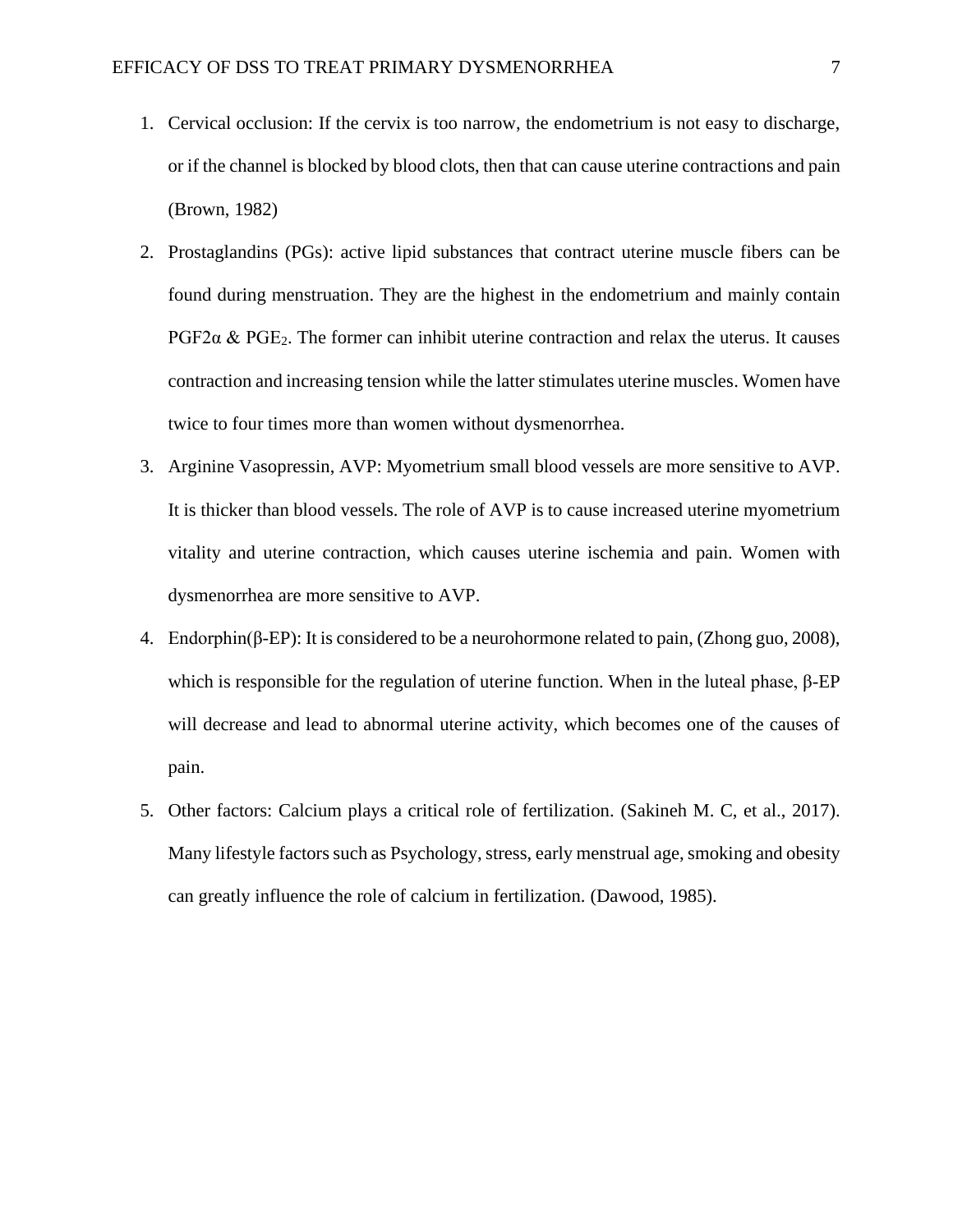#### **Primary Dysmenorrhea in TCM**

In ancient China, menstruation was called "lunar water" or "lunar event", it is related to excretion, adjusted by Ren Mai and Chong Mai. Ren Mai is responsible for saving yin blood. When yin blood is rich in ovaries, it will become menstrual blood. Chong Mai is important to regulate menstruation and reproduction. Ren Mai and Chong Mai are only meridians without organs, but because they are close to liver and spleen, they cannot function independently.

The function of liver storing blood has a marked influence on menstruation relevance in clinical practice. When there is deficiency of liver blood, it will lead to be amenorrhea or scanty periods; when liver blood is stagnant, it will cause painful periods with dark blood clots and premenstrual tension. The liver ensures the smooth flow of Qi (Shu Xie) which means 'to flow' and 'to let out' Spleen is in charge of regulate the blood. Spleen Qi in particular holds blood in vessels. If spleen-Qi is deficient and does not ascend properly, blood may spill out of the vessels causing "hemorrhage". The liver and spleen complement each other and coordinated in physiological function, liver depression and spleen vacuity combined with Qi stagnation and blood stasis are the key factors causing primary dysmenorrhea.

**"Essential Prescriptions of the Golden Cabinet"** written by Zhang Ji has three chapters on women's health: pregnancy, postpartum, and miscellaneous diseases. It is the first book to offer separate chapters on women's health, and covers theory, methods, formulas, and herbal medicine. Those three chapters contain over 30 formulas for diseases of menstruation, pregnancy, postpartum, vaginal discharge, visceral agitation, and concretions and conglomerations. It introduces formulas such as "**Jiao Ai Tang", "Gui Zhi Fu Ling wan", "Dang Gui Shao Yao San", "Wen Jing Tang", "Gan Mai Da Zao Tang" and "Ban Xia Hou Po Tang"**. It is the earliest and complete monograph on gynecology in China.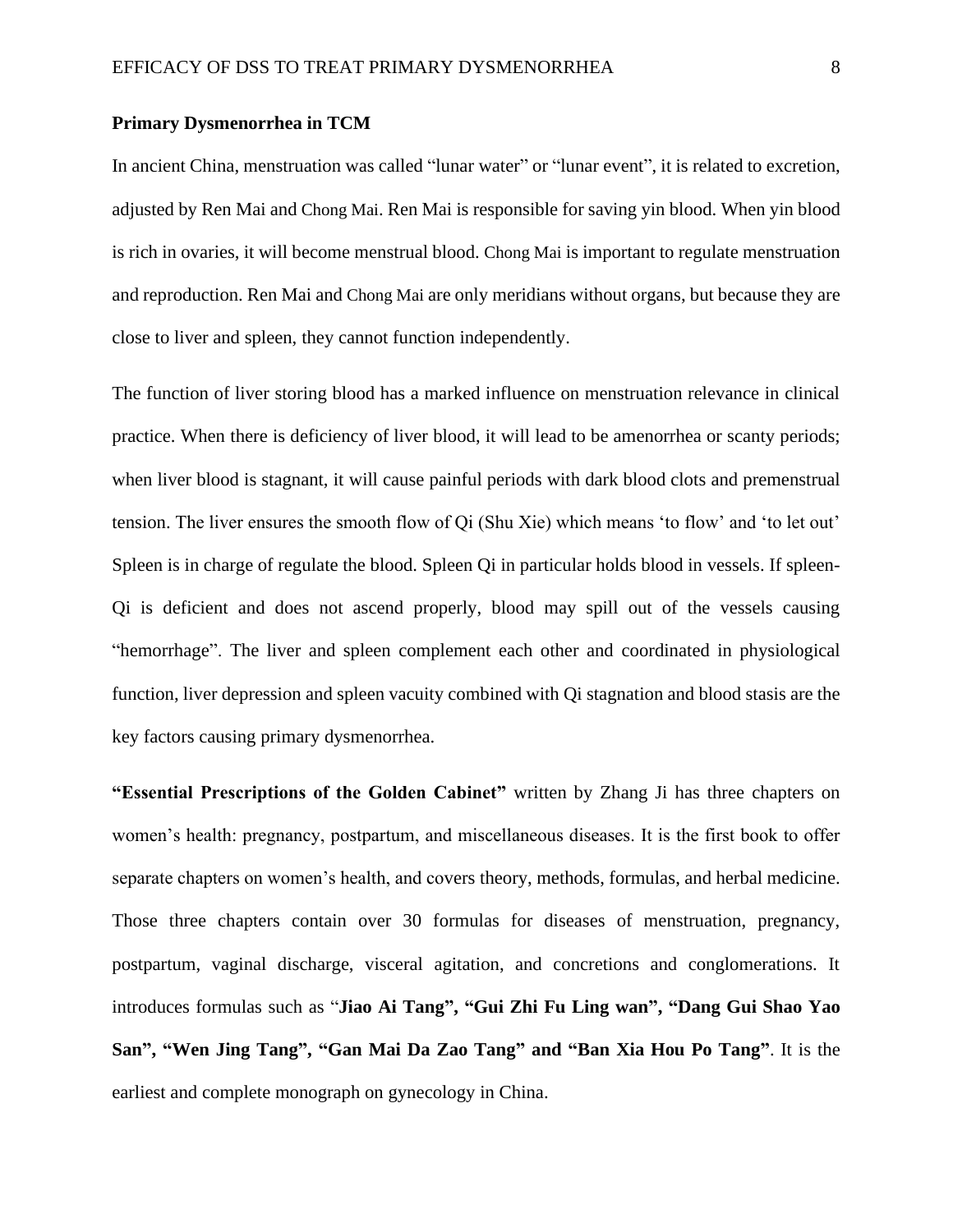DSS was often thought to be the oldest formula for the treatment of abdominal pain due to Liver-Spleen disharmony. Zhang originally designed the formula to address persistent mild abdominal pain during pregnancy, with or without edema. As understanding of the effects of the formula deepened in the subsequent centuries, its range of application expanded considerably. Primary Dysmenorrhea is abdominal pain due to disharmony between the Liver and Spleen characterized by both blood stasis and qi stagnation with dampness. The pain is like wind-like pain that reflects its root in a Liver disorder, but not as severe as pin from qi stagnation, cold, or blood stasis (therefore reflecting its deficiency nature). This pain occurs more readily, but not exclusively in women, both in relation to the menstrual cycle and during pregnancy. At the same time, diagnostic differentiation must be combined with menstruation, body constitution, accompanying sign, location and nature of the pain all together, excess type such as blood and cold stagnation.

From Traditional Chinese Medicine point, *"Pain means blocked or Unblocked means No pain"* In medical classic there are five common etiologies and pathologies of dysmenorrhea:

1. Stagnation of the Qi and blood: these Gynecological Symptoms are premenstrual or menstrual lower abdominal distending pain with paroxysmal aggravation, small or large amount of purplish-red flow with clots, and alleviation of the pain after the discharge clots. The general signs of Stagnation of the Qi and blood is PMS. The most effect treatment is moving Qi and blood, to eliminate stagnation and stop pain. **Dang Gui Shao Yao San** was most commonly used with this symptom, which drives out blood stasis below the Diaphragm decoction. Several formulas including Dang gui, Chuan xiong, Bai shao, Fu Ling, Bai Zhu, Ze Xie. **Ba Wu Tang** (eight substances decoctions), also work for treating stagnation of the Qi and blood.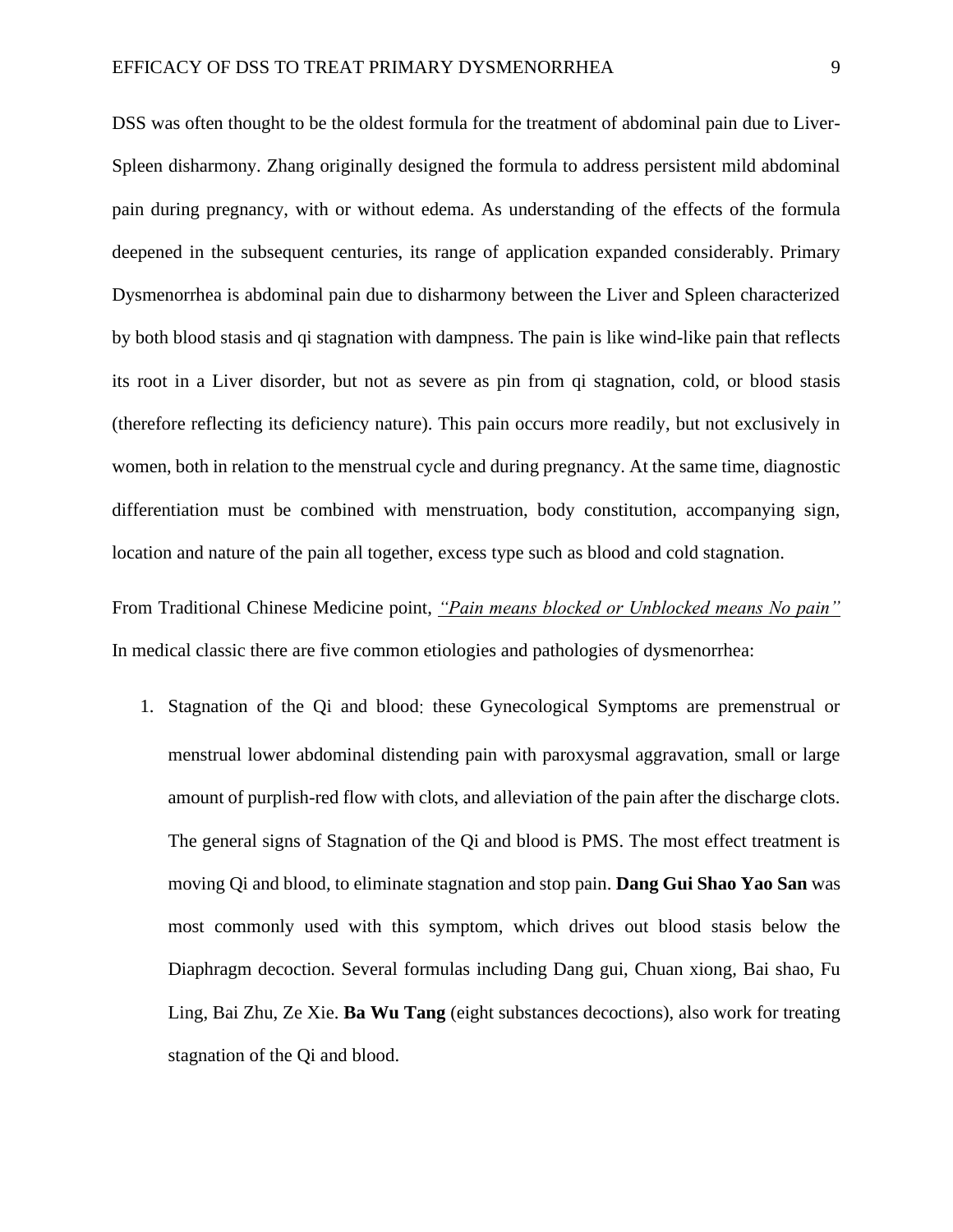2. (a) Deficiency cold with stagnation: these Gynecological Symptoms are cold sensation and pain or colicky pain in the lower abdomen before or during periods, like pressure, a prolonged menstrual cycle with small amounts of dark-pale blood flow. The general signs of deficiency cold with stagnation are clear and long urination, soreness in the lower back and knees, deep pulse, and white and moist tongue. The most effective treatment is to warm the channels and worm, expel cold, regulate the blood and stop pain. **Modify Wen Jing Tang** was often used to warm the menses decoction. The formulas used include Dang gui, Wu zhu yu, Gui zhi, bai shao, Ren shen, Sheng jiang, Ban xia, Mu dan pi, E jiao, Gan cao, Fu zi, Ai ye, and Xiao hui xiang.

(b) Retention of cold-damp stagnation: these Gynecological Symptoms are: cold pain in the lower abdomen before or during periods, relieved by warmth and worse with pressure, a prolonged menstrual cycle with small amounts of dark-purple flow with clots. The general signs of retention of cold-damp stagnation is body ache or aversion to cold, white greasy tongue coating, deep and tight pulse. The most effect treatment is to warm the channels and expel cold damp, invigorate blood and stop pain. Using **Modify Shao Fu Zhu Yu Tang** to drive out stasis from the lower abdomen decoction. The formulas used include Dang gui, Chuan xiong, Xiao hui xiang, Gan jiang, Mo yao, Cang zhu, Fu ling, Rou gui, Chi shao, Pu Huang, Wu ling zhi, and Yan hu suo.

3. Damp-heat in the liver channel: these Gynecological Symptoms are: distending pain or pulling pain in the lower abdomen before or during the period, possibly occurring bilaterally, the pain with a burning sensation aggravated by pressure. The general signs of damp-heat in the liver channel is a shortened or prolonged menstrual cycle with small or large amounts of sticky, purplish-red flow and no clots. The most effective treatment is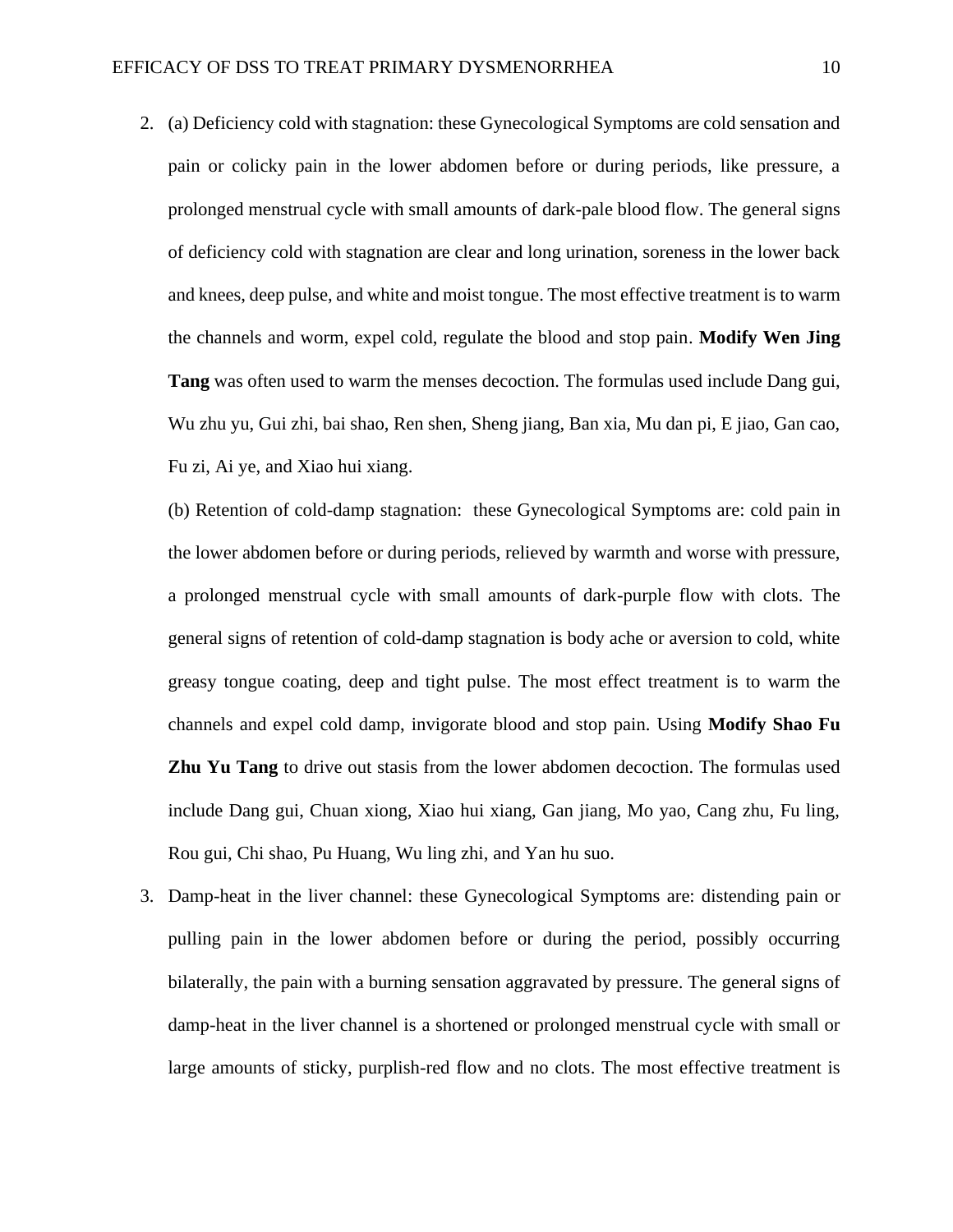clear heat, resolve dampness and eliminate stasis. **Modify Qing Re Tiao Xue Tang** was often used to clear heat and regulate blood decoction. The formulas include Tao Hong Si Wu Tang and Mu dan pi, Huang lian, E zhu, Xiang fu, Yan hu suo, Yi yi ren, Hong teng, and Bai jiang cao.

- 4. Deficiency of Qi and blood: these Gynecological Symptoms are lower abdominal pain of a dull, lingering or bearing-down nature towards the end of or after the period, which may be alleviated by pressure. The general sign of deficiency of Qi and blood is a prolonged menstrual cycle with large amounts of light-red flow and absence of clots. The most effective treatment is to tonify Qi, nourish blood and relieve pain. **Modify Sheng Yu Tang** was commonly used as a sage-like healing decoction. The formulas include Dang gui, Chuan xiong, Sheng di, Bai shao, Huang qi, Ren shen, Xiang fu, and Yang hu suo. **Shi Quan Da Bu Tang** (Ba Zhen Tang plus Huang qi and Rou Gui) also works for treating deficiency of Qi and blood.
- 5. Liver and kidney Xu: these Gynecological Symptoms are dull lower abdominal pain towards the end of or after the period, soreness in the lower back. The general signs are a prolonged menstrual cycle with small amounts of light-dark flow and no clots. The most effective treatment is to tonify the kidney, nourish the liver will stop in pain. **Tiao Gan Tang** is often used to regulate the liver decoction. The formulas include Dang gui, Shan yao, E jiao, Bai shao, Shan zhu yu, Ba ji tian, and Gan cao. On the other side, **Yi Shen Tiao Jing Tang** is used to tonify the kidney and regulate the menses. The formulas include Dang gui, Bai shao, Shu di, Yi mu cao, Ba ji tian, Du zhong, Xu duan, Wu yao, and Ai ye.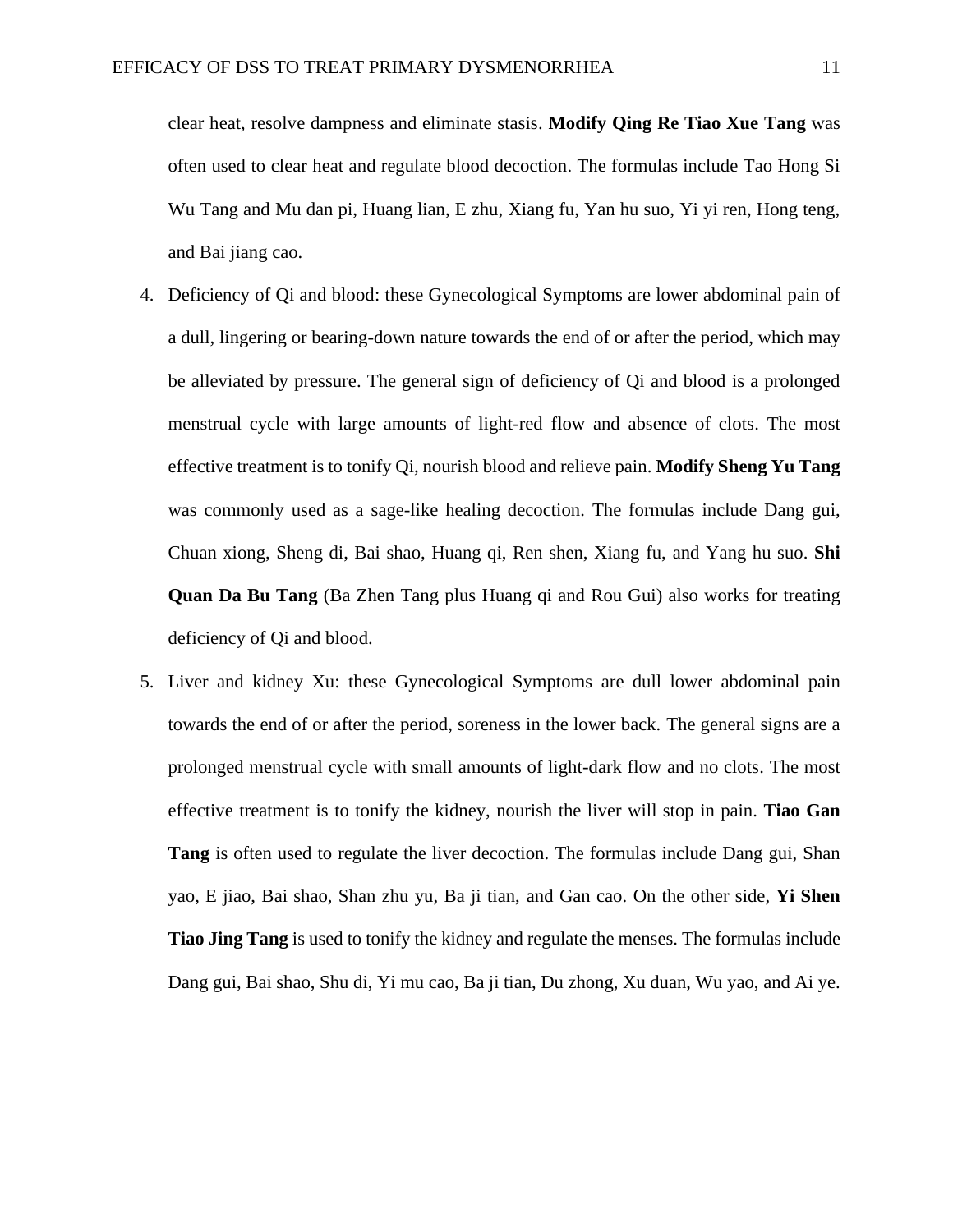#### **Treating Primary Dysmenorrhea with DSS**

TCM treatment of dysmenorrhea has obvious advantages and less side effects than use of NSAIDs. Most TCM treatment experience and feedback will be reflected in the formula of the prescription. The prescription is adjustable and depends on patient's symptoms. They are scattered in ancient classic and modern medical books and clinical literature. Researchers from the "Dictionary of traditional Chinese medicine prescription" and "The prescription of traditional Chinese medicine obstetrics and gynecology" collected 425 ancient and modern dysmenorrhea prescriptions. Statistics of the top three most common diagnosis of Primary Dysmenorrhea are Qi and blood stagnation, Cold coagulation and blood stasis, and Ovary stasis. On the other side, the top three prescriptions to eliminate stasis to activate blood formulas, regulate qi to dissipate blood stasis formula, and dispel internal cold formula. The above-mentioned core herbs are Dang gui, Chuan qiong, Yan hu suo, Xiang fu, Bai shao, Wu ling zhi, Tao ren, Wu yao, Rou gui, and Hong hua. The combination of Dang qui and Chuan qiong has a very important effect in the prescription of Primary Dysmenorrhea, and that is also basic formula of DSS.

#### **Original Source of DSS**

DSS is a widely used formula of Traditional Chinese Medicine derived from **"Essential Prescriptions of the Golden Cabinet"** (Jin Gui Yao Lue) a medical classic written by Zhang during the Eastern Han Dynasty (Leem et al. 2019). DSS has been used for gynecological disorders for thousands of years. It is composed of Angelicae sinensis (Dang Gui) 9g, White Paeonia Radix (Bai Shao) 30g, Poria (Fu Ling) 12g, Atractylodis macrocephalae Rhizoma (Bai Zhu) 12g, Alismatis Rhizoma (Ze Xie) 15g, and Chuanxiong Rhizoma (Chuan Xiong) 9g. The DSS formula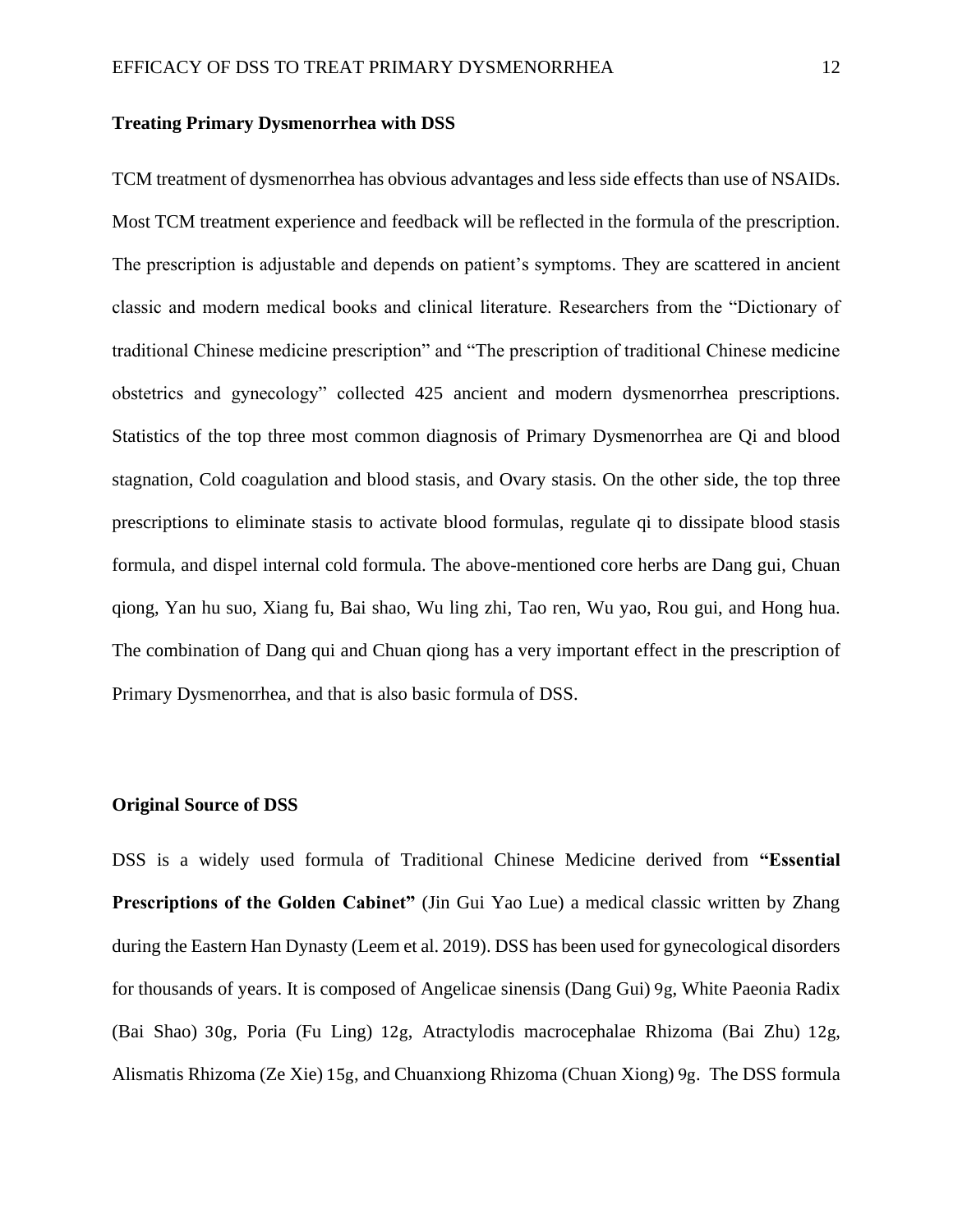is well balanced, nourishing and reducing. There are two categories, one is blood region herbs (including Bai Shao, Dang Gui and Chuan Xiong), and the other one is Qi region herbs (including Ze Xie, Fu Ling and Bai Zhu). DSS has the functions of harmonizing Liver and Spleen, smoothing qi and blood, moistening and flowing water, clearing and reducing turbidity, moving the blood, and calming pain.

The following are two quotations from **"Essential Prescriptions of the Golden Cabinet"** that evidence the use of DSS in ancient times:

1. In Chapter 20—Women's pregnancy: "For the women's tense pain in the abdomen during pregnancy, Dang gui Shao yao San governs." This one describes the signs and treatment of abdominal pain in the pregnancy that is due to liver-spleen disharmony

2. In Charter 22—Women's Miscellaneous Disease" For all abdominal pain in women, Chinese An there are "women's abdominal Dang gui Shao yao San governs." The cases treated may also manifest with inhabited urination, abdominal distention and fullness, and slight swelling of the head, face and limbs.

Original indication is for women in pregnancy or menstruation, who has abdominal pain due to disharmony between the Liver and Spleen characterized by both blood stasis and qi stagnation with dampness. Symptoms include continuous, cramping pain of the abdomen that is not severe, urinary difficulty, and slight edema (primarily of the lower limbs), which occur during pregnancy.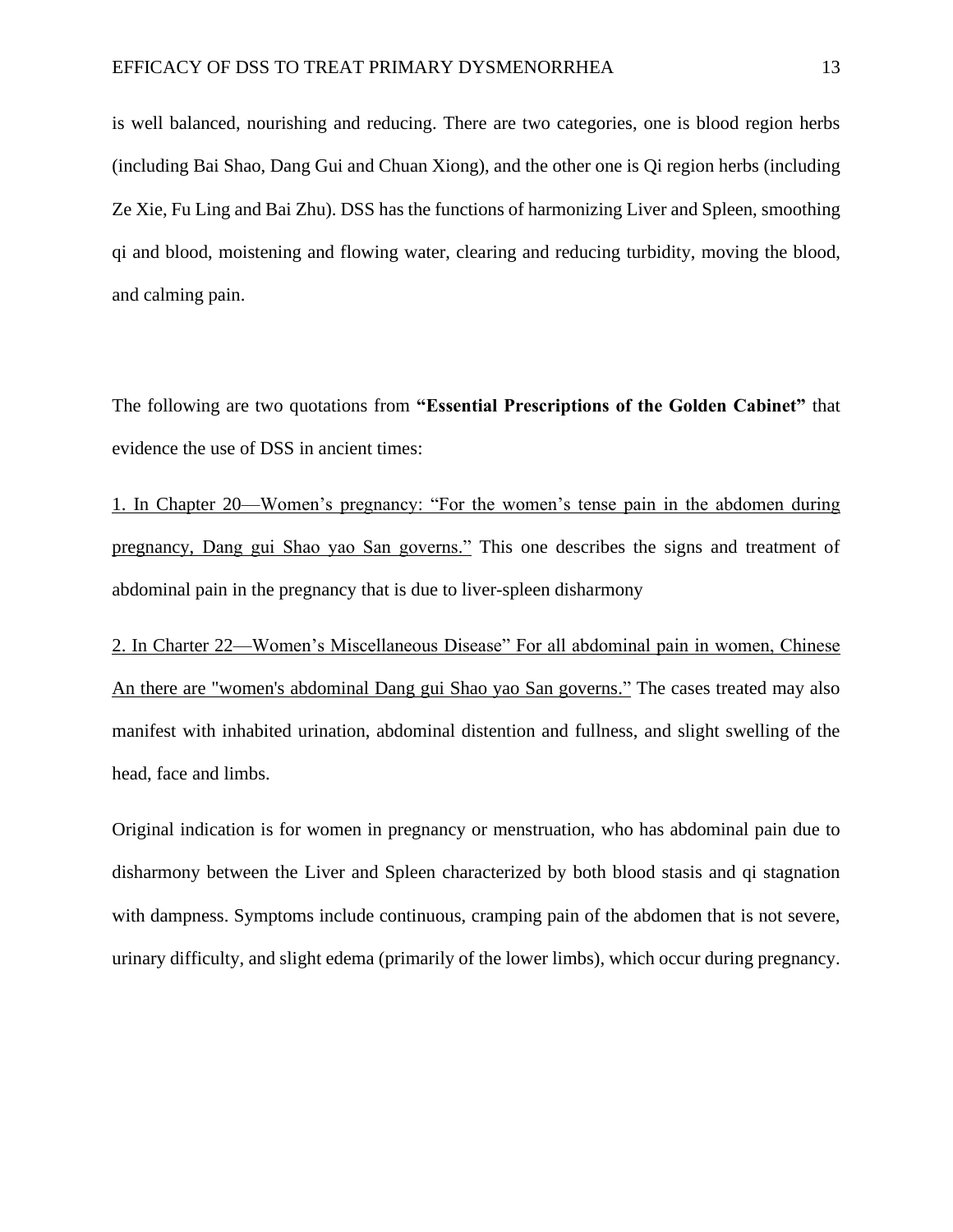#### **General Indications of Primary Dysmenorrhea with DSS**

The most common signs and symptoms of primary dysmenorrhea include continuous, cramping pain of the abdomen that is not severe, urinary difficulty, and slight edema (primarily of the lower limbs). Such pain can occur during pregnancy or with a variety of gynecological disorders. This abdominal pain is due to disharmony between the liver and spleen characterized by both blood stasis and Qi stagnation due to dampness. The liver stores the blood and dredges the Qi. The stronger the liver Qi, the better it is able to regulate the Qi dynamic, a process that includes upward diffusion of clear yang as well as downward draining of turbid fluids. When the liver blood and Qi are insufficient, dampness accumulates, the Qi stagnates, and the blood becomes static. This is reflected in continuous cramping pain (a wind-like pain that reflects its root in a liver disorder), which is not as severe as pain from Qi stagnation, cold, or blood stasis (reflecting its deficient nature). The liver is closely connected to the sea of blood in the lower abdomen; it governs women's physiology. Thus, such symptoms occur more readily (but not exclusively) in women, both in relation to the menstrual cycle and during pregnancy. When the liver over controls the spleen, the metabolism of water is disrupted, which gives rise to internal-generated dampness. Dampness contributes to the abdominal pain by causing stagnation. It also causes urinary difficulty and edema, primarily in the lower limbs where it tends to collect.

Here are some characteristics of pain due to primary dysmenorrhea:

- Sustained pain that is milder but more continuous than that for Jiao Ai Tang and no bleeding.
- The pain is in the central abdomen and may extend upward to the epigastrium or chest.
- The pain may prevent bending forward or backward.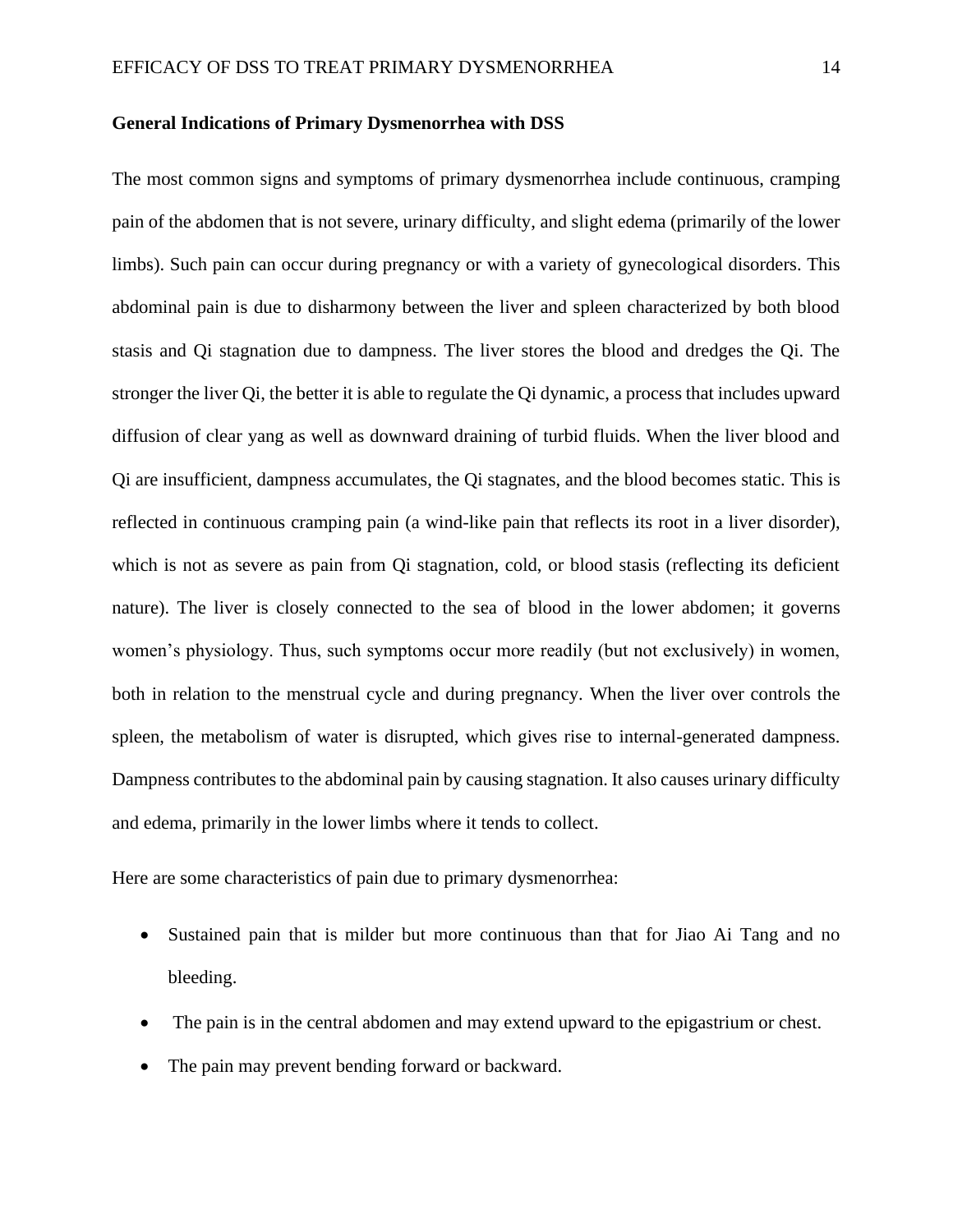• On abdomen palpation, the abdomen alongside of the umbilicus may be tender and hypertonic and may be the same on both sides.

The combination of pain and fluid accumulation is a key maker for the formula's use in the clinical practice. These symptoms may be accompanied by cold (either a subjective aversion to cold or coldness of the extremities), fatigue (deficiency), and some kind of edema (often around eyes).

#### **Modern application of Primary Dysmenorrhea with DSS**

DSS has a wide range of adaptations and also has many treatment syndromes. In clinical application, on the basis of "differentiating syndromes and seeking the cause, examining the cause and treating," then understand its scope of application, can often achieve the expected therapeutic effect. It resolves an underlying pattern that is common to a multitude of physiological disruptions, has been found to be effective in treating an unusually large array of indications.

Pregnancy with symptoms of abdominal pain and bleeding: such as dysmenorrhea, amenorrhea, infertility, functional uterine bleeding (Zhaorong Ding and Fang Lian, 2015), Perinatal period with edema and diarrhea as the associated symptoms: such as the abnormal position of the fetus, fetal dysplasia, threatened abortion, habitual abortion, pregnancy induced hypertension syndrome (Xiong, et al. 2013). Immune related Liver diseases with yellow complexion, edema as symptoms: such as chronic hepatitis, liver cirrhosis, Hashimoto's disease, iron deficiency anemia(Xu,2020). Acne with scanty menstruation, diarrhea; liver spots; anal-rectal prolapse; hemorrhoids and so on all are opportunities to use modified DSS.

On the other side, (Lee, 2016) found that the aqueous extract and alcohol extract of DSS can inhibit the spontaneous contraction of isolated uterus of rats, resist the spasm of uterine smooth muscle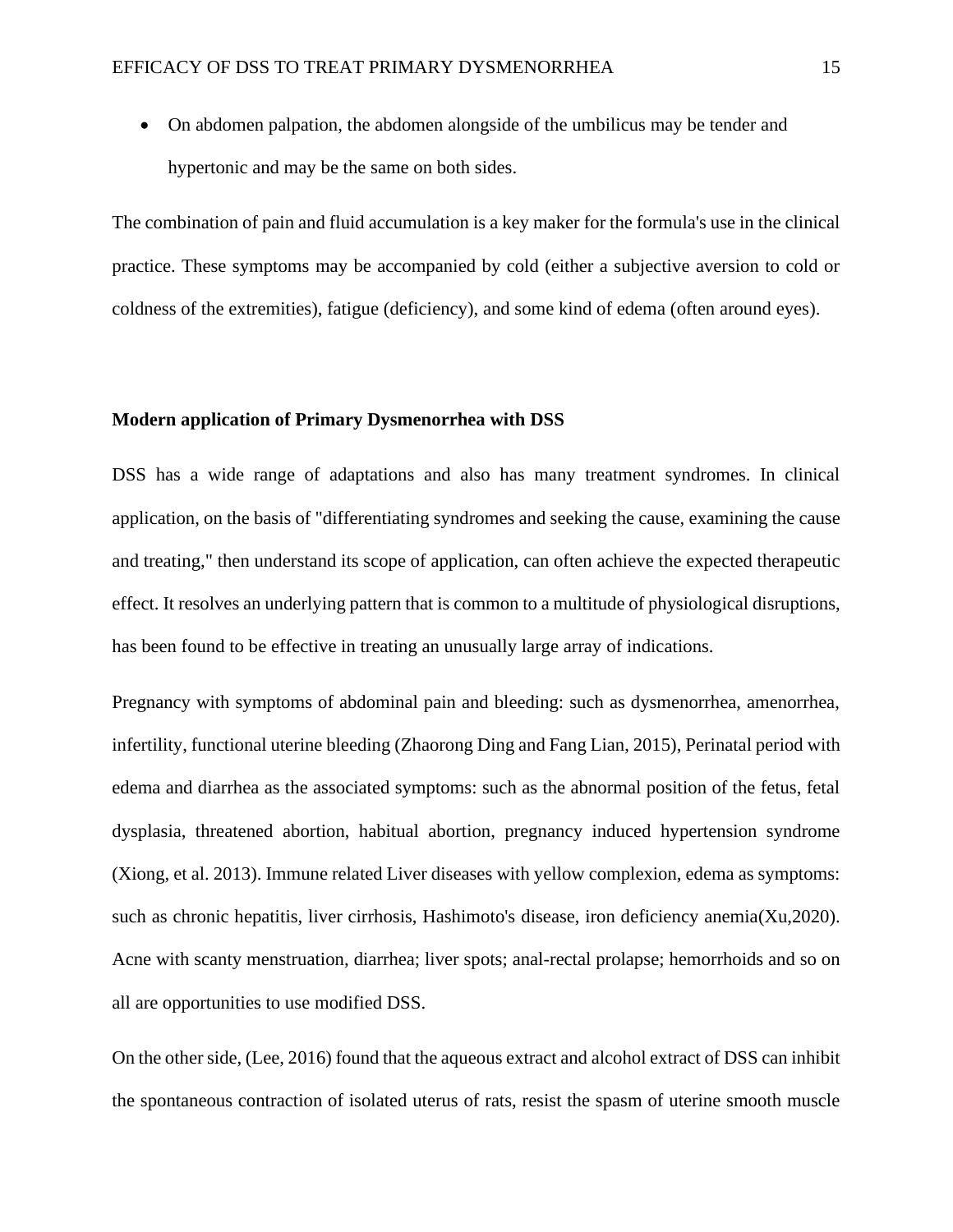caused by pituitrin and prostaglandin E1, and are effective for various gynecological pain. Other experiments have proved that DSS has the functions of anti-inflammatory, sedative, regulating the endocrine balance of hypothalamus pituitary ovary axis, regulating the autonomic nerve function, reducing blood viscosity, improving microcirculation, inhibiting blood coagulation and platelet aggregation, and anti-anemia.

It was also found the significant effect in the infertility field, in 2016 Hung, et al. included 8766 women with newly diagnosed infertility in this study. This is an important large-scale survey of Chinese herbal prescriptions and herbs used in the treatment of female infertility in a Taiwanese population. Of those, 8430 (96.17%) had sought traditional Chinese medicine treatment in addition to visiting the gynecologist. These seemed to be high demand by infertile women for traditional Chinese medicine treatment as a complementary or alternative medicine. Ninety-eight percent of all prescriptions for female infertility contained at least 2 Chinese herbal prescriptions per prescription. There was an average of 5.81 Chinese herbs in a single prescription. DDS was the most commonly prescribed herbal formula (17.25%), followed by Wen-Jing-Tang (16.35%). The study found that the most common individual Chinese herbal prescriptions and herbs among female infertility patients were DDS and *Semen Cucuta*. DSS is an herbal mixture used for abdominal pain during pregnancy. Previous reports revealed that DSS corrects luteal phase insufficiency via an antioxidant mechanism or an antagonistic action on both prostaglandin  $F2-\alpha$ and acetylcholine-induced uterine contraction.

In Japan, one clinical study on the effects of DSS was conducted in vivo, with a group of 50 women. Basal body temperatures and abnormal hormonal levels verified by blood and urine tests indicated luteal insufficiency in 35 participants in this study. A portion of the group (15 women) had dysmenorrhea, exhibiting PMS symptoms but had normal menstrual cycles and hormonal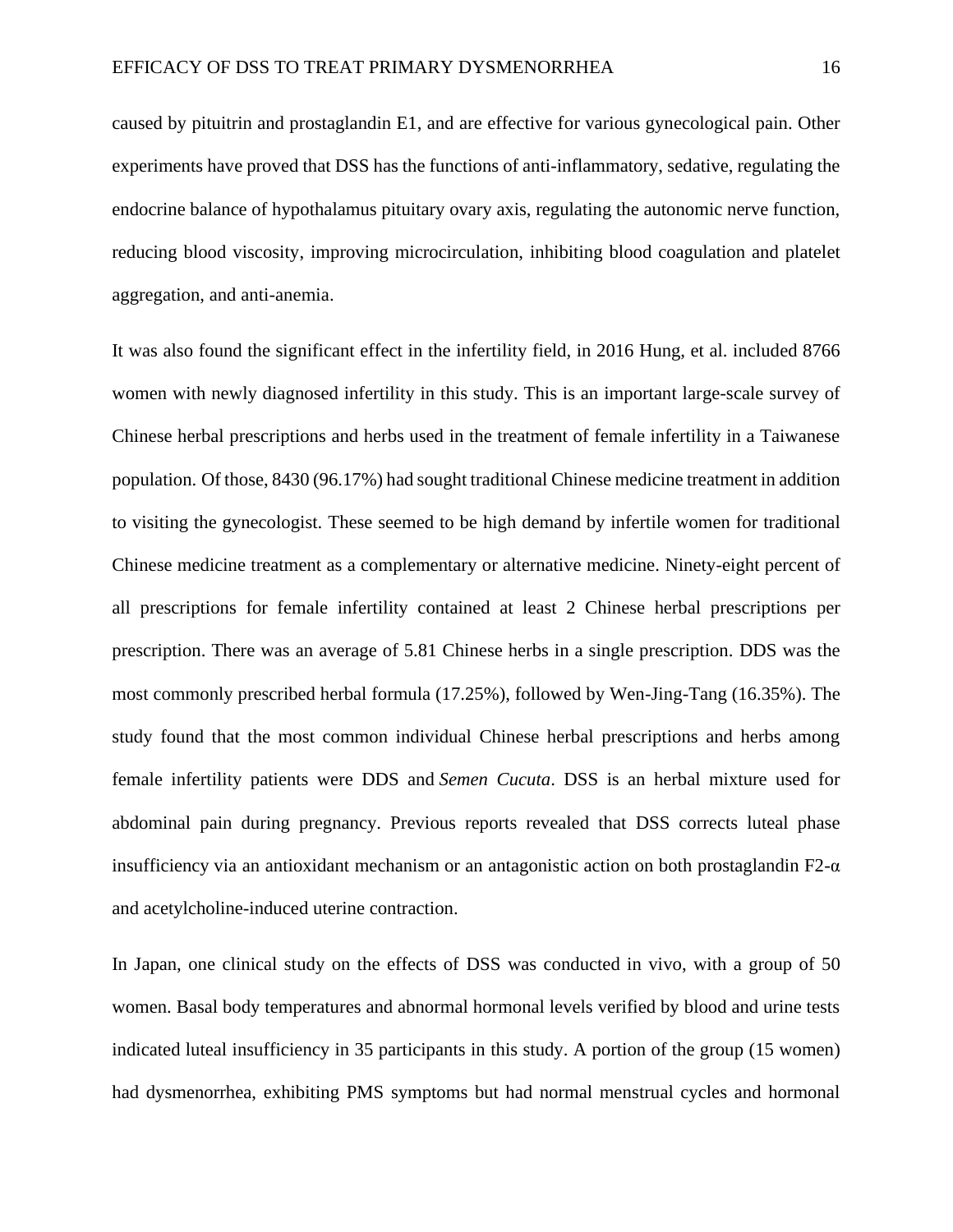levels. All were given 7.5g of the DSS formula daily, dosing 2.5g, 3 times daily for more than three months. The results suggest that DSS improves luteal insufficiency in women by establishing proper hormonal balance, yet does not adversely affect the hormonal levels of women with normal menstrual cycles. iv Thus DSS was shown to have no adverse effects on the hormonal levels in women with normal menstrual cycles.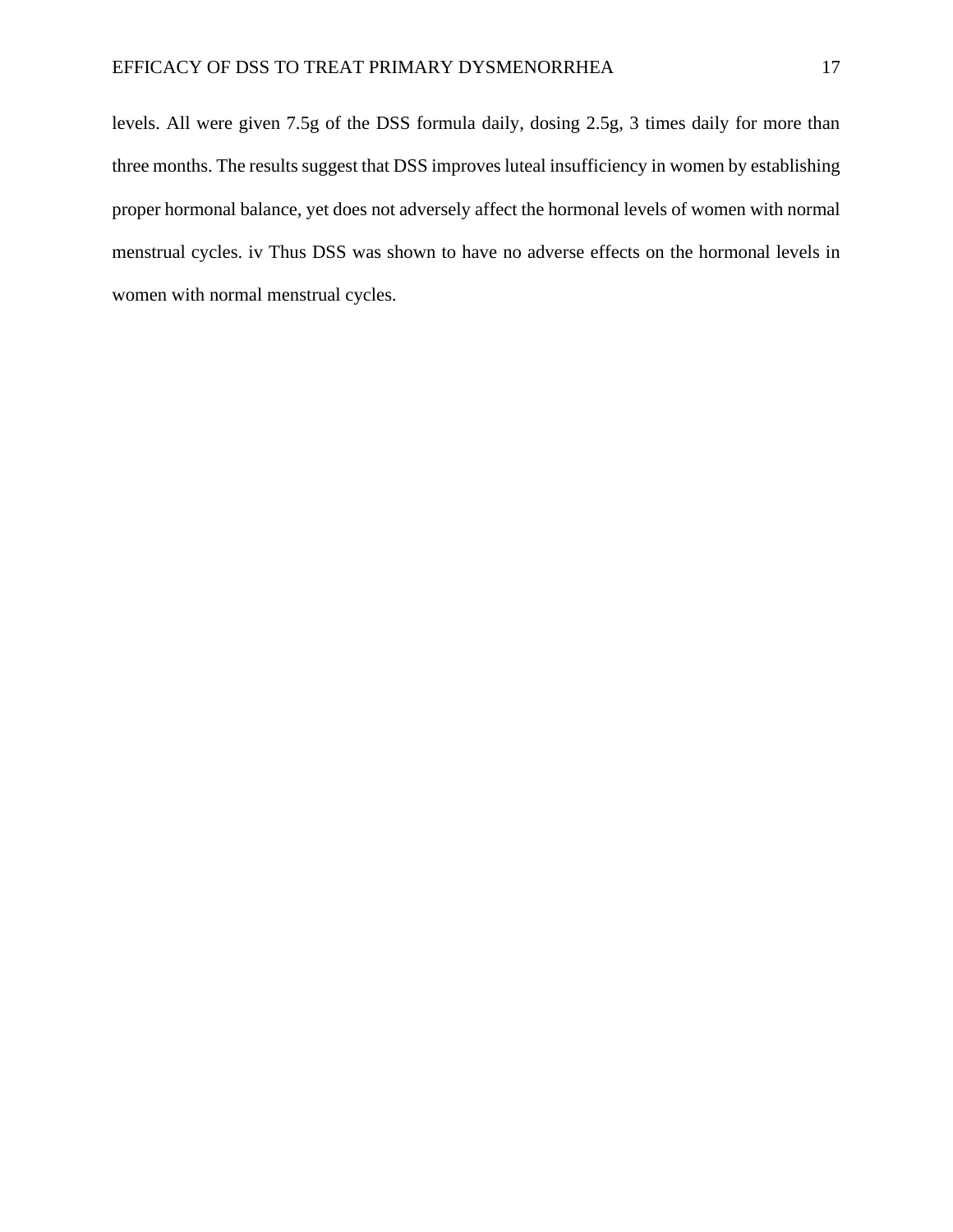#### **Chapter 2: Literature Review**

Dysmenorrhea is a widespread gynecological problem which involves experiencing a pain before, during and/or after menstruation. The current treatments that apply the use of synthetic medications such as analgesics and placebos have not been effective and have created interest in the reasons why the traditional Chinese medications solved dysmenorrhea cases effectively as compared than those that are currently used in Western medicine.

Traditional Chinese medicine has treated Primary Dysmenorrhea for more than 2000 years and its featured therapies include Chinese herbal medicine, acupuncture, moxibustion, massage, cupping, qigong, and food therapy. The effectiveness of acupuncture (Woo HL et al., 2018), moxibustion(Gou CQ, et al., 2016), and massage (Sut N, et al., 2017) in treating Primary Dysmenorrhea have been reviewed. According to the guidelines set by the Japan Society of Obstetrics and Gynecology and Japan Association of Obstetricians and Gynecologists (2011 edition), traditional Chinese medicine could be used for Primary Dysmenorrhea. In 2011 Takeda T. et al. reported that a number of clinical trials established Chinese herbal medicine is beneficial for the treatment of Primary Dysmenorrhea. Jaafarpour et al. found that Cinnamon markedly lightens the severity and duration of menstrual pain. In 2015. Rehman et al. also confirmed Rheum Emodi is able to relieve the symptoms of Primary Dysmenorrhea.

In recent years, there have been a few systematic reviews on specific traditional Chinese medicine prescriptions for treating Primary Dysmenorrhea. There are two different protocols. In the first one, the effect of Chinese herbal for Primary Dysmenorrhea, patients received various Chinese herbal medicines instead of the synthetic medications they had expected. In the second protocol, traditional Chinese medicine was limited to DSS that is, DSS was the only herb medicine given to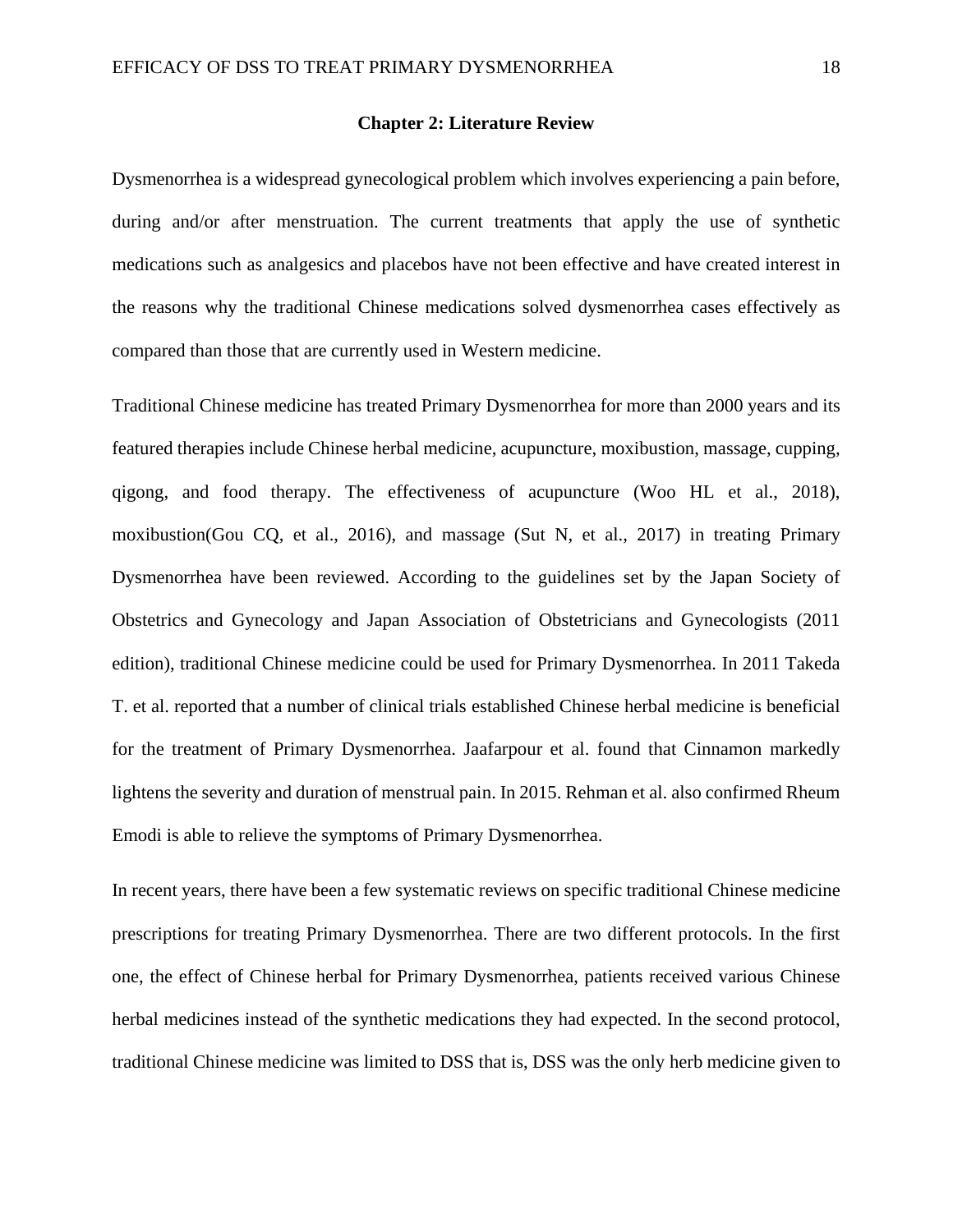treat Primary Dysmenorrhea. The detail regarding the studies use can be found in chapter 3 (Methodology).

#### **The effect of Chinese herbal medicine for Primary Dysmenorrhea**

In 2014, Chen et al. performed an investigation into Chinese herbal medicine for primary dysmenorrhea in Taiwan. In this observational retrospective study, a total of 57,315 prescriptions were given to the women between the age of 13 to 25 during 1998 to 2008. On average, 5.3 herbs were used in one prescription. DSS was the most commonly used herbal formula (27.2%), followed by Jia-Wei-Xiao-Yao-San (JWXYS) (20.7%) and Wen-Jing-Tang (WJT) (20.5%). Multi-target effects on primary dysmenorrhea, such as analgesia, mood modifying and hormone adjustment, were found among commonly prescribed Chinese herbal medicine in this study.

A 2018 study to examine the longitudinal change in Australian women's prevalence of cyclic premenstrual pain and discomfort and the association between their symptoms and use of complementary and alternative medicine (CAM). The examined period of the study was during 2006 to 2013 and analyzed the women between the age 28 to 33. The result shows that women's use of all other CAM practitioners increased as did their use of vitamin/minerals, yoga/meditation, and Chinese medicines, while aromatherapy use declined. (Carole Fisher, et al.,2018)

A random, double blind, placebo-controlled, pilot clinical trial was conducted in an ad hoc clinic setting at a teaching hospital in Taipei. Seventy-eight primary dysmenorrhea young women were enrolled. A dosage of 15 odorless capsules daily for five days starting from the onset of bleeding or pain was administered. Statistically significant differences in both peak-pain and overall-pain appeared in the first follow-up cycle. (Lan Lan Liang Yeh, et al.,2007)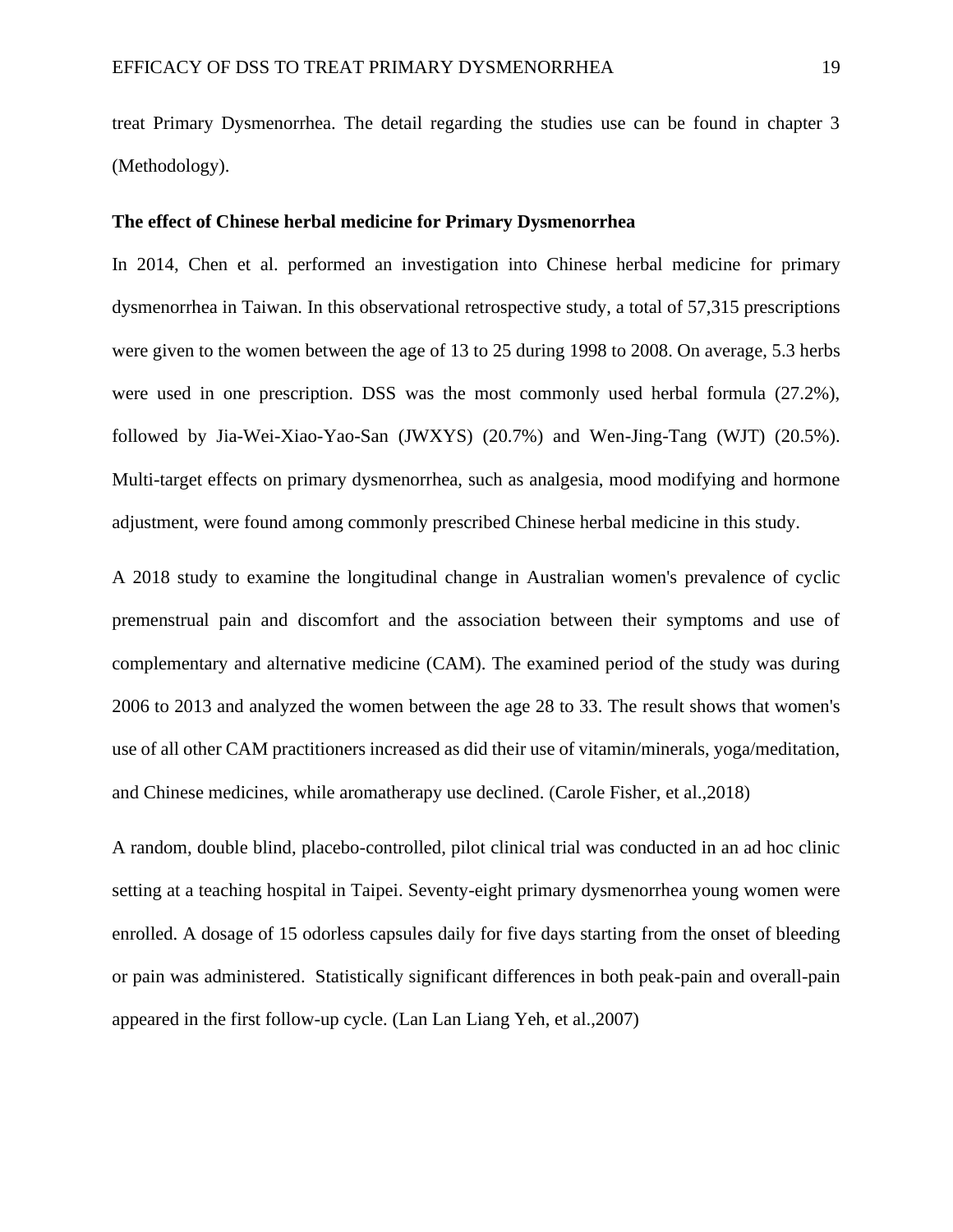Zhu et al. involved a total of 3475 women in a systematic review to assess the efficacy and safety of traditional Chinese medicines in the treatment of primary dysmenorrhea. The results showed a significant advantage compared with other treatments. Similar conclusions were also obtained in the meta-analysis of Shaofu Zhuyu decoction (SZD), (Lee H, et al.2016) and Wen jing decoction (Gao L, et al.2017).

#### **The effect of DSS for Primary Dysmenorrhea**

From 2014 to 2017, there were three articles in China that discussed the Clinical application of treating dysmenorrhea with modified DSS. In 2010~2013, 68 women aged 18~50 years old with dysmenorrhea with blood deficiency and liver depression, or spleen deficiency and dampness were chosen and randomly divided into two groups. The treatment group took modified DSS (ex: women has more leucorrhea add Huang bai, abdomen pain serious add Chuanlianzi). The control group only took only the Leonurus Artemisia powder (Yi Mu Cao). The improvement ratio result shows that treatment group was 83.3% better than the control group 59.3% (Aijun Li & Yong liang Lou in 2014, Chunping Zhang in 2016, Shu Li in 2017).

The second part of the study was done by Liao (2012). These 70 primary dysmenorrhea cases from May to October 2011 in Taiwan were randomly divided into the treatment group and control group. The treatment group received DSS, and the control group was given XuanYu given. The period of treatment was three menstrual cycles. The result showed the total effective rate of the treatment group clinical 91.5%, the control group clinical effective rate was 88.6%, both groups of curative effect is statistically significant  $(P < 0.05)$ .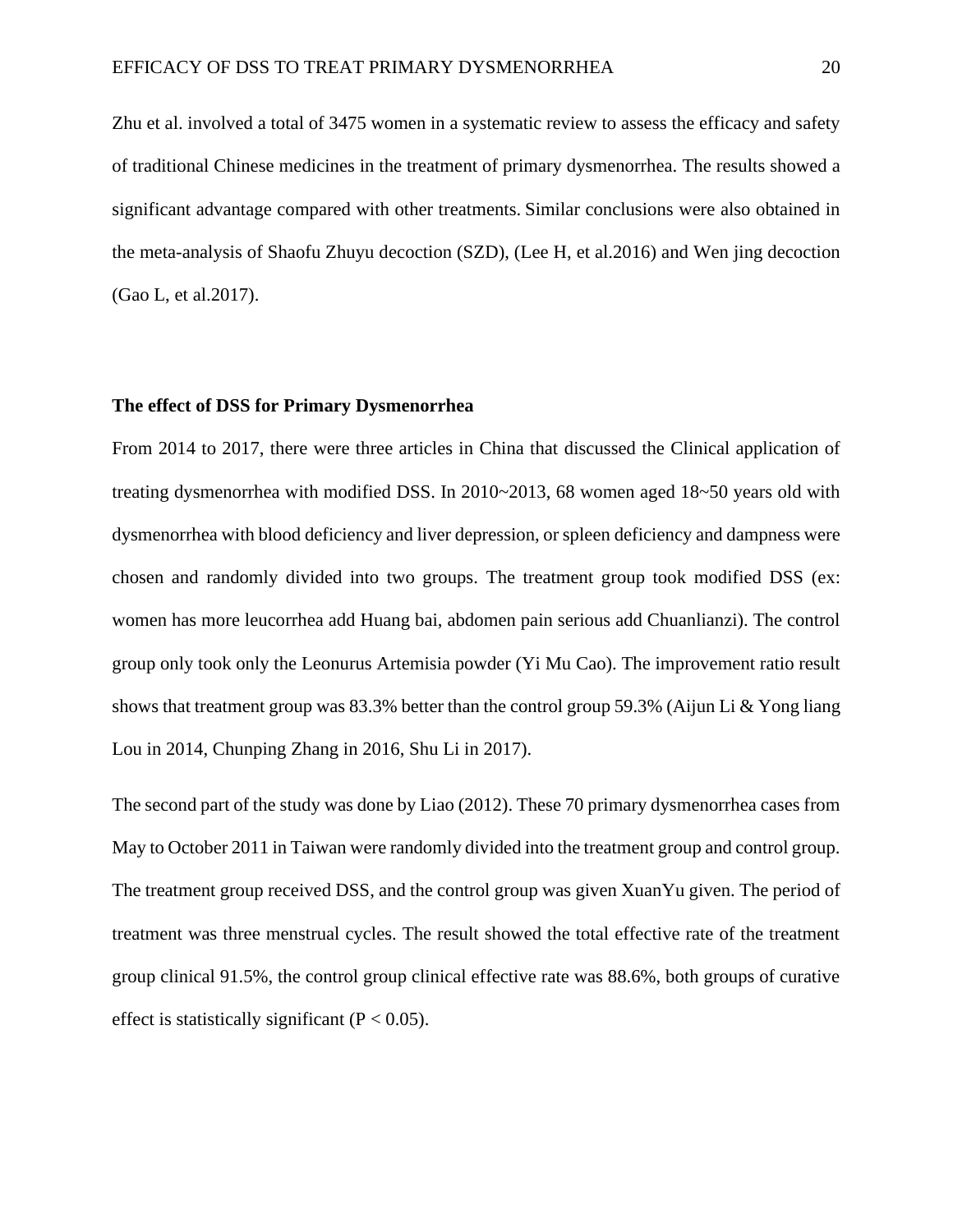In 2017, Xin Wang study a total of 72 women aged 14~35 years old were randomly divided into two groups, all of them in primary dysmenorrhea and with abdominal pain during or before menstruation, or pain to the waist, the most severe person faints. The treatment group took modified DSS (ex: women has Cold-pain with cinnamon and Cumin, stabbing pain with Tao ren and Hong hua) and the control group toking NSAID for three menstrual cycles. The improve ratio result shows that treatment group 89.47% better than control group 76.32%. On the other side, Hongjuan Li also get the similar result in 2006.

In 2016, there were two studies in China to analyze the clinical effect of modified DSS in treating primary dysmenorrhea. Women who suffered from dysmenorrhea of liver stagnation and spleen deficiency were randomly divided into a control group and an observation group. The control group was given dysmenorrhea Granules; the observation group was given modified DSS for three months. The change of  $PGF2\alpha \& PGE2$  was used to determine the effects of substances used. The  $PGF2\alpha$  of the observation group was significantly lower than the control group. The totally efficiency ratio is 90.57%. (Yanan Wu in 2016, Qiufeng Sun in 2016).

A 2016 Taiwan study, used the descriptive statistical analysis to measure 11,860 females who used DSS from 2005 to 2007, which had clinical effect. The results show the highest utilization rate of DSS for the clinic in Taiwan. On the other side, the patients using DSS to treat primary dysmenorrhea compared to patients not using traditional Chinese medicine had lower incidence of endometriosis (5.30% vs. 8.57%).

In 2006 study in the Netherlands, 36 women who were drawn from the general population participated in the observation cycle. They were randomly divided into a treatment group and a control group. The treatment group was given DSS and the control group was given placebo tablets that were indistinguishable in appearance. Treatment continued for three consecutive menstrual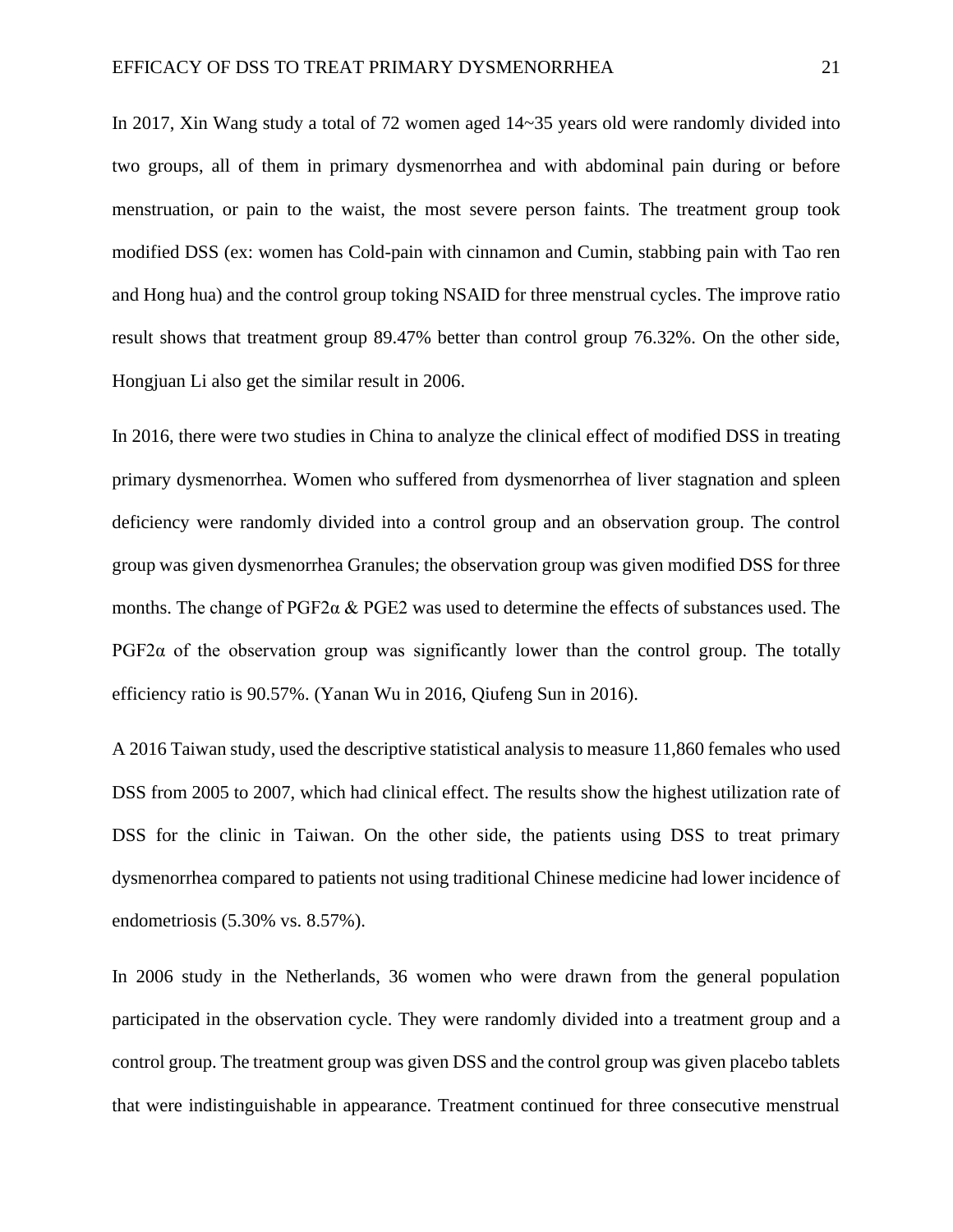cycles. The result showed after cycle 3, 53% of women in the TCM group reported less pain than usual compared with only 26% in the placebo group. Although not statistically significant, the finding nevertheless supports the effectiveness and safety of DSS (Kennedy et al.).

In 2016, Lee, H. W., et. al used Meta-analysis to search the three electronic databases, of all randomized clinical trials of DSS or modified DSS through October 2015. A total of 746 potentially relevant studies were identified, and met the criteria. The systematic review and metaanalysis provided suggestive evidence of the superiority of DSS over analgesics or placebo for dysmenorrhea. The quality of evidence for this finding was low to moderate because of a high risk of bias.

In 2014, Jing Xia combined two old prescriptions, DSS and Guizhi Fuling Pills from "Essential Prescriptions of the Golden Cabinet" to analysis their effect on Primary Dysmenorrhea. The study involved 45 women aged between 17 to 32 and exclude who is non-primary dysmenorrhea. They had different symptoms such as Qi of stomach increase to nausea and vomiting, liver depression and breast pain, abdominal and limbs cold pain. They all took modified DSS and Guizhi Fuling Pills for three menstrual cycles. The improvement ratio result shows 83.3%.

In 2020, Hye Lin Woo, et al. collected 240 participants in Korea between 18 to 40 were divided into one of three groups. The interventions will be administered for two menstrual cycles, and the follow-up will be carried out for the following six menstrual cycles. The results of this clinical trial will offer further of evidence of the efficacy and safety of DSS for primary dysmenorrhea.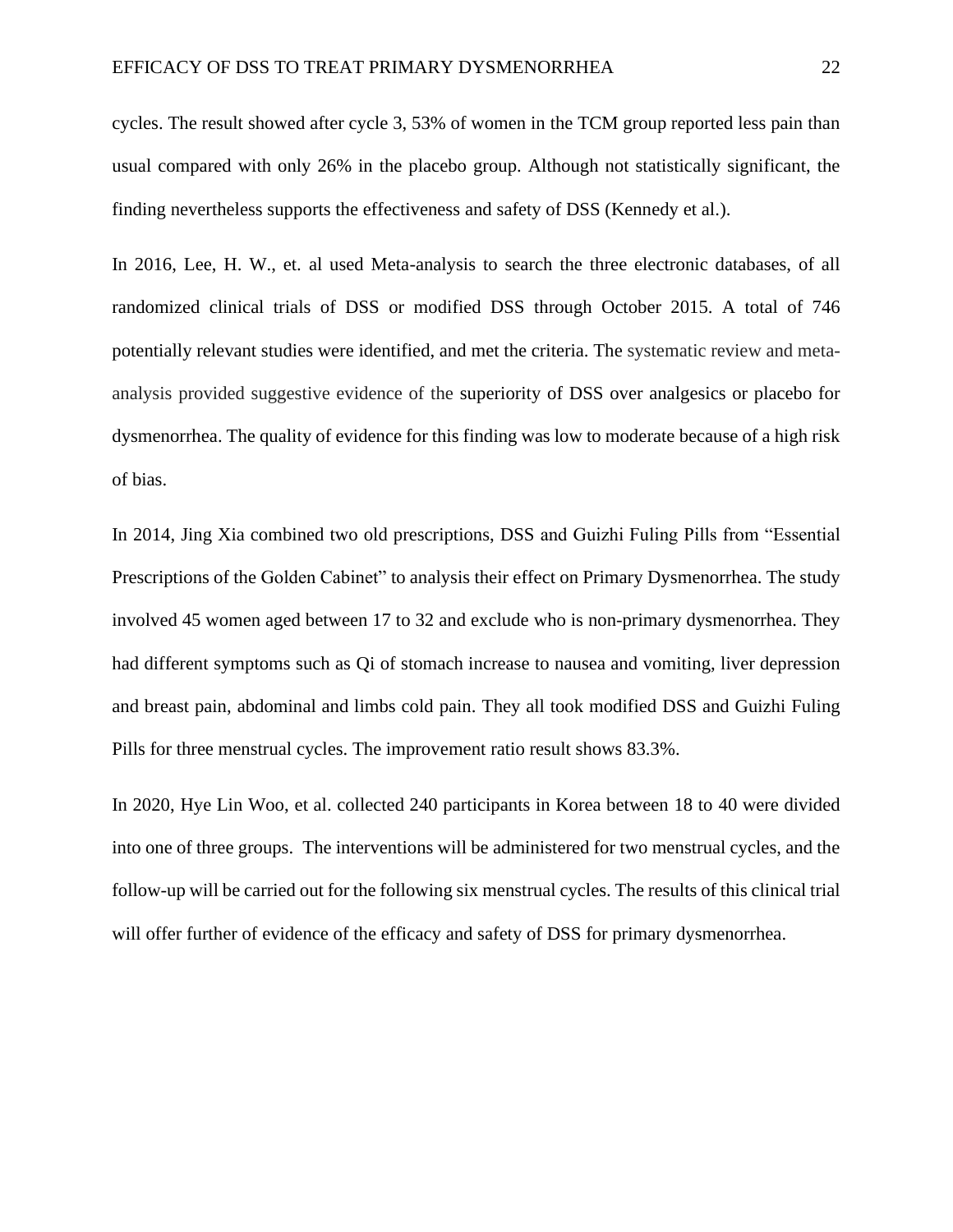#### **Chapter 3: Methodology**

The purpose of this research synthesis was to ascertain whether women who suffer from primary dysmenorrhea obtain relief when treated with DSS. This chapter highlights the research methods used to determine those points and the clinical procedures utilized to accomplish the objective.

#### **The General Statement of the Methodology**

<span id="page-22-0"></span>This study was a qualitative systematic literature synthesis. This type of study focuses the intent of the researcher on synthesizing all of the research used in order to text the hypothesis. It was important to perform a qualitative study rather than a quantitative study because of the subjective nature of describing the intensity of pain and its different qualities, and the difficulty of interpreting improvement in pain.

#### **Sample Procedures**

A web search was conducted in 2020 to find studies on treating primary dysmenorrhea with DSS.

The initial search using the terms "primary dysmenorrhea" and "herb" on the PubMed search engine resulted in 516 articles found. When the search was repeated using the term "Dang-Gui-Shao-Yao," only 9 articles were found. To expand the results, a wider range of terms were used on additional search engines. Peer-reviewed medical articles were looked for on PubMed, Science Direct, The Journal of Alternative and Complementary Medicine, Google Scholar, and the Wiley Online Library, using the following combination of medical subject headings and their synonyms: herbal medicine OR Chinese Herb OR Dang-Gui-Shao-Yao OR San OR AND dysmenorrhea OR primary dysmenorrhea. Those searches resulted in 98 articles being found.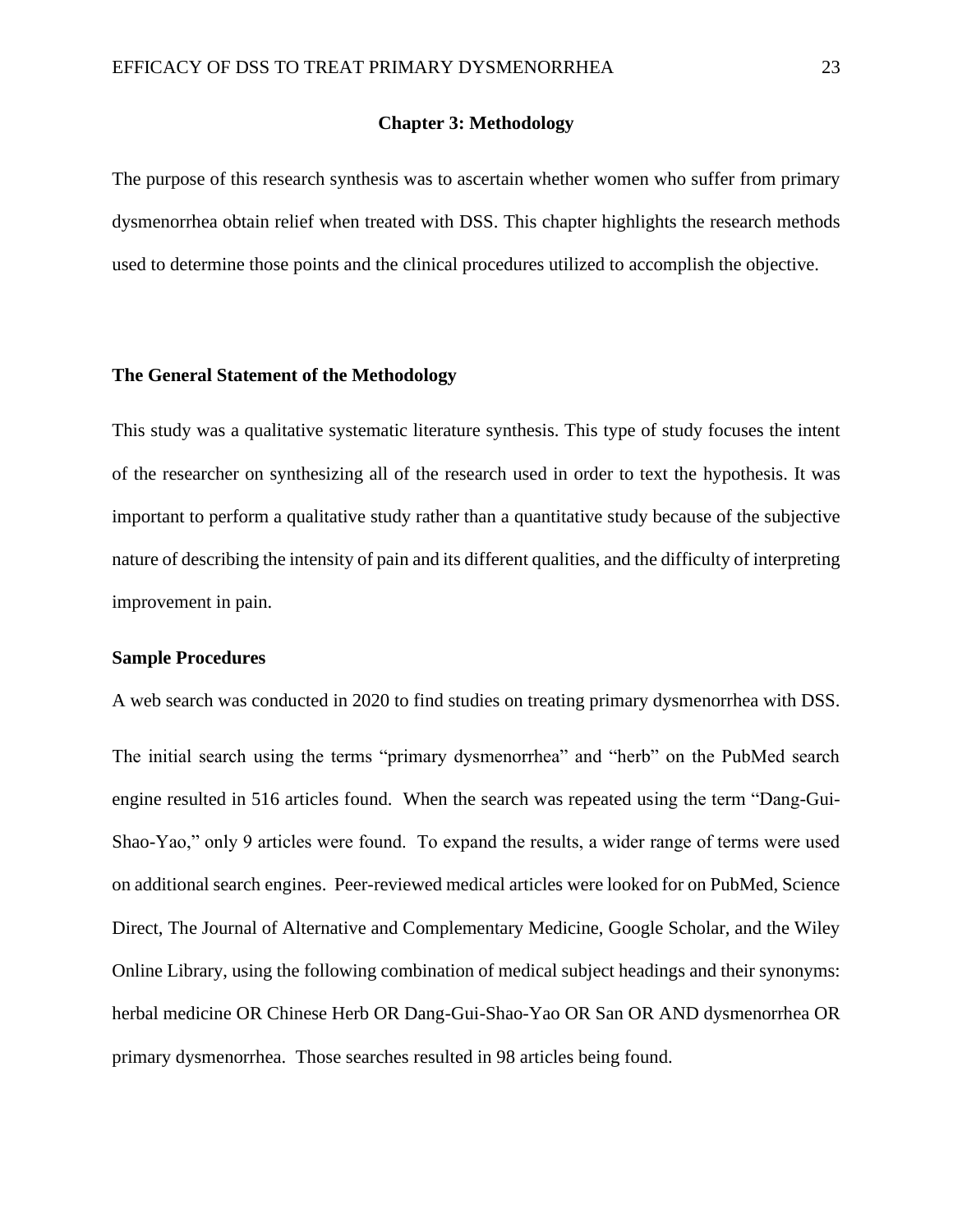Of the 98 total articles, 53 were deleted from the results because they did not involve DSS. Another 34 studies were eliminated because they discussed the treatment of diseases other than primary dysmenorrhea (e.g. premenstrual syndrome, cancer, menopause, and diabetes). The remaining 25 articles focused on treating dysmenorrhea with DSS, but 13 of them were rejected due to incomplete documentation [or were combined with Acupuncture treatment, used non-

human testing or used other formulas in addition to DSS.] Ultimately, only 13 studies were useable in their entirety.

**Inclusion Criteria:** To be included in this research, each study had to meet all of the following criteria: it had to be published in a peer-reviewed journal, it had to involve women of reproductive age who had primary dysmenorrhea, the study must be limited to the use of DSS, and it was required to have clear documentation of protocol and acupuncture points utilized.

**Exclusion Criteria** : Studies meeting any of the following criteria were excluded: studies published before 2000 ( to ensure that chosen studies were available in complete manuscript form and were readily available through electronic databases), studies involving women with a history of secondary dysmenorrhea, studies involving women who were not suffering from primary dysmenorrhea at the time, and studies with oral or injection of any other analgesics, studies involving acupuncture-stimulation. Other studies were excluded because they lacked essential documentation such as DSS methodology.

#### **Data Analysis**

Two of the most common forms of analysis in qualitative research, content and thematic analyses, were used to analyze the data. The analysis included frequency of themes, or measurements of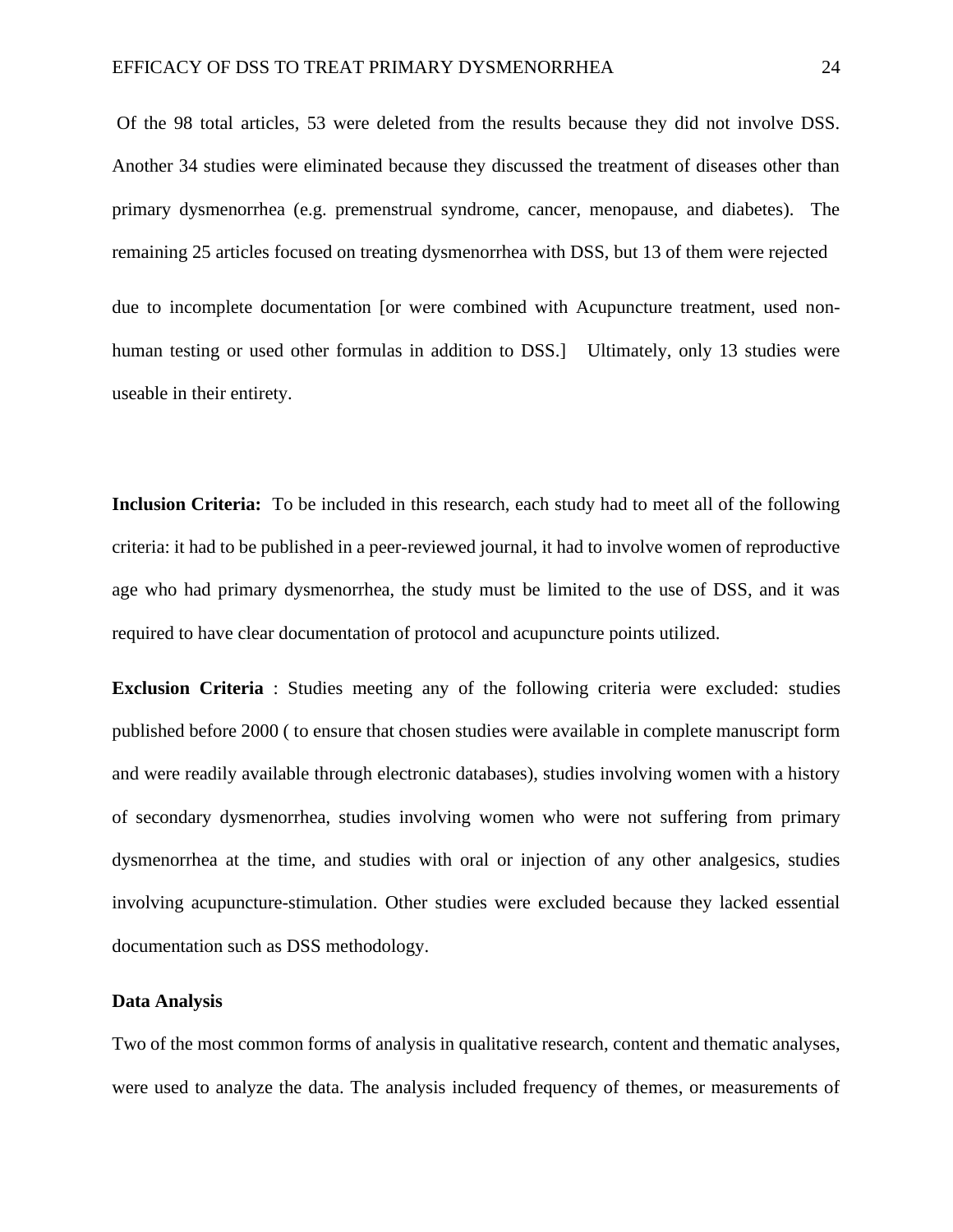improvement of pain relief reported in collected studies, and the DSS used in collected studies. Data were collected and analyzed according to the researcher's abstraction form, with the predetermined inclusion and exclusion criteria.

## **Human Research Ethical Considerations**

No informed consent was needed for this research synthesis because it consisted only of literature review. No human subjects were enrolled in this study and therefore human research ethical considerations were not involved.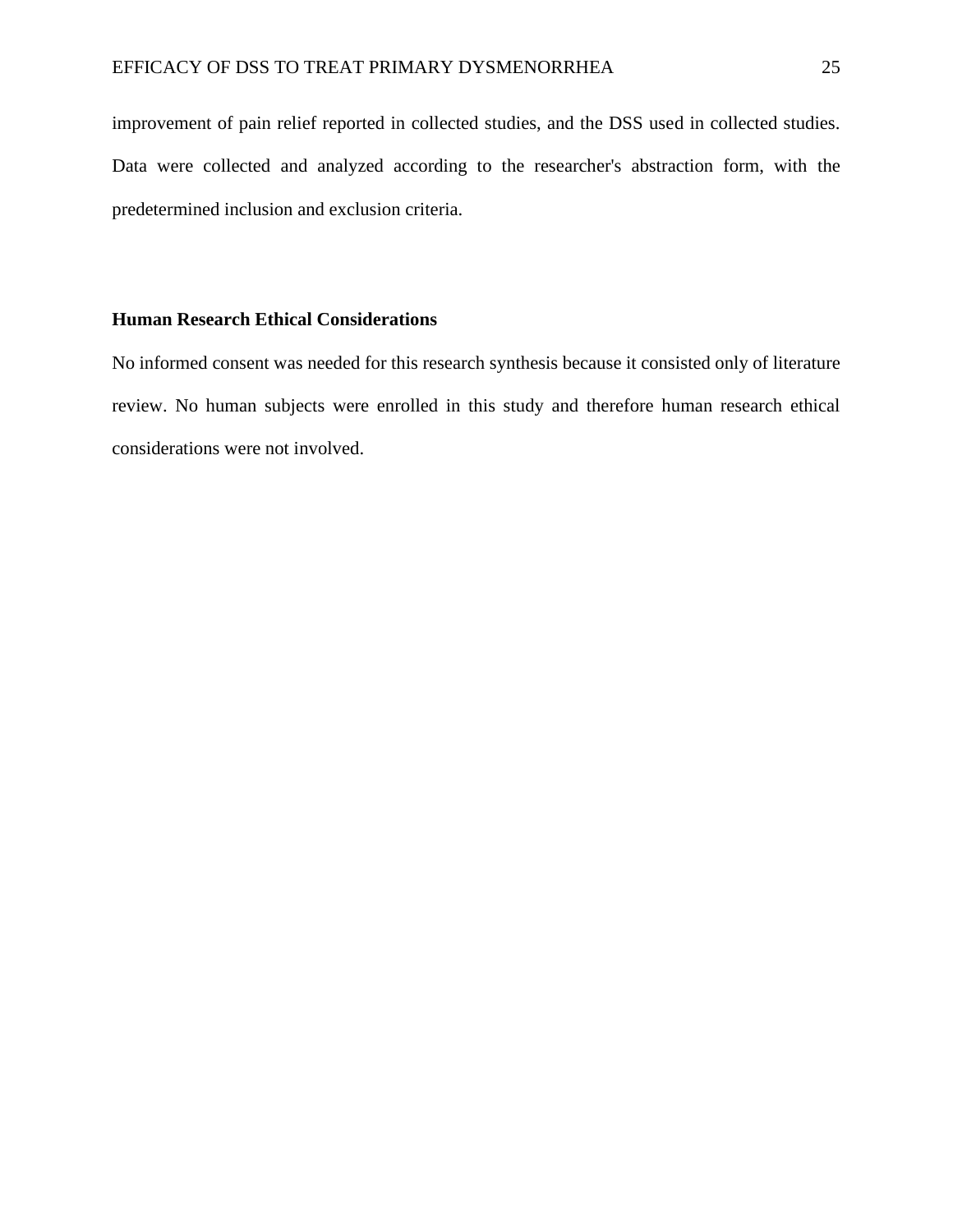#### **Chapter 4: Results**

This chapter collates the results of the studies discussed in the literature review. It focuses on summarizing the efficacy of DSS for Primary Dysmenorrhea. The information was gathered based upon the inclusion/exclusion guidelines set forth in chapter 3. The researcher paid special attention to the clarity of each study after information was abstracted and as noted above some studies that initially fit the abstraction form were later removed for having vague results.

From Table 1, there are a total 598 women involved in 9 studies of treatments performed with improve ratio using DSS from 2006 to 2017. All the studies used control and treatment groups to exam the efficiency of taking DSS for measurement periods at least three months. The statistical results are as follows: the improvement ratio of treating group with DSS is from 53% to 91.5%, the average ratio is 85.53% higher than control group's average ratio 59.65%. Even if the improvement ratio is not shown in Table 2, those four studies offer evidence of the efficacy and safety of DSS for primary dysmenorrhea from 2016 to 2020.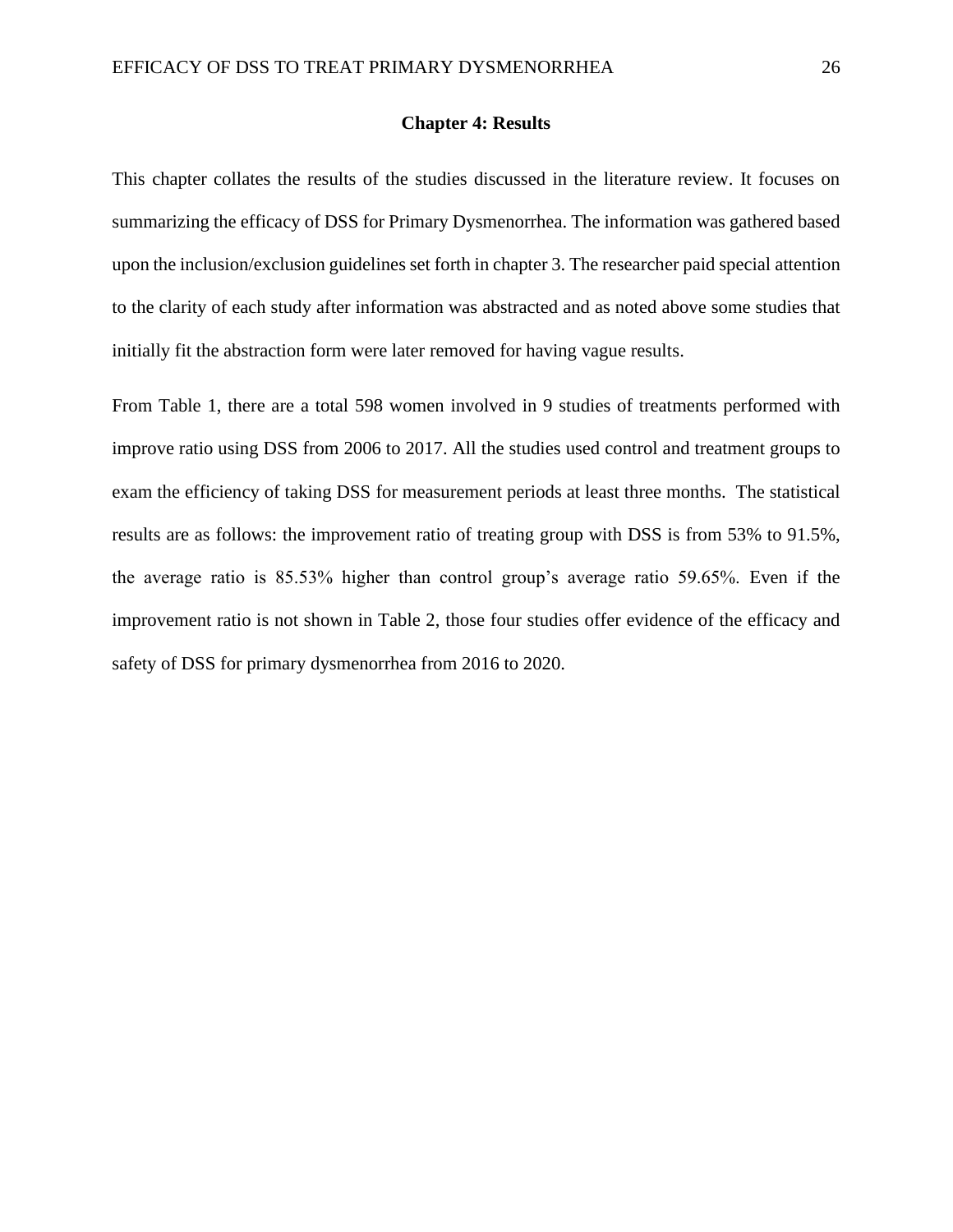| First author    | Participants | Formula                                                                                            | Finding                                                            |
|-----------------|--------------|----------------------------------------------------------------------------------------------------|--------------------------------------------------------------------|
| (year)          |              | (add-on composition of formula<br>according to pattern<br>identification/syndrome differentiation) |                                                                    |
| Yen-Ching Liao  | 70 women     | <b>DSS</b>                                                                                         | The recovery rate of treating                                      |
| (2012)          |              |                                                                                                    | group with DSS is 91.5% higher<br>than control group 88.6 and both |
|                 |              |                                                                                                    |                                                                    |
|                 |              |                                                                                                    | treatment statistically significant                                |
|                 |              |                                                                                                    | (P< 0.01)                                                          |
| Kennedy S.      | 36 women     | <b>DSS</b>                                                                                         | 53% of participants in the TCM                                     |
| (2006)          |              |                                                                                                    | group had reduced pain than                                        |
|                 |              |                                                                                                    | usual against 26 % in the placebo                                  |
|                 |              |                                                                                                    | group.                                                             |
| Aijun Li (2014) | 68 women     | Modified DSS:                                                                                      | The improve ratio result shows                                     |
|                 |              | Leucorrhea add Huang bai, and Qian Shi                                                             | that treatment group 83.3% better                                  |
|                 |              | Abdomen pain serious add Chuan lian zi                                                             | than control group 59.3%.                                          |
|                 |              | Cold pain add Wu yao and Aiye                                                                      |                                                                    |
|                 |              | Backache add Du zhong and Chuan Xu                                                                 |                                                                    |
|                 |              | duan                                                                                               |                                                                    |
|                 |              |                                                                                                    |                                                                    |
|                 |              |                                                                                                    |                                                                    |

# **Table 1: Studies of treatments performed with improve ratio on DSS**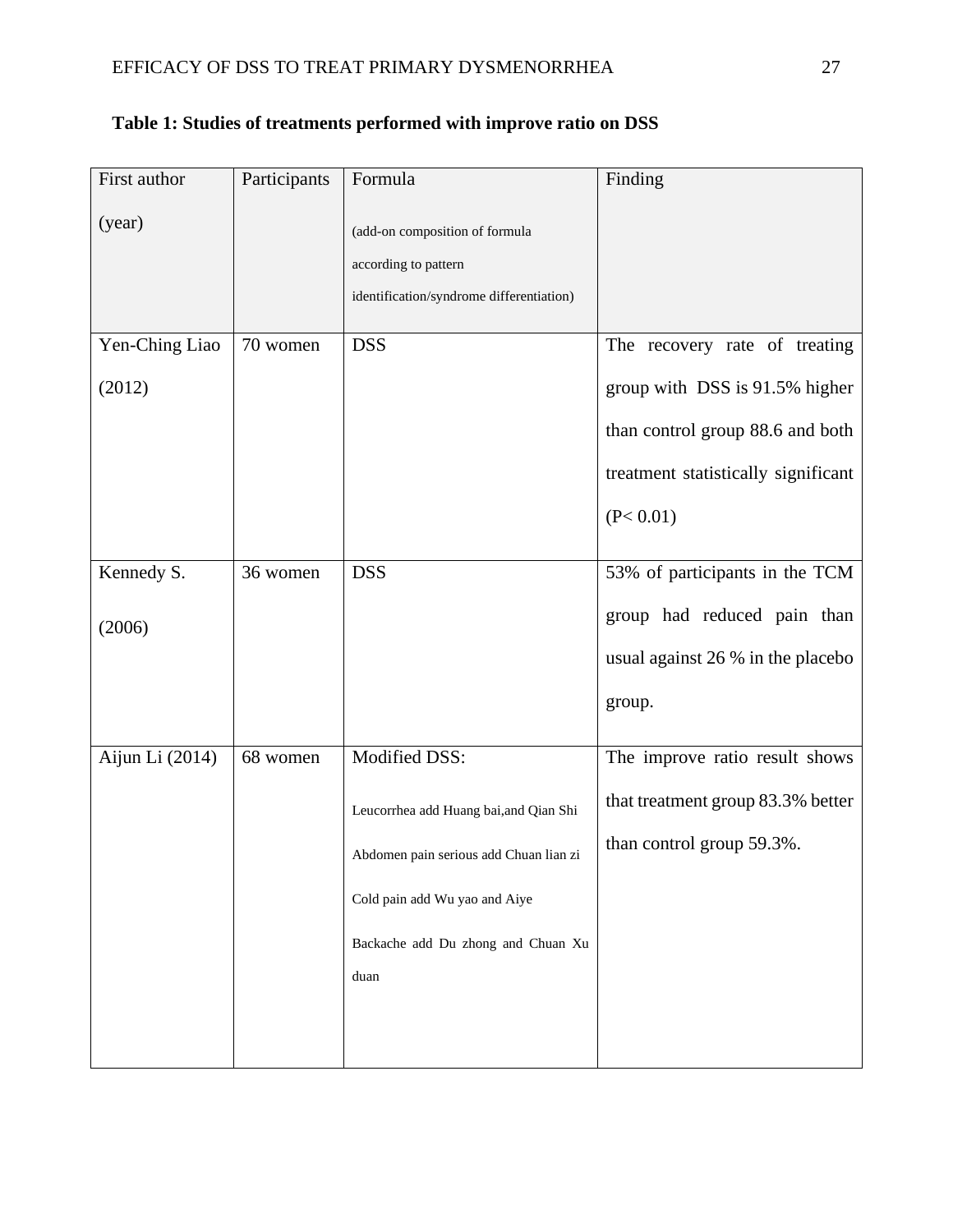| Chunping Zhang | 64 women  | Modified DSS:                                                                                                                                                 | The improve ratio result shows                                 |
|----------------|-----------|---------------------------------------------------------------------------------------------------------------------------------------------------------------|----------------------------------------------------------------|
| (2016)         |           | Leucorrhea add Huang bai, and Qian Shi<br>Abdomen pain serious add Chuanlianzi<br>Cold pain add Wu yao and Aiye<br>Backache add Du zhong and Chuan Xu<br>duan | that treatment group 93.8% better<br>than control group 53.1%. |
| Shu Li (2017)  | 100 women | <b>DSS</b>                                                                                                                                                    | The improve ratio result shows                                 |
|                |           |                                                                                                                                                               | that treatment group 94% better                                |
|                |           |                                                                                                                                                               | than control group 54%.                                        |
| Hongjuan Li    | 90 women  | Modified DSS:                                                                                                                                                 | The improve ratio result shows                                 |
| (2006)         |           | Stabbing pain add Tao ren and Hong hua                                                                                                                        | that treatment group 91.1% better                              |
|                |           | Cold pain add Cinnamon and Fennel                                                                                                                             | than control group 60.2%.                                      |
|                |           | Bloating pain add Yu jin and Chuan lian                                                                                                                       |                                                                |
|                |           | zi                                                                                                                                                            |                                                                |
| Yanan Wu       | 53 women  | Modified DSS:                                                                                                                                                 | The totally efficiency ratio is                                |
| (2016)         |           | Liver depression and Qi stagnation add<br>Xiang fu, Yu jin and Chai hu                                                                                        | 90.57%                                                         |
|                |           | Blood stasis add Tao ren and Hong hua                                                                                                                         |                                                                |
| Xin Wang       | 72 women  | Modified DSS:                                                                                                                                                 | The improve ratio result shows                                 |
| (2017)         |           | Stabbing pain add Tao ren and Hong hua                                                                                                                        | that treatment group 89.47%                                    |
|                |           | Bloating pain add Yu jin and Xiang fu                                                                                                                         |                                                                |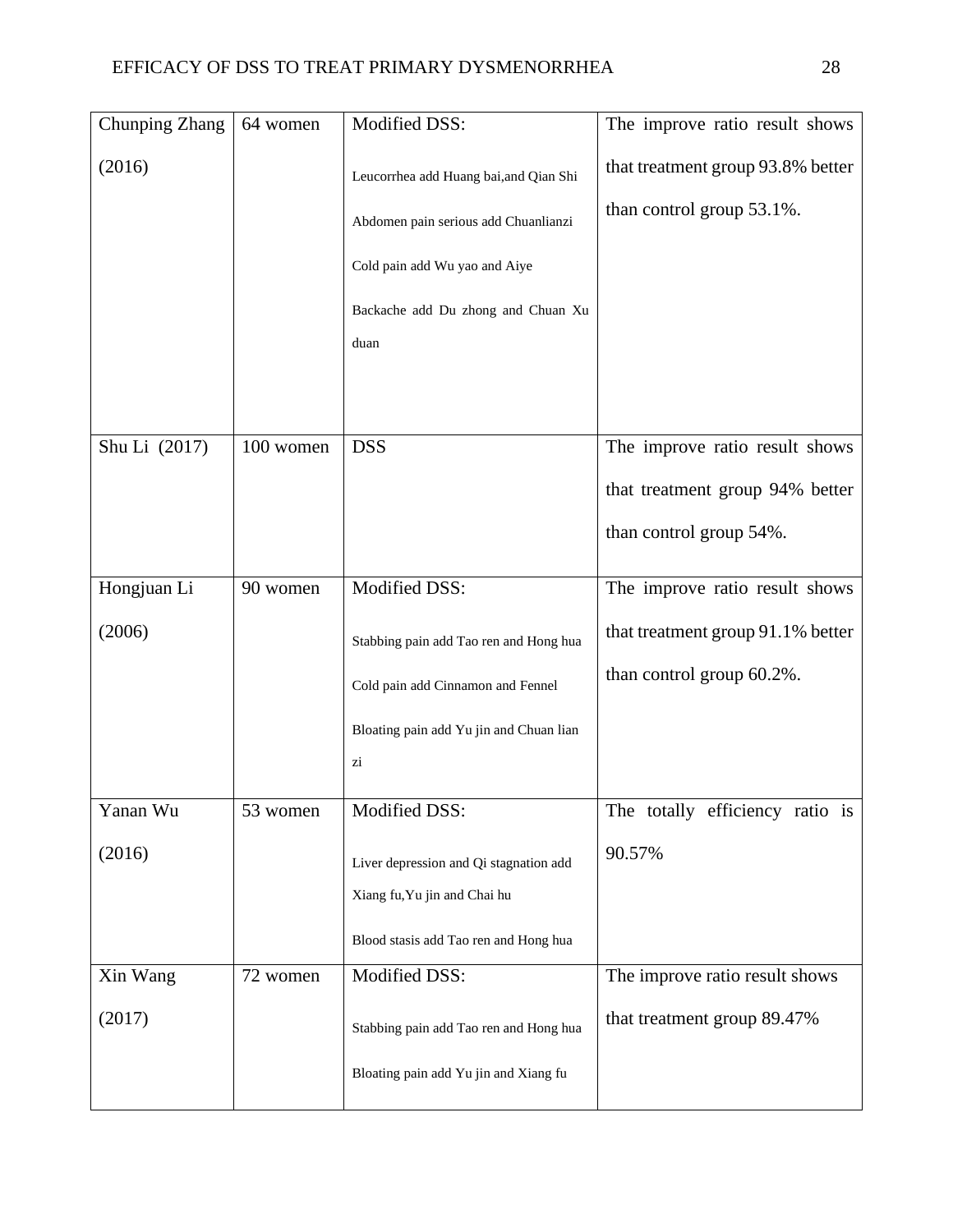|                 |          | Cold pain add Cinnamon and Dry ginger                                                                                                                                                                                                                                           | better than control group      |
|-----------------|----------|---------------------------------------------------------------------------------------------------------------------------------------------------------------------------------------------------------------------------------------------------------------------------------|--------------------------------|
|                 |          | Dull pain add Huang qi and Dang shen                                                                                                                                                                                                                                            | 76.32%.                        |
| Jing Xia (2014) | 45 women | Modified DSS:                                                                                                                                                                                                                                                                   | The improve ratio result shows |
|                 |          | Liver depression and breast tenderness add<br>Chuan lian zi and Yu jin<br>Cold pain add Pao jiang, Cumin and Aiye<br>Qi and blood deficiency add Huang qi and<br>Dang shen<br>Backache add Xu duan, Shan zhu yu and<br>Sang jisheng<br>Blood fever add Hu Zi and Sheng di huang | 83.3%.                         |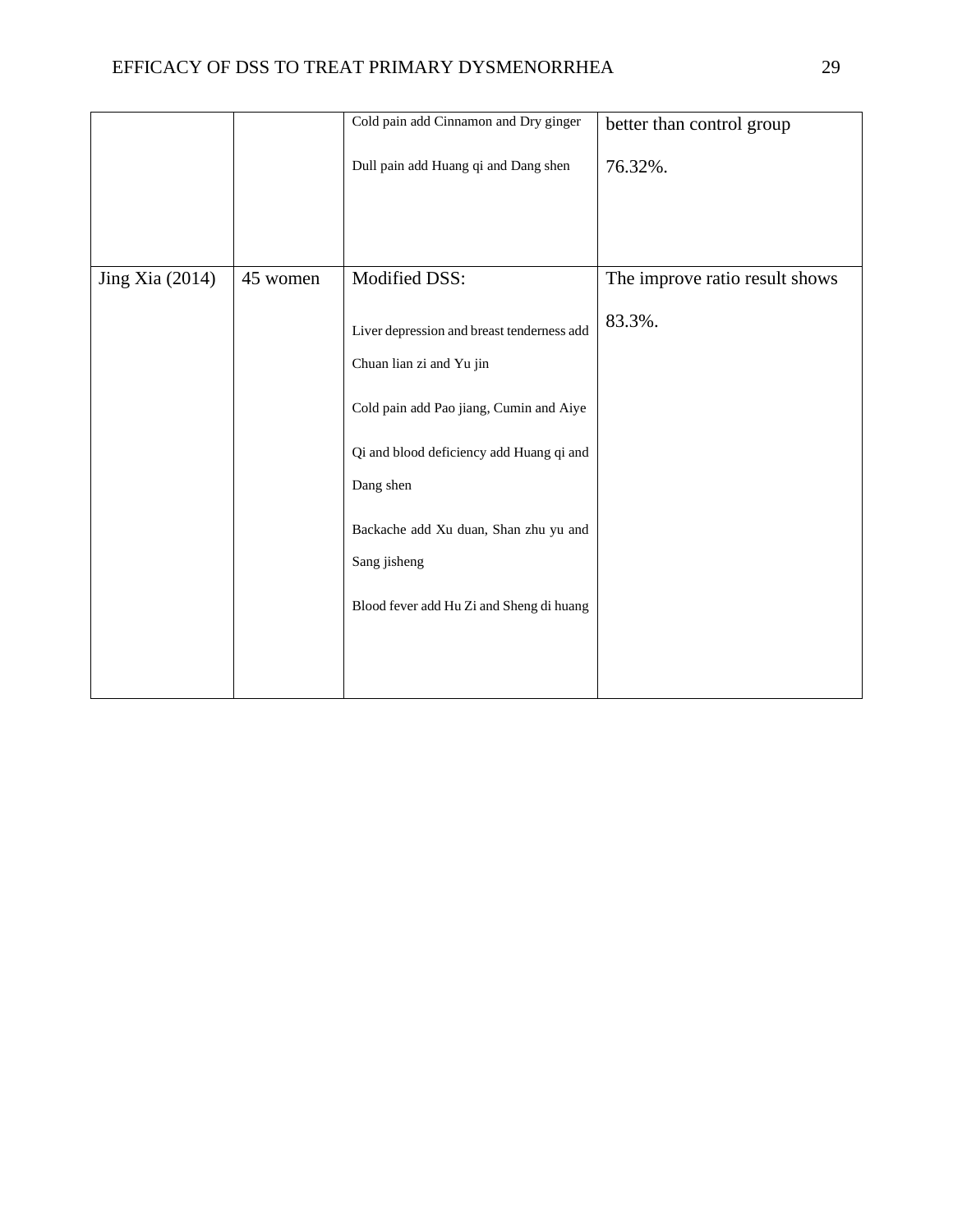| First author   | Participants | Formula                                  | Finding                                |
|----------------|--------------|------------------------------------------|----------------------------------------|
| (year)         |              | (add-on composition of formula           |                                        |
|                |              | according to pattern                     |                                        |
|                |              | identification/syndrome differentiation) |                                        |
|                |              |                                          |                                        |
| Hye Lin Woo    | 240 women    | <b>DSS</b>                               | Clinical trial will offer evidence     |
| (2020)         |              |                                          | for the efficacy and safety of DSS     |
|                |              |                                          | for primary dysmenorrhea.              |
| Yu-ling Lu     | 11,860       | <b>DSS</b>                               | DSS has a lower incidence of           |
|                |              |                                          |                                        |
| (2016)         | women        |                                          | endometriosis $(5.30\%$ vs. $8.57\%)$  |
|                |              |                                          | compared with those who do not         |
|                |              |                                          | seek TCM treatment.                    |
|                |              |                                          |                                        |
| Lee, H.W.      | 746          | <b>DSS</b>                               | The evidence of the superiority of     |
| (2016)         | potentially  |                                          | DSS over analgesics or placebo         |
|                | relevant     |                                          | for dysmenorrhea. The quality of       |
|                | studies      |                                          | evidence for this finding was low      |
|                |              |                                          | to moderate because of a high          |
|                |              |                                          | risk of bias.                          |
| Qiufeng<br>Sun | 82 women     | Modified DSS:                            | <b>Both</b><br>treatment statistically |
|                |              |                                          |                                        |
| (2016)         |              | Additional add Dry ginger, Xiang fu, Gan | significant $(P< 0.05)$                |
|                |              | cao, Hong hua and Zhu yu                 |                                        |
|                |              |                                          |                                        |

# **Table 2: Studies of treatments performed on DSS**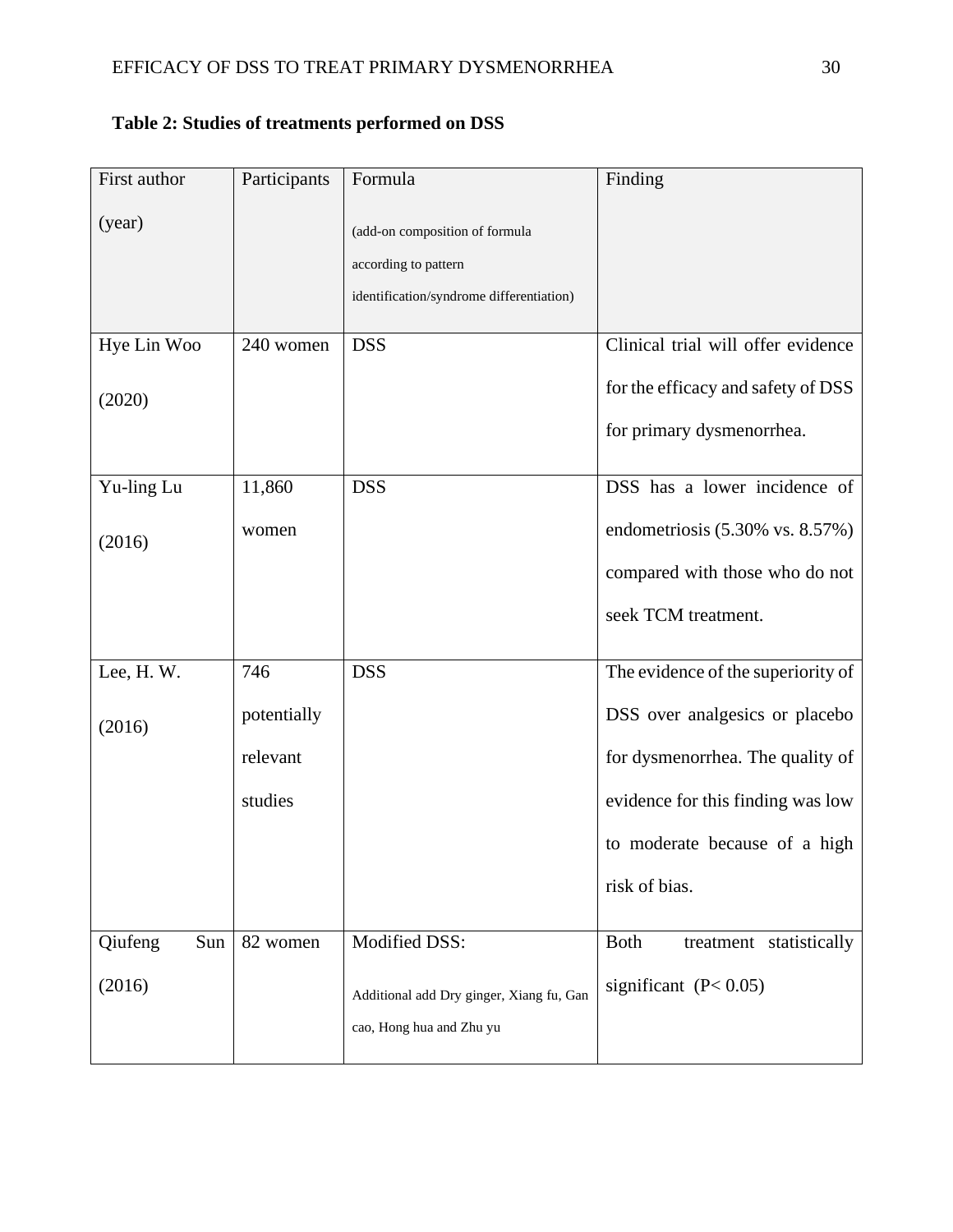It also can be seen from the above table that the key pathology of dysmenorrhea is "stagnation." In 2004, Sun and Jiang counted 99 Chinese journals on the treatment of dysmenorrhea with traditional Chinese medicine from 2003 to 2004, and found the prescriptions used most was activating blood and removing stasis formula 32.3%, tonic formula 23%, regulating Qi formula 11.8% and warming meridians formula 8.4%. After statistic, the top 10 most frequently used Chinese medicine is Dang Gui (88.9%), Chuan Xiong (78.8%), Yan Hu Suo (70.7%), Xiang Fu (63.6%), Cinnamon (44.4%), Bai Shao (43.3%), Hong Hua (42.4%), Tao Ren (41.4%), Wu Ling Zhi (38.4%), and Wu Yao (36.4%).

| Herb        | Flavor and Meridian tropism  | Efficacy            | Indications                        |
|-------------|------------------------------|---------------------|------------------------------------|
| Dang Gui    | Sweet, hot and warm.         | Activate blood      | It called Gynecological Holy herb, |
|             | Return to liver, spleen and  | Adjust menstruation | for surgery also used widely with  |
|             | heart channel                | Relieve pain        | muscle growth.                     |
|             |                              | Laxative            |                                    |
| Chuan Xiong | Hot and warm.                | Activate blood      | medicine<br>Essential<br>for       |
|             | Return to liver, gallbladder | Exercise Qi         | Gynecological blood circulation    |
|             | and heart channel            | Relieve pain        | and menstruation. "Headache is     |
|             |                              |                     | inseparable Chuan Xiong" means     |
|             |                              |                     | good for treat headache.           |
|             |                              |                     |                                    |

**Table 3: The top 10 core herbs of primary dysmenorrhea**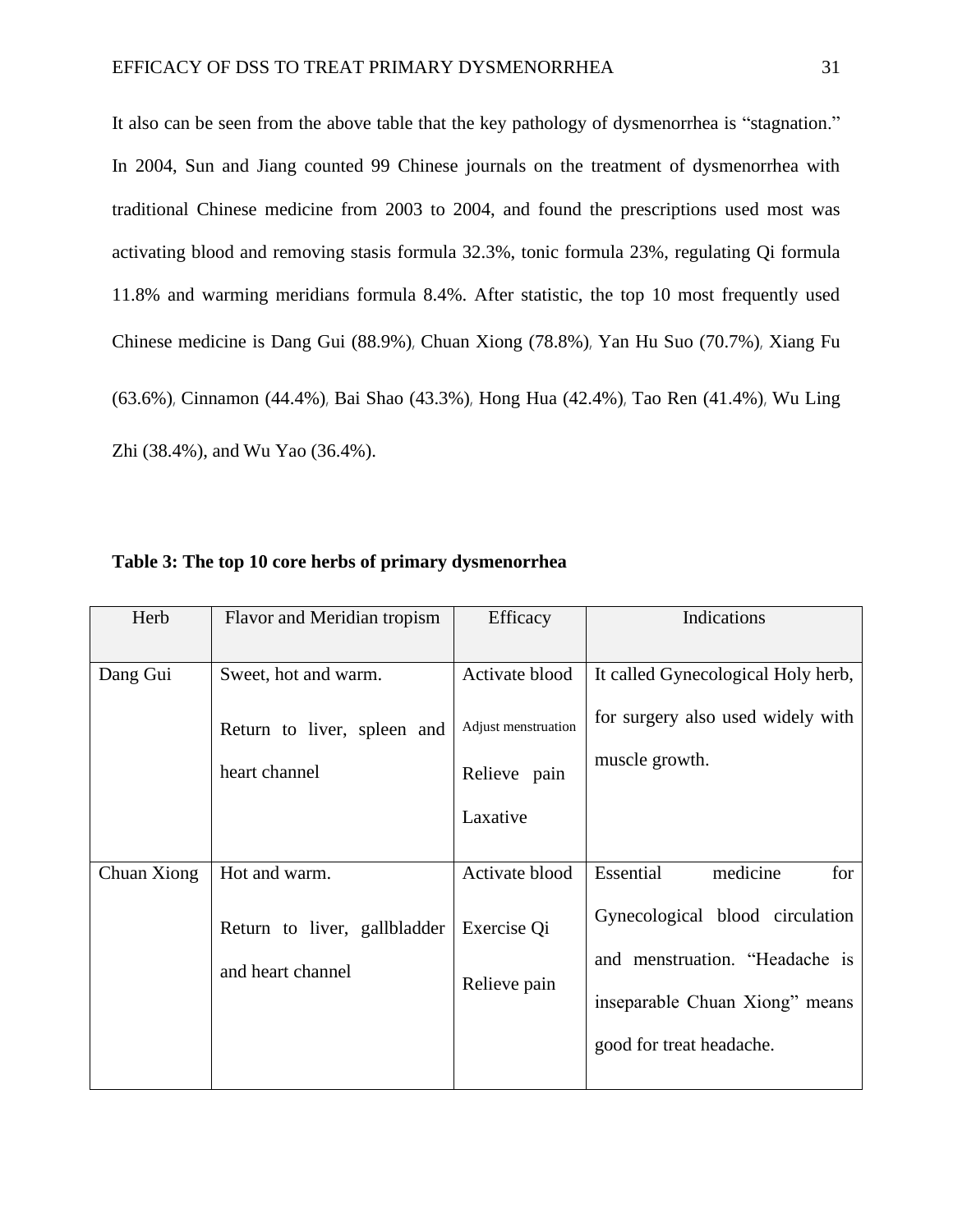| Yan Hu Suo | Bitter, hot and warm.                        | Activate blood                                       | Mainly used in stagnation of Qi                                                                        |
|------------|----------------------------------------------|------------------------------------------------------|--------------------------------------------------------------------------------------------------------|
|            | Return to liver, spleen and<br>heart channel | Exercise Qi<br>Relieve pain                          | and blood with pain. The effect of<br>pain reduce is great and could<br>combine with any formula.      |
| Bai Shao   | Bitter, sour and sweet.                      | Nourish blood                                        | Antispasmodic effect, It also has                                                                      |
|            | Return to liver, spleen channel              | Adjust menstruation<br>Relieve pain<br>Relieve sweat | certain<br>sedative,<br>analgesic,<br>anticonvulsant,<br>antihypertensive,<br>and vasodilator effects. |
| Xiang Fu   | Micro Bitter, hot, sweet and                 | Regulating Qi                                        | Essential medicine for qi and pain                                                                     |
|            | flat.                                        | Soothing liver                                       | relief.                                                                                                |
|            | Return to liver, spleen and San              | Adjust menstruation                                  |                                                                                                        |
|            | Jiao channel                                 | Relieve pain                                         |                                                                                                        |
| Rou Gui    | Sweet, hot and warm.                         | Warming                                              | Dilated blood vessels, promote                                                                         |
|            | Return to liver, spleen, kidney              | interior                                             | circulation and increase coronary                                                                      |
|            | and heart channel                            |                                                      | Dispelling cold   and cerebral blood flow, reduce                                                      |
|            |                                              | Relieve pain                                         | vascular resistance, etc.                                                                              |
|            |                                              | Warm meridians                                       |                                                                                                        |
| Hong Hua   | Hot and warm.                                | Activate blood                                       | Specialized in blood and regulates                                                                     |
|            | Return to liver and heart                    | Relieve stasis                                       | meridians. It could be<br>used<br>independent.                                                         |
|            | channel                                      | Relieve pain                                         |                                                                                                        |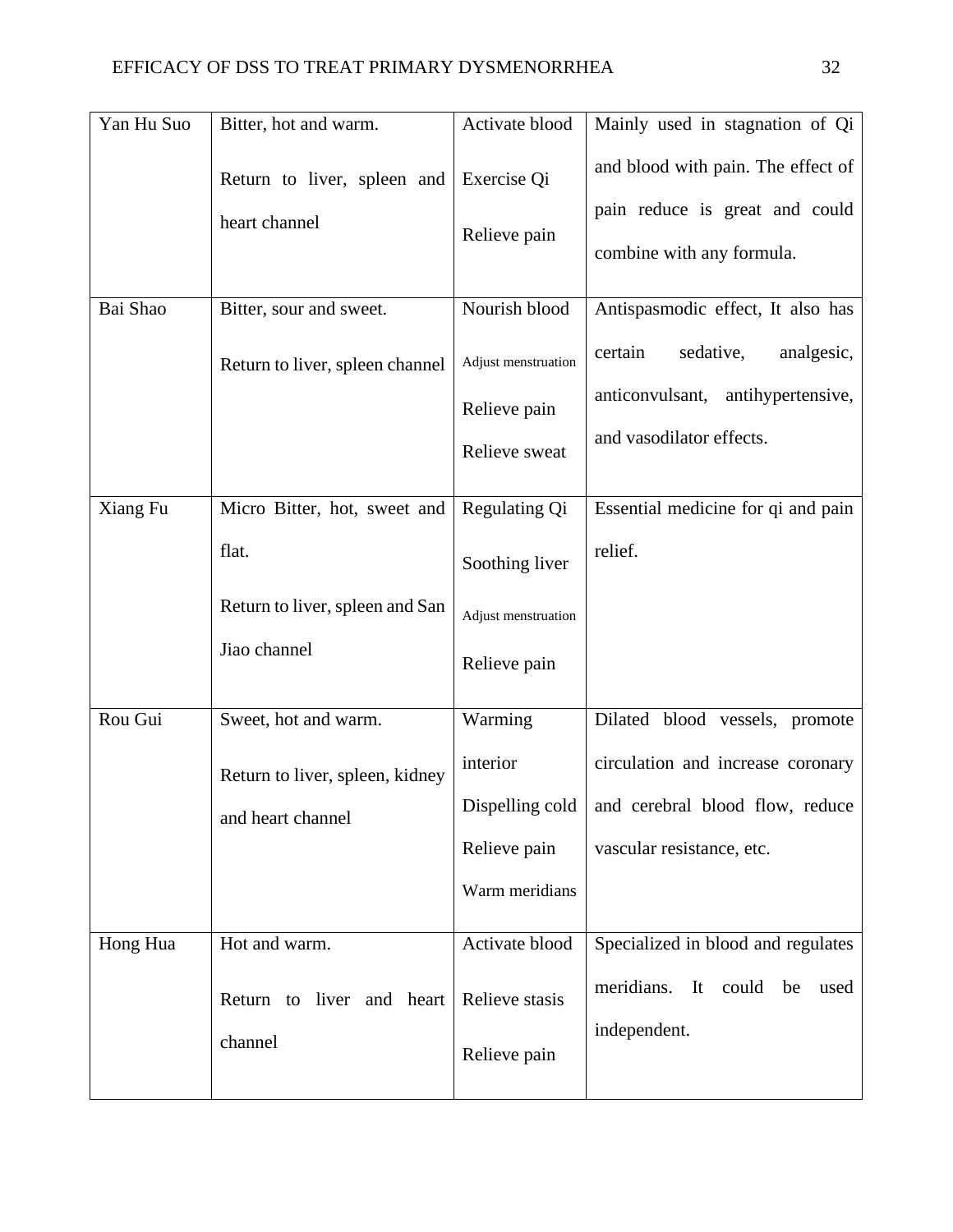| Wu Ling Zhi | Bitter, salt, sweet and warm.                          | Activate blood              | Relieve smooth muscle spasm                                                      |
|-------------|--------------------------------------------------------|-----------------------------|----------------------------------------------------------------------------------|
|             | Return to liver channel                                | Relieve stasis              |                                                                                  |
|             |                                                        | Relieve pain                |                                                                                  |
| Tao Ren     | Bitter, sweet and flat.                                | Activate blood              | Multiple used in blood stasis                                                    |
|             | Return to heart, liver and<br>intestine channel        | Remove stasis<br>Laxative   | symptoms: bruises, amenorrhea<br>and dysmenorrhea. It was called<br>Po Xue Yao.  |
| Wu Yao      | Hot and warm.                                          | Regulating Qi               | Gastrointestinal tract has two-way                                               |
|             | Return to liver, spleen, kidney<br>and bladder channel | Relieve pain<br>Warm kidney | regulation of excitement<br>and<br>inhibition. Relieve muscle cramps<br>and pain |
|             |                                                        | Dispelling cold             |                                                                                  |
|             |                                                        |                             |                                                                                  |

## <span id="page-32-0"></span>**Results from Efficacy of DSS in Treating Primary dysmenorrhea**

Most of the studies reviewed and selected from over the last 10 years for this research demonstrate how the modern Chinese medical practitioners employ more herbal medicine than modern synthetic drugs. They recognize the compounds in the herbal medicines as natural with immediate actions and results on the patients. However, at the health centers surveyed in China, the practitioners said that no drug lacks natural extracts and that only the form changes, that is the chemical combination remains untouched even in research and development of drugs. The fact is that many studies on its effects and efficacy of DSS on primary dysmenorrhea demonstrate that embrace of traditional herbal medicine yields very good results.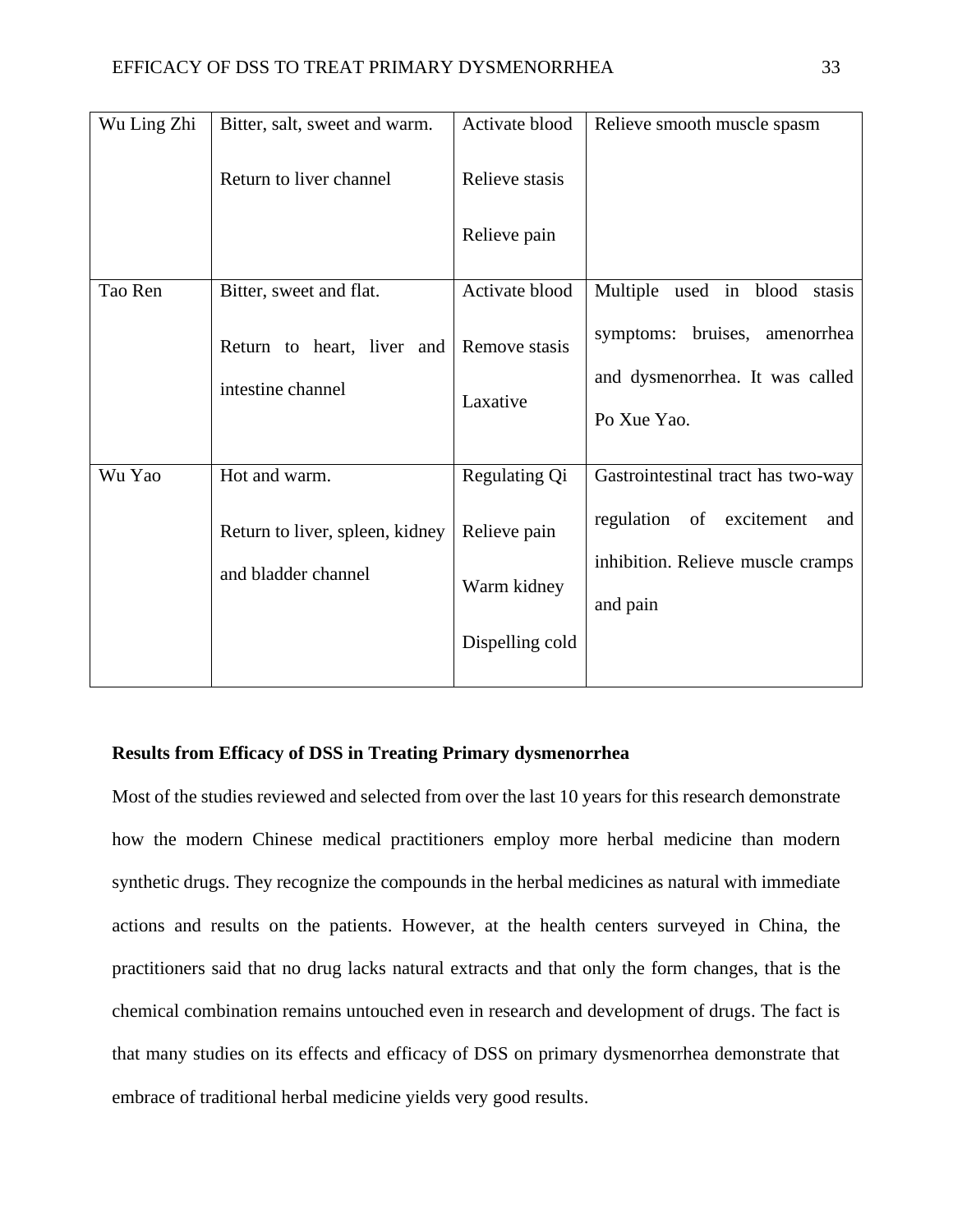## **Summary**

Based on the combined successful outcome of the 13 studies herein, even when taking into account the difficulty of measuring the description of the pain level and location. Respondents had the knowledge of the experiences they were undergoing concerning primary dysmenorrhea though they have local ways of expressing their symptoms. What is important is that the women in the collected studies had symptoms that decreased over time, and the care was not just palliative, as they subjectively felt that the pain was reduced from eight weeks to three months after the test.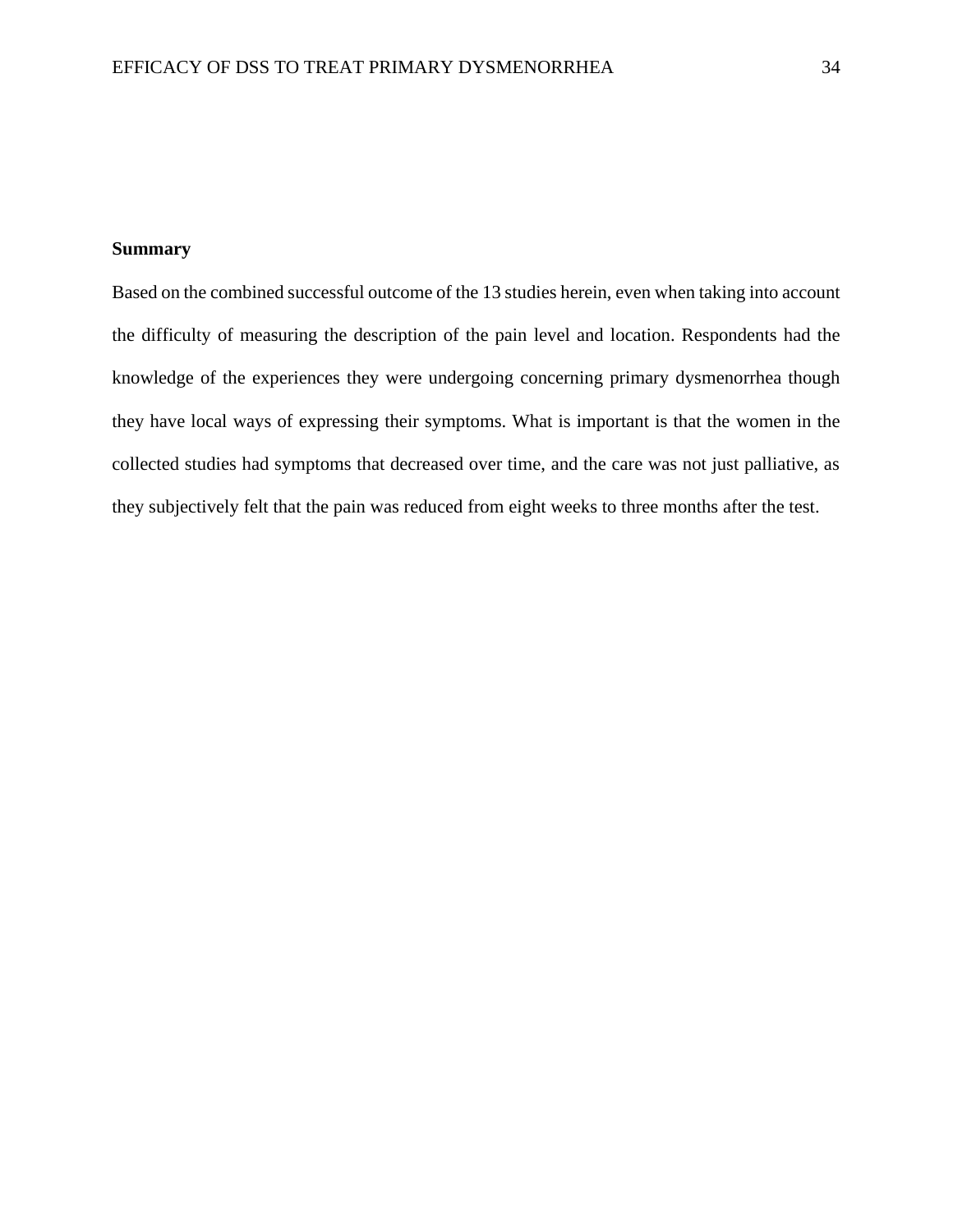#### **Chapter 5: Discussion**

There is a wealth of positive information regarding the efficacy of Chinese herbal medicines for treating Primary Dysmenorrhea, with DSS being the most commonly used herbal formula. Even with modern studies, it continues to be valuable to study **"Essential Prescriptions of the Golden Cabinet"** to provide us with instructive insight into the theoretical aspects of treating primary dysmenorrhea with DSS.

#### **The root base of DDS for Primary dysmenorrhea**

As Chapter 1 mentioned, the etiology of primary dysmenorrhea is accumulation of damp-heat in the liver and spleen channels. DSS has the functions of promoting blood circulation and removing blood stasis, regulating qi and blood, and relieving Qi and analgesia without the disadvantage of dryness and heat.

**"Essential Prescriptions of the Golden Cabinet"** points out that "to see the disease of the Liver, and know the disease will translate from the Liver to the Spleen, and so should first strengthen the Spleen." This prescription can be used in combination with the methods of strengthening the Spleen and purging the Spleen, tonifying the Liver and dispersing the Liver, reflecting the principle of Liver and Spleen harmonizing, which deserves attention in clinical practice. "Use Formula to Assess Syndrome" is a methodology in keeping with the overall concept of traditional Chinese medicine and the practice of syndrome differentiation and treatment, applied according to the principle of with said syndrome use said medicine. It is a method to study the syndrome and treatment of prescriptions by analyzing the specific syndrome performance of diseases from the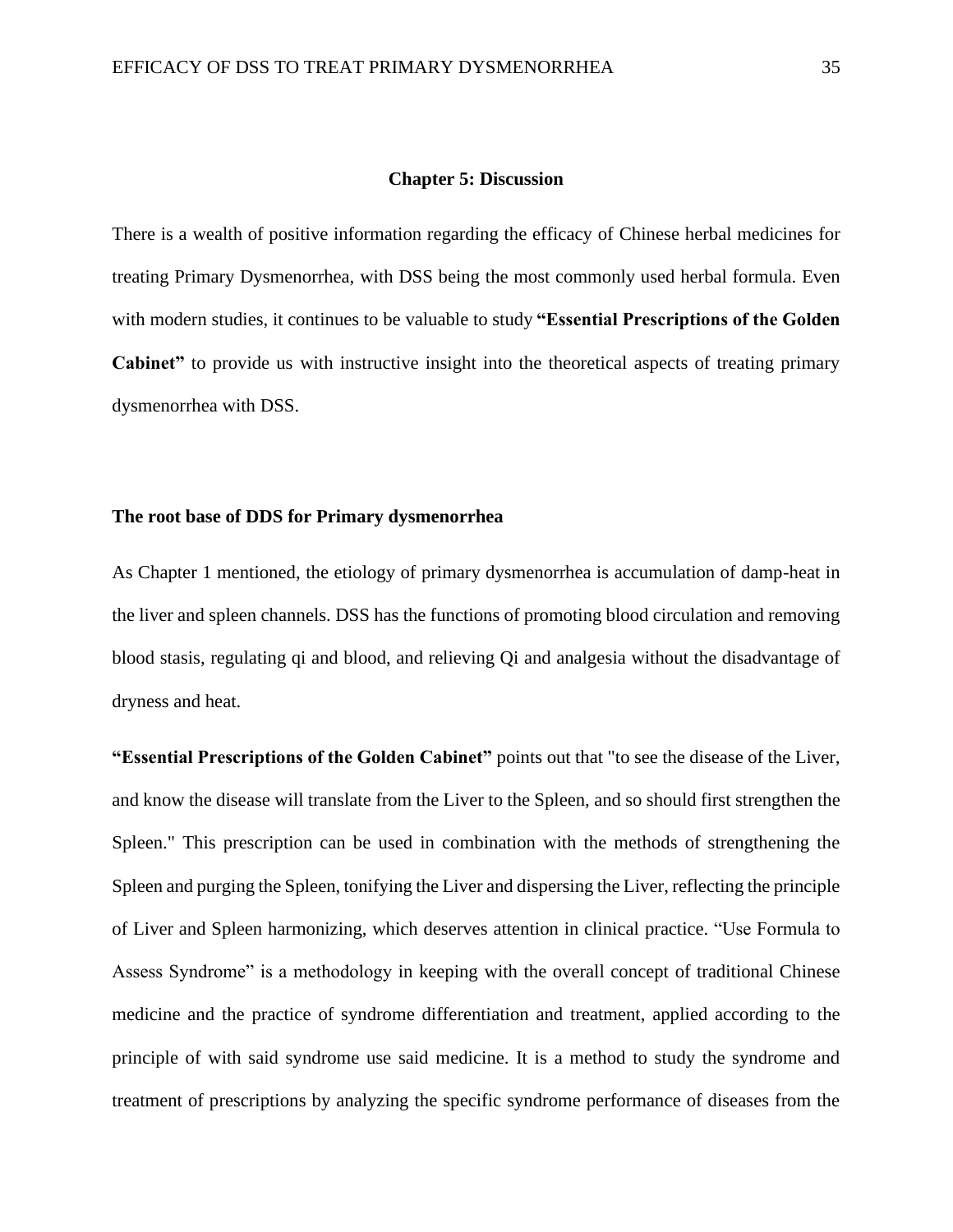properties of prescriptions. Primary dysmenorrhea is in the Liver and affects the Spleen, and should be treated mainly by regulating the Liver and nourishing the Spleen.

Through the analysis of the other side syndrome, we know that DSS can treat both blood deficiency and blood stasis, with Spleen deficiency and phlegm dampness. At the same time, **"Essential Prescriptions of the Golden Cabinet"** also puts forward the view that "when blood is not moving smoothly, then becomes water," which provides us with clinical guidance. With patients presenting with edema, one often needs to consider the existence of blood stasis. Once the existence of blood stasis is detected, the addition of blood activating drugs on the basis of diuretic drugs is very effective.

The concept of "Simultaneously treating blood and water" is important in order to grasp the relationship between Liver and Spleen. Liver governs the dredging, and its important role is to regulate the operation and distribution of blood and body fluids. The central concept of the function of Liver dredging is to regulate the qi mechanism, which constructs the relationship between water and blood with "Liver qi" as the center. The Spleen dominates the transport, and the excess water retention can only become body fluid through the transport and transformation of the Spleen. The transport and transformation function of the Spleen is closely related to the Liver. The close relationship between the Liver and the Spleen is the main contradiction of the syndrome of waterblood interaction in pathological conditions.

Qi regulation is also an important factor in the process of "Simultaneously treating blood and water." Qi can move the body fluid and also blood. The basis of blood movement is the regulation and promotion of qi. If the qi movement is smooth, phlegm and blood stasis can move, blood and water flowing smoothly can cure the disease. The motivating force of qi movement should be the Zheng qi of human body, so when we attach importance to qi stagnation, we should not forget qi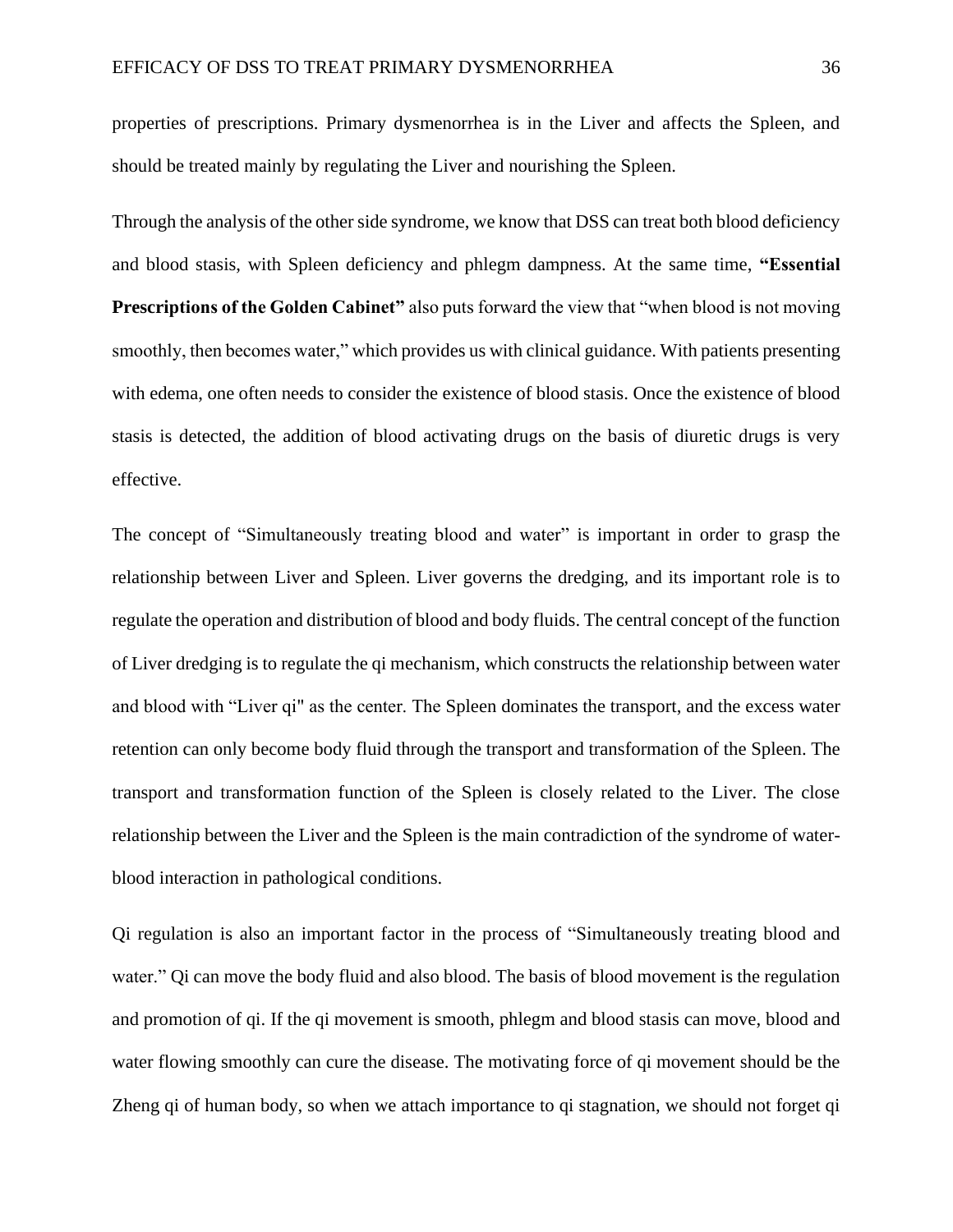deficiency. If the Liver qi is weak and lax, it is mostly caused by the insufficiency of Liver blood. Therefore, at this time, the qi regulating system needs to be supplemented in addition to nourishing the Liver blood to restore the smooth function of the Liver qi dredging.

There are two diagnoses needed to assistant to get overview judgment, from the tongue diagnosis, the phlegm is often manifested in the tongue coating, which can be slightly thick or greasy; the tongue quality can often reflect the water dampness and blood stasis. If the tongue body is fat, there is a lot of saliva on the tongue, with tooth marks, it often indicates Spleen deficiency so body fluids cannot transform, which results in internal water retention. If the tongue is purplish and dark or even has ecchymosis, and the sublingual collaterals are deep, it often indicates blood stasis. In terms of pulse diagnosis, a hesitant pulse usually indicates blood stasis, and also blood stasis has no fixed pulse, so it is difficult to judge blood stasis only by pulse condition. From clinical experience, it is more common for DSS to have slippery pulse, which is an important sign to indicate that there is water damp phlegm retention in the body. Through the combination of tongue and pulse, we can judge the syndrome of DSS.

#### **The mechanism analysis of DSS for Primary dysmenorrhea**

The traditional DSS composition is Dang Gui 9g, Bai Shao48g, Fu Ling12g, Bai Zhu12g, Ze Xie24g, Chuan Xiong24g. In order to increase liver blood and reduce pain, the Bai Shao's proportion is relatively high. Dang Gui and Chuan Xiong both support Bai Shao. Bai Shao provides pain relief and is also good for urination, supplementing vital energy, and promoting blood circulation. In modern pharmacology, it has sedative, dilation, and analgesic effects. The advantage of Bai Zhu is its effect on the Qi between the waist and navel. It can indirectly cure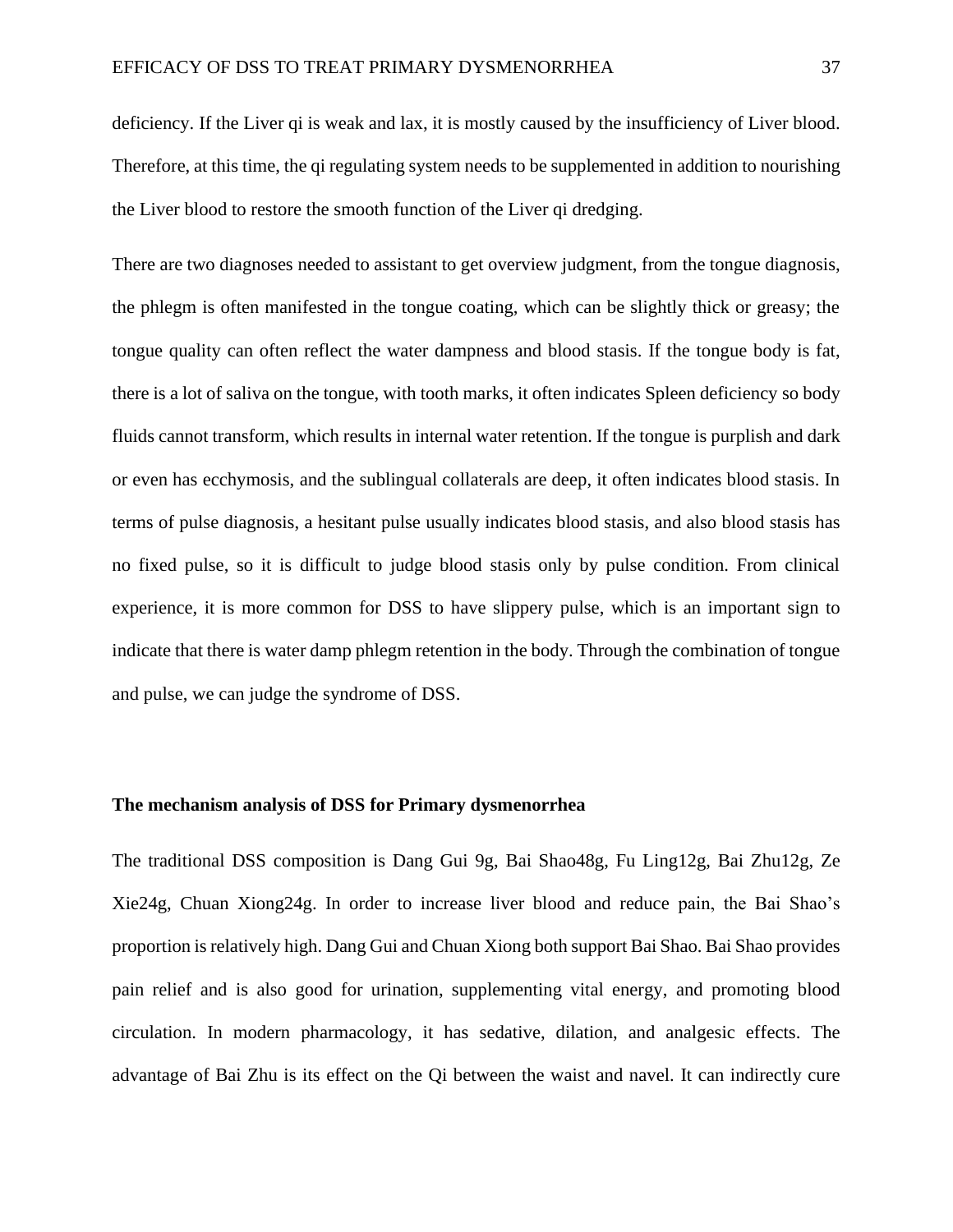blood, eliminate wind and cold dampness, the moisture would make blood stagnation and further development other diseases mentioned by "The Holy Husbandman's Classic on Roots and Herbs" vol. 6. In conclusion, Bai Zhu can tonify spleen Qi, dry the moisture and is good for both CV and TV. Dang gui was called Gynecological Holy herb, activating blood circulation and supplementing blood. In "New Compilation of Materia Medica" (Ben cao cong xin) mentioned Dang gui can let skin shine, dissipate blood stasis and renew, nourishing stomach, drain damp and relieve pain, and let Qi and blood function normally. Chuan Xiong is warm in nature but spicy, it enters liver, gall and pericardium channel. It called "Qi of blood herb," promoting qi to activate blood. Fu Ling can promote urination and leach out dampness, and also strengthens the spleen, And Ze Xie is similar to Fu Ling but can drain kidney fire.

Understanding the characteristics of above herbs and study on the combined efficacy of traditional Chinese herb prescriptions for primary dysmenorrhea is very important. There are three combined effects can be discussed as below:

#### A. The effect of Dang gui and Chuan Xiong

This combination has a very important position in the prescription for dysmenorrhea. In" Arcane Essentials from the Imperial Library" (Waitai Miyao Fang) vol. 33 called the combination "Shén yàn tāidòng fang." Another name was "Fos [hou San"](http://dict.cn/Pharmacology%20Study%20on%20Foshou%20San) in "Pǔ jì běnshì fang" vol. 10, or called "Xiong Jian San" in "General Records of Holy Universal Relief " (Sheng Ji Zonglu) vol. 55. In "Obstetrics and Gynecology herbal pair" chapter 7 mentioned Dang gui combined with Chuan Xiong can treat dysmenorrhea of Qi stagnation and blood stasis type. Dang gui is responsible for tonifying blood and Chuan Xiong is for activating blood, and regulating menstruation and relieving pain. They are the most effective herbal combination for irregular menstruation with blood deficiency and stasis and dysmenorrhea. "New Compendium of Materia Medica" (Ben cao xin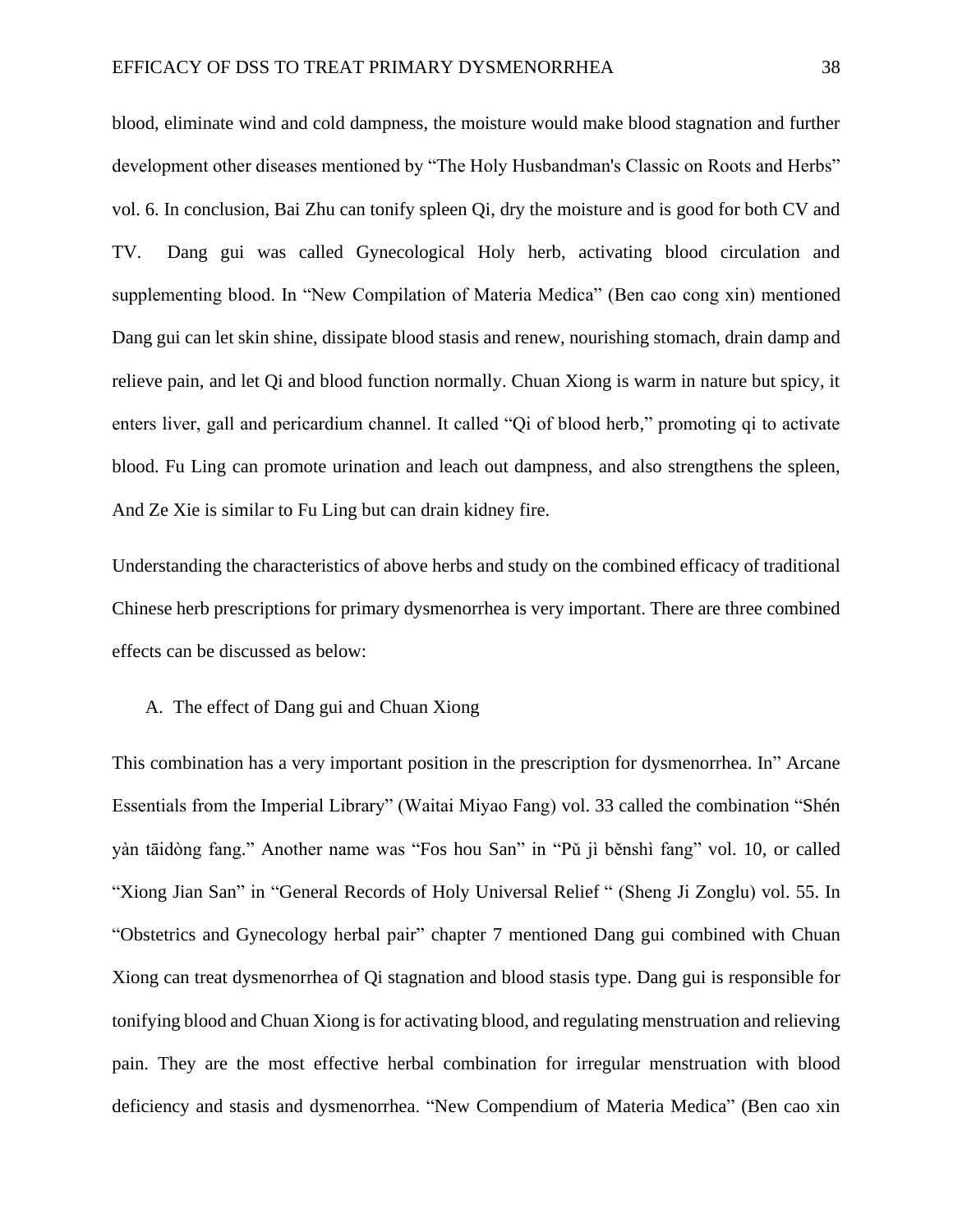bian) vol. 2 comment Chuan Xiong states that "the herb could be king or minister or officer, but can't be used by independent, must assist by supplementing Qi or blood herb, making the benefit twice as effective. Adding the combination into supplementing blood prescription, Chuan Xiong Spicy fragrance could nourishe blood and operate the Qi in the blood, supplementing blood without stagnation."

#### B. The effect of Dang gui and Bai Shao

Dang gui and Bai Shao from the basic prescription for nourishing blood and pain. This combination has a high frequency of use. There are also many other famous prescriptions including Dang Gui Si Ni Tang, Shao Fu Zhu Yu Tang, and Tiaogan Tang. In "Obstetrics and Gynecology herbal pair" chapter 7, Dang Gui is warm in nature and can nourish and supplement blood. Bai Shao is coolnatured and can supplement blood. Its closed taste is sour but astringent. The combination of them, one warm one cold, one open one close, is appropriate to supplement blood without stagnation, and relieve pain at the same time.

#### C. The effect of Dang gui and Bai Zhu

The combination of Dang gui and Bai Zhu is found in "Introduction to Medicine" (Yīxué rùmén), where it is referred to as "Gui Shu San." That combination was initially used to treat gastrointestinal pain but its use expanded to gynecology for treatment of the spleen. As discussed earlier, the malfunction of the spleen readily produces moisture, and moisture inhibits the flow of Qi between the waist and naval, which affects both the Conception Vessel and Thoroughfare Vessel cases and thereby causing dysmenorrhea. The combination of Dang gui and Bai Zhu can tonify Qi and supplement blood of women with primary dysmenorrhea of Qi and blood deficiency type; if the dysmenorrhea is of the cold dampness and weak spleen type, the combination can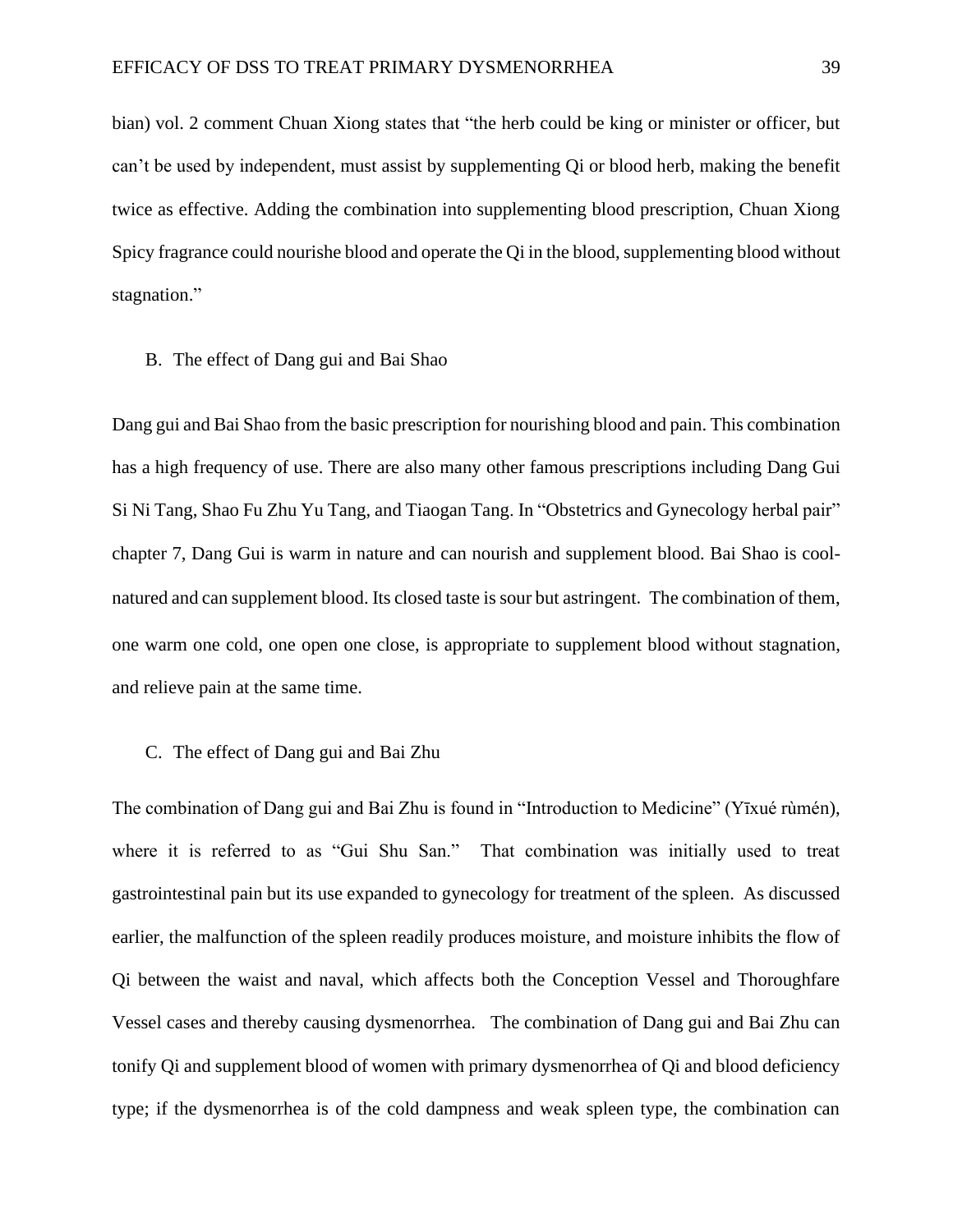strengthen the spleen and dry the moisture, providing nourishment to the spleen and supplementing the blood. In most studies, DSS was used as a basic prescription, which was then modified to address particular ailments as follows:

- Abdomen pain serious add Chuan lian zi
- Stabbing pain or Blood stasis add Tao ren and Hong hua
- Liver depression and Qi stagnation add Xiang fu, Yu jin and Chai hu
- Cold pain add Wu yao, Ai ye, Cinnamon, Fennel, Dry ginger
- Backache add Du zhong and Chuan Xu duan, Shan zhu yu and Sang jisheng
- Leucorrhea add Huang bai,and Qian Shi
- Dull pain add Huang qi and Dang shen
- Bloating pain add Yu jin and Chuan lian zi

#### **The efficacy and safety of DDS for Primary dysmenorrhea**

This study demonstrates that a traditional Chinese herbal medicine, DSS, has safe and effective modern application in treating primary dysmenorrhea. In the 13 studies evaluated by the researcher, the improvement ratio of the group treated with DSS ranges from is from 53% to 91.5%, with the average ratio is 85.53% higher than control group's average ratio 59.65%. In addition to the fact that that studies show DSS is effective, when the comparing the symptoms before treatment with DSS with those after treatment, the researcher also found that using DSS is also safe, painless, and without side effects. The positive outcomes of the studies using DSS to treat primary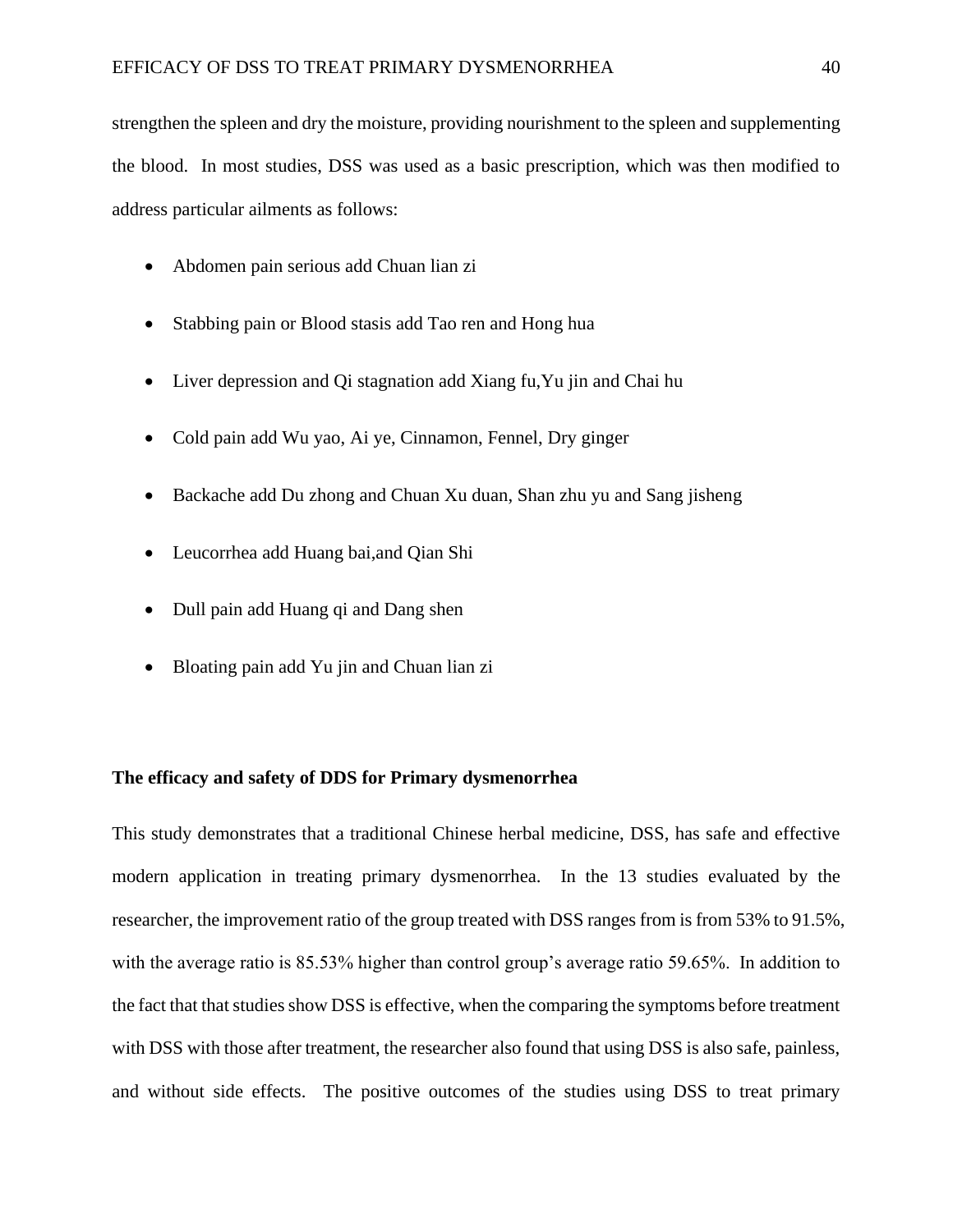dysmenorrhea are significant for treatment of gynecological diseases in the modern practice of medicine.

#### **Implications for Practice**

The review of studies concentrating on the mechanisms of Chinese herbal medicine in the treatment of primary dysmenorrhea has increased the researcher's interest in the subject of how each Chinese herb works, alone and in combination, and how that knowledge can best be integrated into a modern Western medical practice. The studies show that the researcher should continue to explore the beneficial use of DSS and take action to encourage acceptance of this safe and effective Chinese herbal medicine by doctors around the world for the treatment of primary dysmenorrhea. The studies already undertaken provide exciting information about the treatment of primary dysmenorrhea. For example, Hsu, el al. (2003) analyzed the physiological mechanism of Wenjing decoction on uterine contractility in vitro and found that the antagonism of  $PGF_{2\alpha}$  (prostaglandin F2alpha) and Ach (acetylcholine) was the major mechanism in the treatment of primary dysmenorrhea. (Hsu, et al., 2003) Dang-Gui has active components such as frolic acid, which shows an inhibitory effect on uterine movement (Su S., et al., 2010). Those studies provide important guidance for the continued exploration of the use of DSS.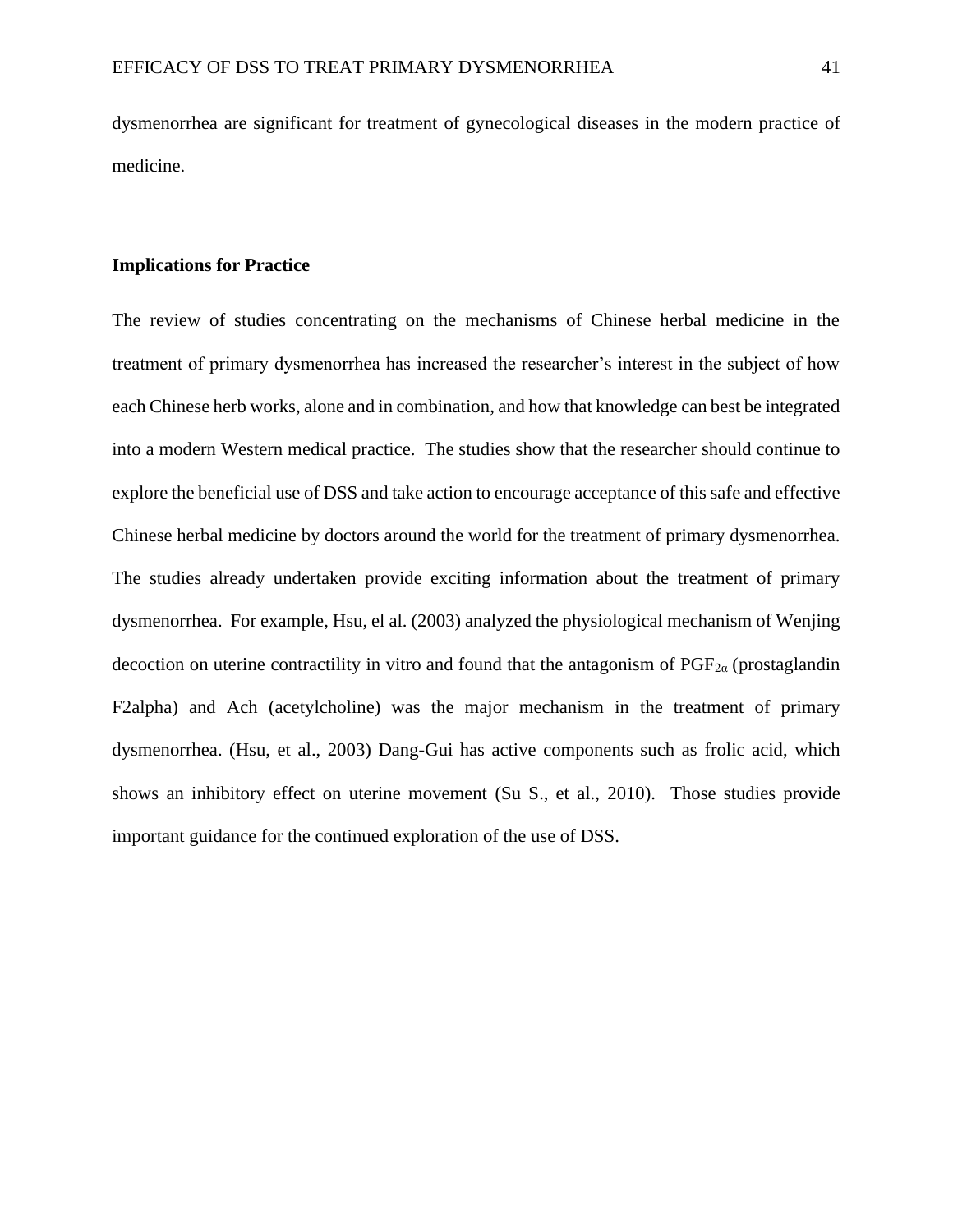#### <span id="page-41-0"></span>**Limitations of the Current Study**

The limitations on the current study of DSS as treatment for primary dysmenorrhea in particular reflect a more general global difficulty concerning the research, acceptance and use of Chinese herbal medicine in Western medical research and practice.

In the past few decades, many scholars have studied different aspects of the mechanism and efficacy of traditional Chinese medicine in the treatment of primary dysmenorrhea. The difficulty is that full appreciation and assimilation of the studies demonstrating the efficacy and safety of DSS is hampered by the East-West dichotomy in the approach to understanding and investigating health and disease, and in evaluating the curative effects of a treatment. It is necessary, therefore, to develop guiding principles for the Western medical researcher and practitioner for use in evaluating traditional Chinese medicine according to its characteristics, particularly in the United States.

Naturally, to study Chinese herbal medicine in general, and DSS in particular, the herbs must be made available to Western countries. Use of DSS is not possible outside of Japan, China, and some other countries in Asia because of a lack of availability. The United States and other Western countries should allocate funds to increase the understanding, availability, and use of Chinese herbs and to increase the current research of data collected from the Asian countries where DSS is commonly used.

In addition to developing appropriate research methodology and ensuring the availability of DSS, the researcher suggests that an increased focus on societal and cultural differences in approach to medication is needed. Also needed are studies examining and encouraging the use of medical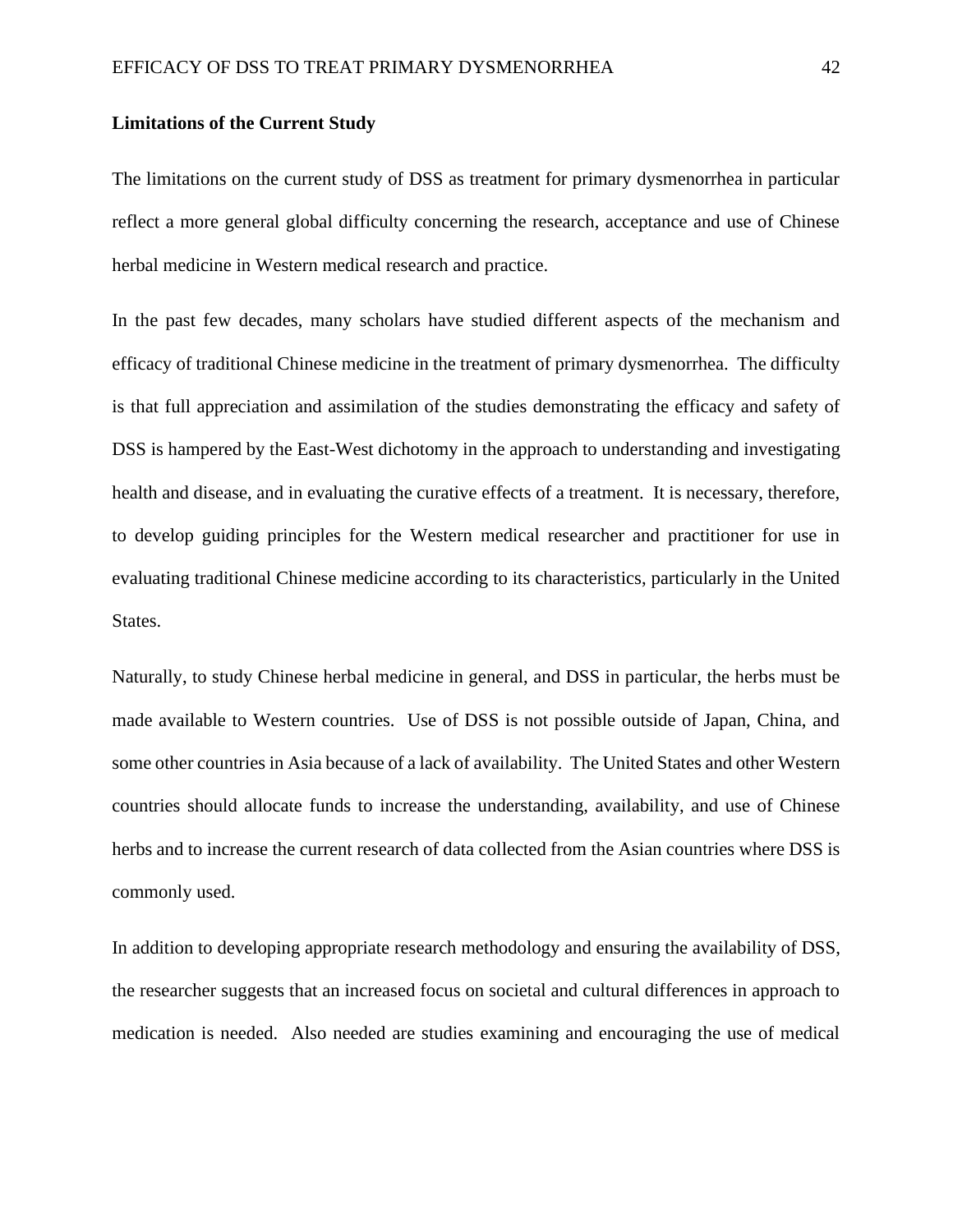insurance benefits to treat primary dysmenorrhea with DSS and the education of medical practitioners, including midwives, who treat women with gynecological problems.

### **Conclusion**

In preparing this paper, the researcher used a combination of systematic review and meta-analysis to analyze various studies that provide both empirical and secondary evidence on the efficacy of DSS. This topic is important since it gives a detailed analysis of the effectiveness and efficacy of using DSS to treat primary dysmenorrhea and how it can help can pave a way for the research on other herbal medicines used in China. Qualitative analysis was used in the study and review of the literature with a focus on the primary data sources to see how the previous results and test statistics compare the outcomes and make justifications. The findings from past literature showed that the participants administered with DSS responded to the treatment with symptoms being alleviated while there was little or no significant change in the control group.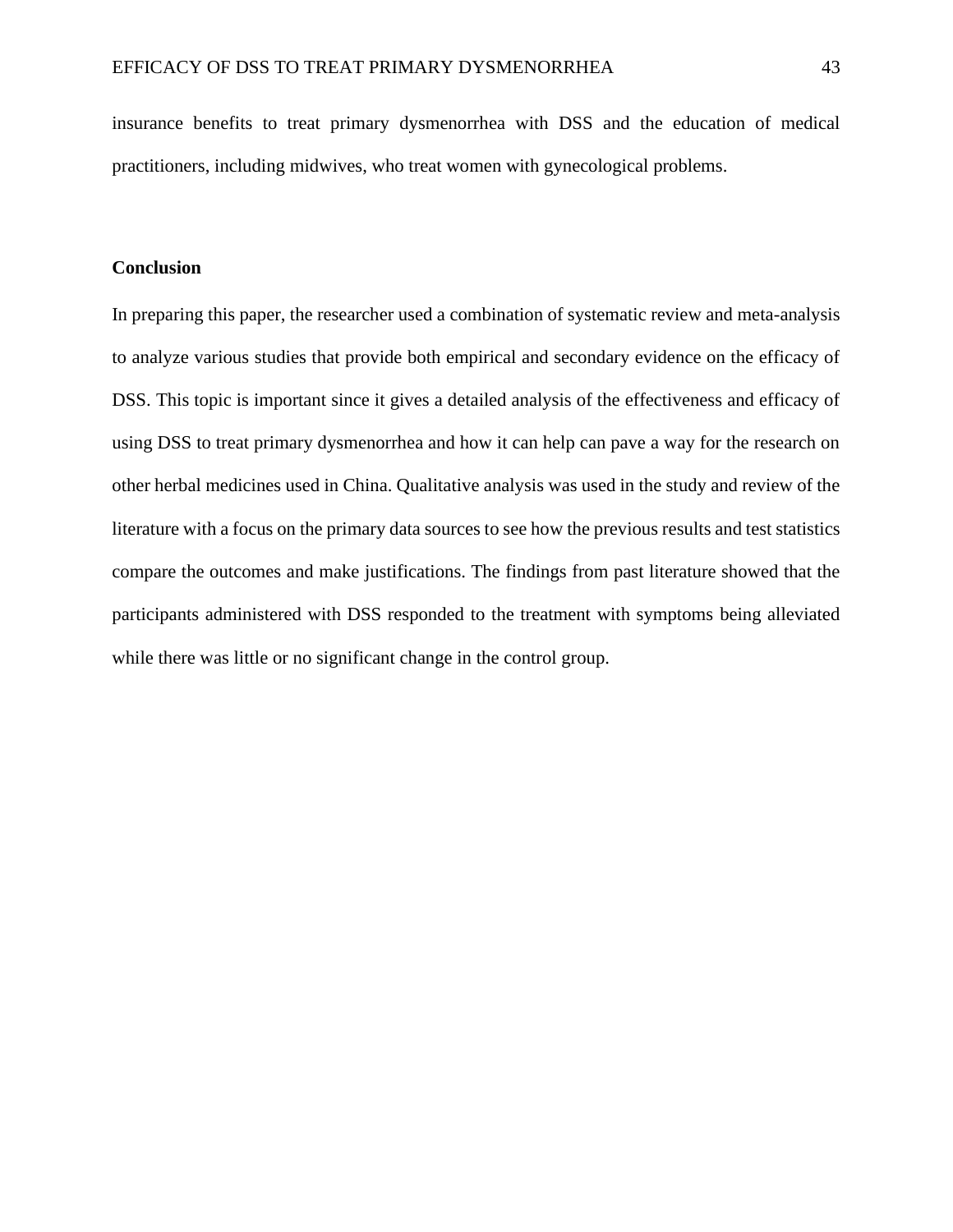#### **References**

Anne, R. D. & Carolyn, L. W (2001) Primary Dysmenorrhea in Adolescent Girls and Treatment with Oral Contraceptives

Amy, V. J (2016) Genome-wide association analysis of pain severity in dysmenorrhea identifies association at chromosome 1p13.2, near the nerve growth factor locus. (p. 2571–2581).

Aijun Li & Yong liang Lou, (2014) Clinical application of treating dysmenorrhea with modified Danggui Shaoyao San. China' s naturopathy, Vol. 22 No. 6

Brown, M.A. (1982) Primary dysmenorrhea. Nursing Clinics of North America, 17, 145-153

Chun-Sen Hsu, J-Kay Yang & Ling-Ling Yang. (2003) Effect of a dysmenorrhea Chinese medicinal prescription on uterus contractility in vitro Phytotherapy Research Vol. 17, No. 7 (p. 778-783).

Chunping Zhang, (2016) Clinical application of treating dysmenorrhea with modified Danggui Shaoyao San. Journal of Mathematical Medicine, Vol. 29 No. 7

Carole Fisher, Louise Hickman, et al.(2018)Complementary and Alternative Medicine: A Longitudinal Study.

Dawood, M. Y. (1985) . Dysmenorrhea. Clinical Obstetrics Gynecology, 30, (p.154-167)

Gao L, Jia CH, Zhang H, et al. (2017) Wenjing decoction (herbal medicine) for the treatment of primary dysmenorrhea: a systematic review and meta-analysis. Arch Gynecol Obstetr

Gou CQ & Gao J. (2016) Moxibustion for primary dysmenorrhea at different interventional times: a systematic review and meta-analysis. Evid Based Complement Alternat Med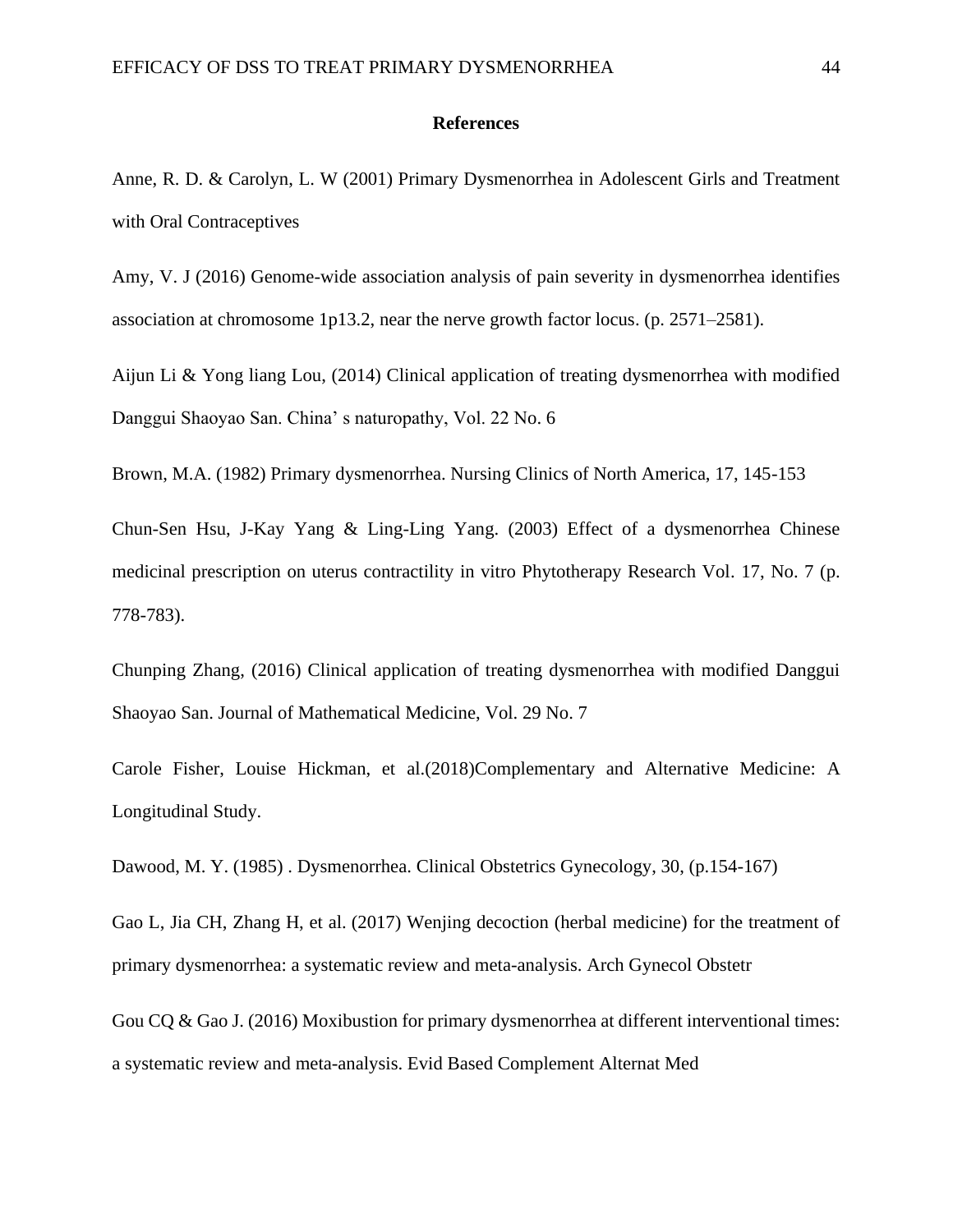Hongjuan Li & Xiaoming Xu(2006) 45 cases of Primary Dysmenorrhea Treated with modified Danggui Shaoyao San. Journal of Liaoning University of TCM, Vol. 8 No. 5

Hsing-Yu Chen, Yi-Hsuan Lin, et al. (2014). Investigation on Chinese herbal medicine for primary dysmenorrhea: Implication from a nationwide prescription database in Taiwan. Vol. 22, No. 1 (p. 116-125)

Hua Y. Q., Su S. L., Duan J. A., Wang Q. J., Lu Y., Chen L. Danggui-Shaoyao-San, (2008) A traditional Chinese prescription, suppresses PGF2*α* production in endometrial epithelial cells by inhibiting COX-2 expression and activity. *Phytomedicine*. 2008;15(12): (p.1046–1052)

Hye Lin Woo, Hae Ri Ji et. al (2020) Efficacy and Safety of Herbal Medicine (Dangguijagyagsan) for Primary Dysmenorrhea: Study Protocol for a Randomized, Double-Blind, Placebo-Controlled, Parallel-Group, Multi-Center Trial.

Jaafarpour M, Hatefi M, Khani A, et al. (2017) Comparative effect of cinnamon and Ibuprofen for treatment of primary dysmenorrhea: a randomized double-blind clinical trial. J Clin Diagn Res

Jiang ZQ, Wang J, Guo XN, et al. (2019). Menstrual disorders and occupational exposures among female nurses: a nationwide cross-sectional study. Int J Nurs Stud (P.49–55)

Jing Xia (2014) 36 cases of Primary Dysmenorrhea Treated with modified Danggui Shaoyao San and Guizhi Fuling Pills. Jiangxi Journal of TCM, Vol. 45 No.382

Kennedy, S., Jin, X., et al. (2006). Randomized controlled trial assessing a traditional Chinese medicine remedy in the treatment of primary dysmenorrhea. Fertility and sterility, 86(3), 762-764. Lan Lan Liang Yeh,Jah-Yao Liu, et al. (2007)A Randomised Placebo-Controlled Trial of a Traditional Chinese Herbal Formula in the Treatment of Primary Dysmenorrhoea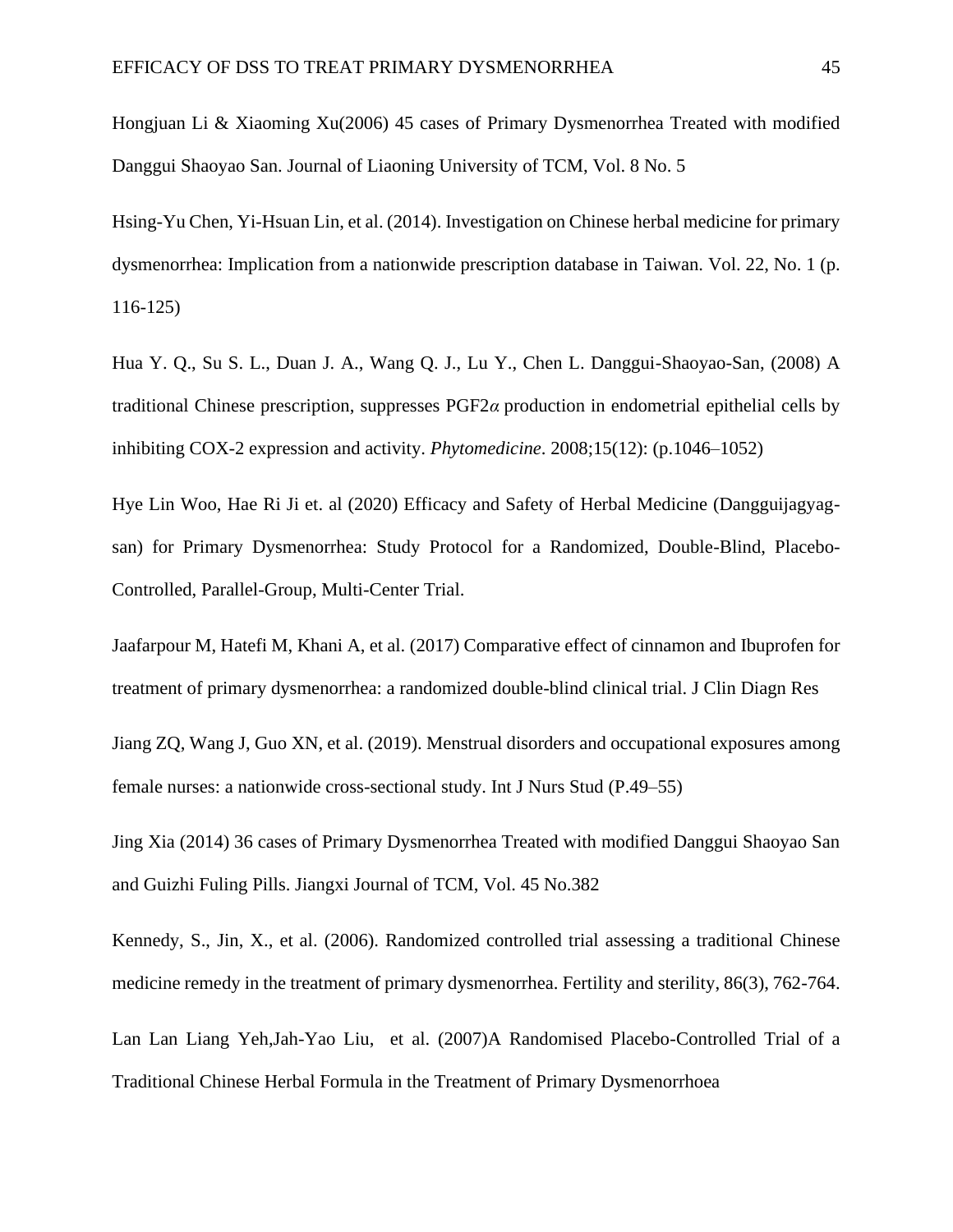Lee H, et al. (2016) Herbal medicine (Shaofu Zhuyu decoction) for treating primary dysmenorrhea: a systematic review of randomized clinical trials. Maturitas 86 (p.64–73)

Lee, H. W., Jun, J. H, et al. (2016). Herbal medicine (Danggui Shaoyao San) for treating primary dysmenorrhea: a systematic review and meta-analysis of randomized controlled trials. Maturitas, 85, (p.19-26)

Li Gao, Zhuoran Xiao, et al.(2019) A comparison of the efficacy of Chinese herbal medicines in the treatment of primary dysmenorrhea

Lu Xu, Tian Xie, et al. (2019) Effect of Chinese herbal medicine on primary dysmenorrhea

A protocol for a systematic review and meta-analysis. Medicine(Baltimore)

Maxson, W. S. & Rosenwaks, Z. (2000) Dysmenorrhea, Premenstrual Syndrome, and Other menstrual Disorders. In L.J. Copeland & J.F. Jarrell (2 Eds.) Textbook of GYNECOLOGY (p. 513-531). Philadelphia:W.B. SAIMDERS.

Morrow C, Naumburg EH. (2009) Dysmenorrhea. Primary care: Clinics in office practice. 36(1): (p. 19-32).

Meng Li, Jingai Bi, et al. (2019) An experimental study of the anti-dysmenorrhea effect of Chinese herbal medicines used in Jin Gui Yao Lue, Vol.245

Qiufeng Sun (2016) Clinical effect observation of modified Danggui Shaoyao San in treating primary dysmenorrhea. Clinical journal of traditional Chinese medicine, Vol. 28 No.5

Sakineh M. C (2017) Calcium with and without Magnesium for Primary Dysmenorrhea : A Double-Blind Randomized Placebo-Controlled Trial. IJWHR Vol. 5, No. 4 (p. 332-338).

Shu Li, (2017) Clinical application of treating dysmenorrhea with modified Danggui Shaoyao San.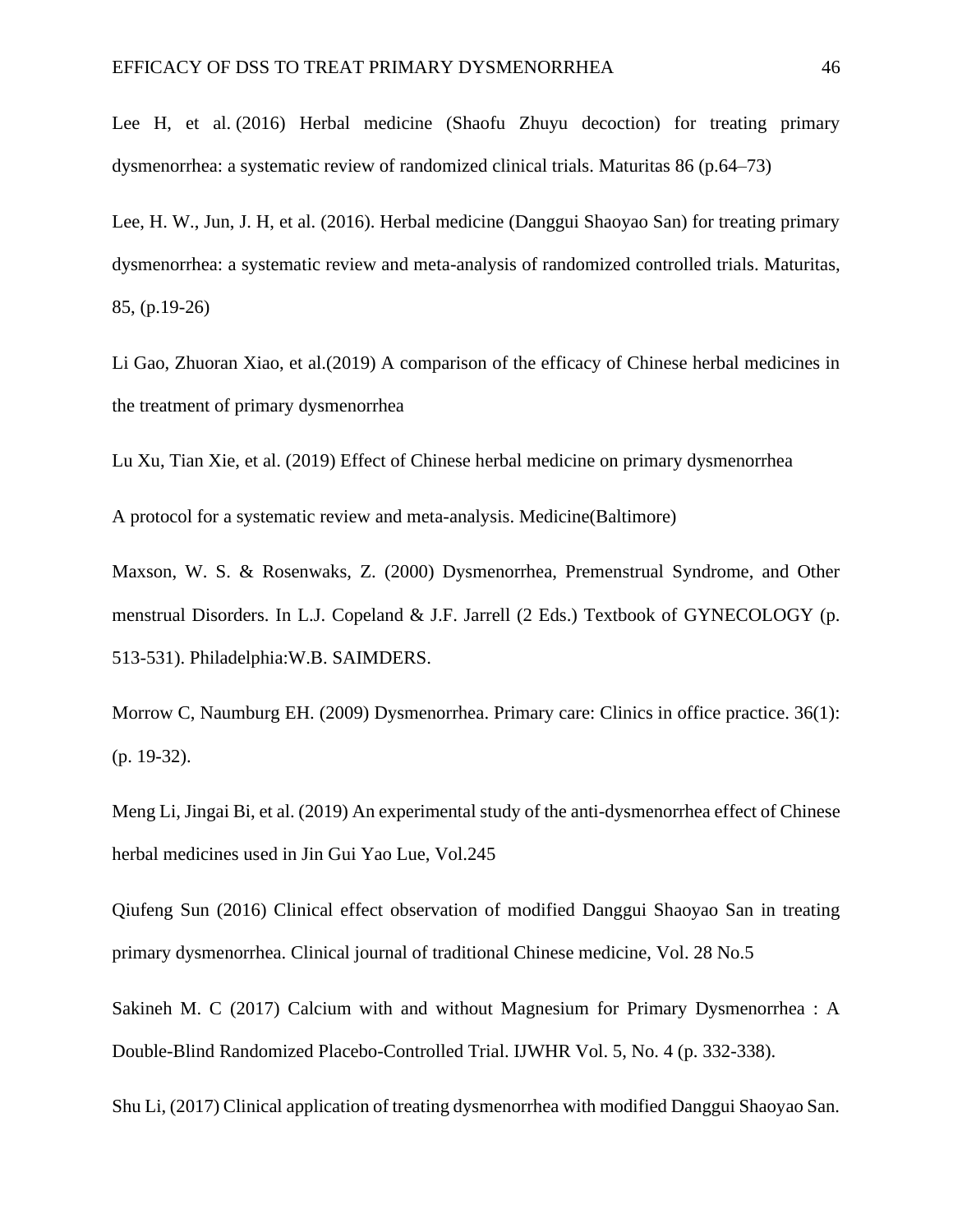Su S, Hua Y, Duan J, et al.(2010) Inhibitory effects of active fraction and its main components of Shaofu Zhuyu decoction on uterus contraction. Am J Chin Med

Sut N. & Kahyaoglu-Sut H. (2017) Effect of aromatherapy massage on pain in primary dysmenorrhea: a meta-analysis. Complement Ther Clin Pract, Vol 27 (p. 5-10)

Takeda T, Wong TF, Adachi T, et al. (2012) Guidelines for office gynecology in Japan: Japan Society of Obstetrics and Gynecology and Japan Association of Obstetricians and Gynecologists 2011 edition. J Obstet Gynaecol Res, Vol 38 (p. 615-31)

Usuki, S., Nakauchi, T., Higa, S., & Someya, K. (2002). The improvement of luteal insufficiency in fecund women by tokishakuyakusan treatment. The American journal of Chinese medicine, 30(02n03), 327-338

Wu (2015) Review of Traditional Chinese Medical Literatures of Dietary Therapy in Dysmenorrhea. (P.118-119)

Xin Wang (2017) Clinical study on the treatment of primary dysmenorrhea with Danggui Shaoyao San. Cardiovascular Disease Journal of integrated traditional Chinese and Western Medicine, Vol. 5 No.35

Xingjiang Xiong, Xiaochen Yang, et al. (2013) Chinese herbal formulas for treating hypertension in traditional Chinese medicine: perspective of modern science.

Yan Sun & Jian Jiang (2004) The treatment of dysmenorrhea with traditional Chinese medicine